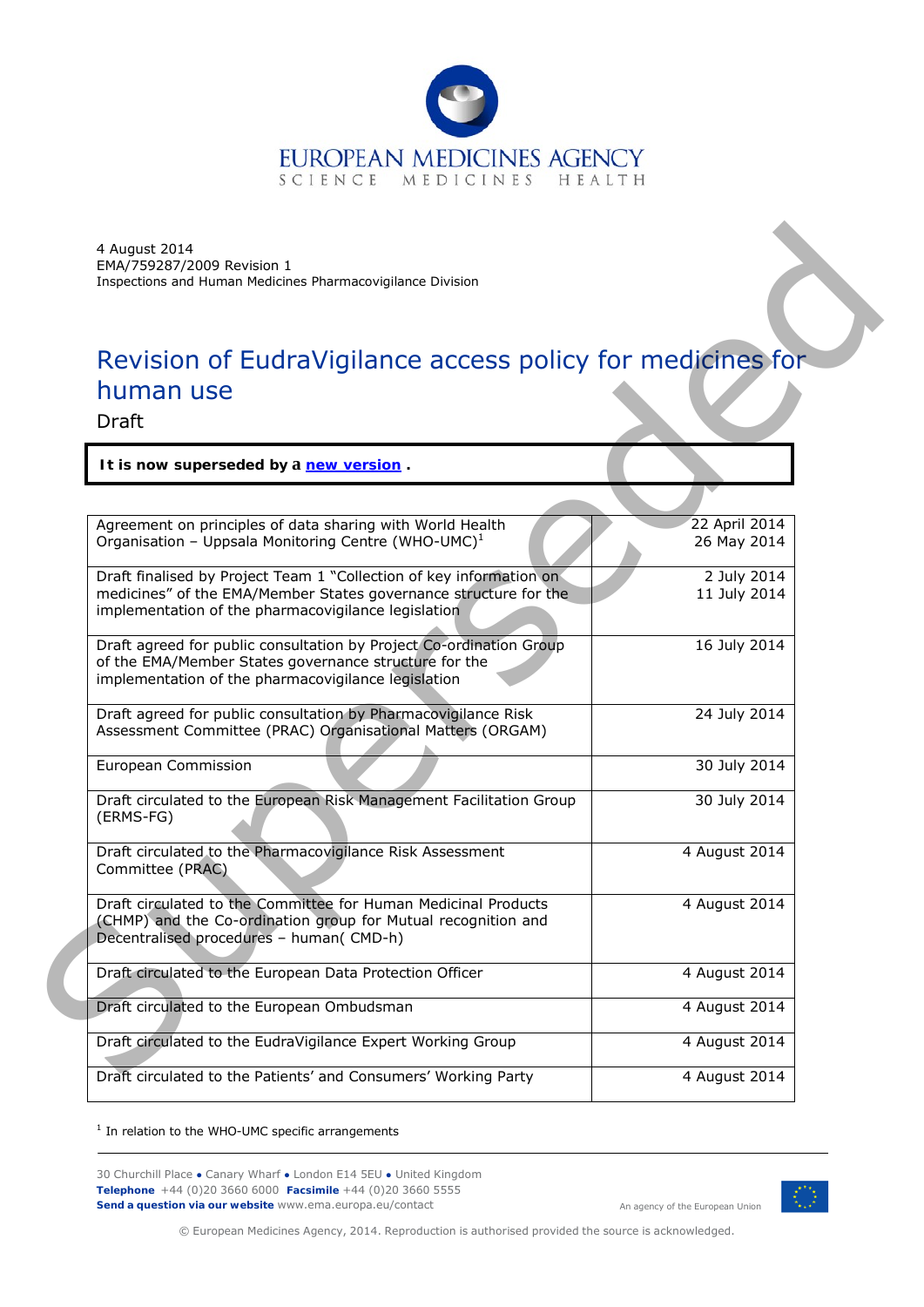| Draft circulated to the Health Care Professional Working Group    | 4 August 2014                   |
|-------------------------------------------------------------------|---------------------------------|
| Draft circulated to the Heads of Medicines Agencies Human (HMA-h) | 4 August 2014                   |
| Draft circulated to the EMA Management Board                      | 4 August 2014                   |
| Draft circulated to WHO-UMC                                       | 4 August 2014                   |
| Draft released for public consultation                            | 4 August - 15 September<br>2014 |
|                                                                   |                                 |

Comments should be provided to EVAccess@ema.europa.eu

**As part of the public consultation on the revision of the EudraVigilance Access Policy, we would also like to take the opportunity to obtain your feedback on the following two questions:**

- 1. As regards stakeholder group II "Healthcare professionals and the public" would you consider it useful to obtain additional data outputs from the European database of suspected adverse reactions (www.addrreports.eu) such as tabular presentations or outputs presented as individual cases whilst fully respecting personal data protection?
- 2. As regards stakeholder groups III. A "Marketing Authorisation Holders" do you consider the data set proposed in Annex 1 (Table column PV obligations – Level 2) as sufficient for a MAH to comply with the pharmacovigilance obligations as outlined in Regulation (EC) 726/2004, Directive 2001/83/EC, the Commission Implementing Regulation (EU) 520/2012 and the Good Pharmacovigilance Practice Modules? Unit is thousand which used<br>
Unit released for public consultation<br>
Comments should be provided to l'VikecessGerma europe.cu<br>
As part of the public consultation on the revision of the EucleVigiliance Access Policy, we<br>
qua

Current practices of Member States as regards the level of information provided to marketing authorisation holders for reports of suspected adverse reactions from patients and healthcare professionals, which have been received through national spontaneous reporting systems, are being assessed in parallel to this public consultation.

**NOTE: Access to reports of suspected unexpected serious adverse reactions (SUSARs) based on the provisions set out in Regulation (EU) No 536/2014 of the European Parliament and of the Council of 16 April 2014 on clinical trials on medicinal products for human use, and repealing Directive 2001/20/EC will be subject to a later consultation.**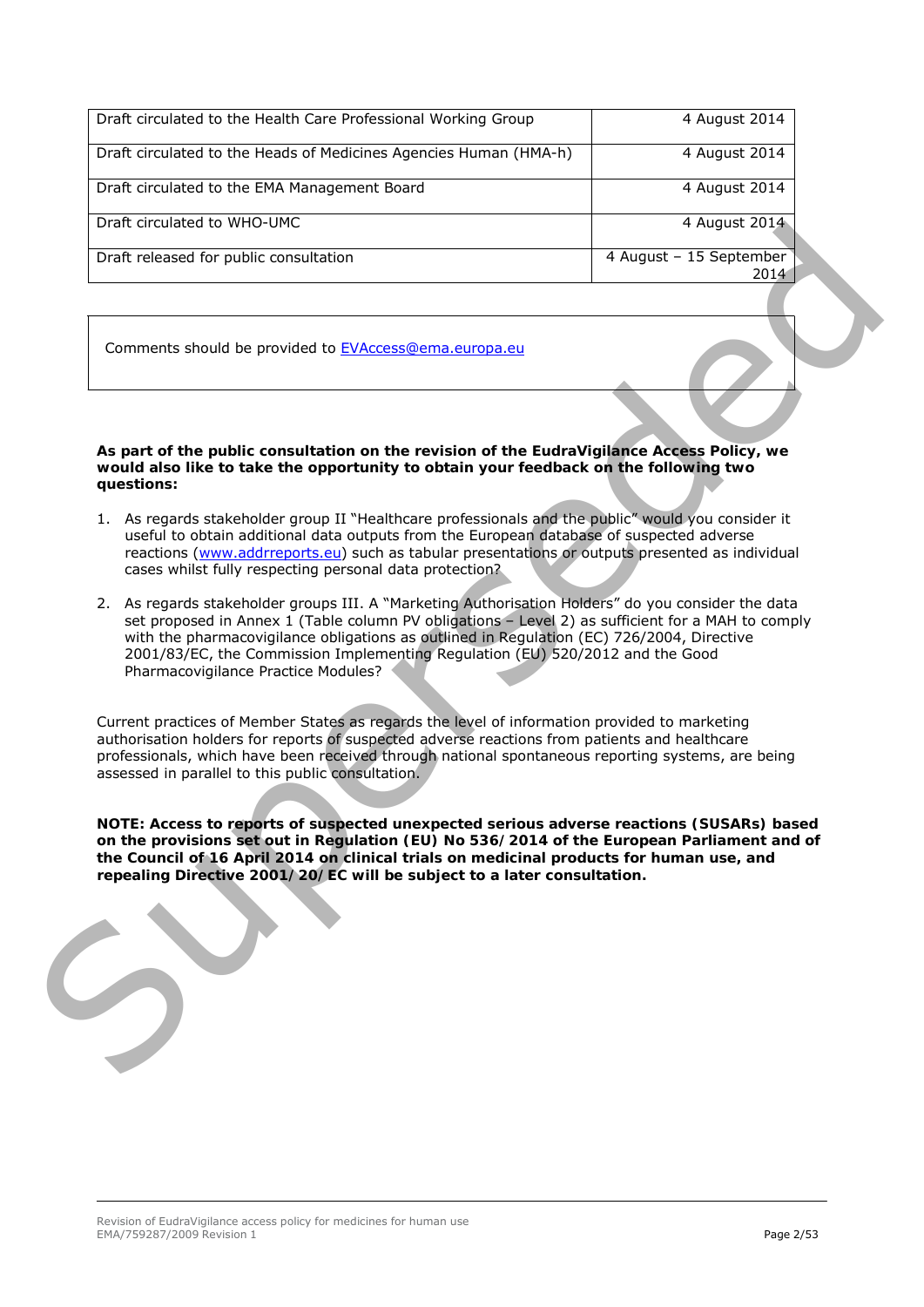# **Table of Contents**

|          | 4. EudraVigilance and Medicinal Products for Human Use                                      |
|----------|---------------------------------------------------------------------------------------------|
|          |                                                                                             |
|          |                                                                                             |
|          |                                                                                             |
|          |                                                                                             |
| Table 2: | Access to EudraVigilance data by the Commission and Medicines Regulatory                    |
|          | Table 3: Access to EudraVigilance data by healthcare professionals and the public 13        |
|          | Table 4: Access to EudraVigilance data by Marketing Authorisation Holders  14               |
|          | Table 5: Access to EudraVigilance data by Research Organisations  15                        |
|          |                                                                                             |
|          | Table 7: Access to EudraVigilance data by international Medicines Regulatory Authorities 17 |
|          |                                                                                             |
|          |                                                                                             |
|          | 5.4.1. Group I: Medicines Regulatory Authorities in the EEA, the European Commission and    |
|          |                                                                                             |
|          | 5.4.2. Group II: Healthcare Professionals and the General Public  20                        |
|          |                                                                                             |
|          |                                                                                             |
|          |                                                                                             |
|          |                                                                                             |
|          | 6. Entry into force of the EudraVigilance Access Policy  25                                 |
|          | Annex 1: Adverse reaction reporting and ICSR management principles  26                      |
|          |                                                                                             |
|          |                                                                                             |
|          |                                                                                             |
|          | Annex 2: Accessible ICSR data elements for Stakeholder Groups I to VI 29                    |
|          |                                                                                             |
|          |                                                                                             |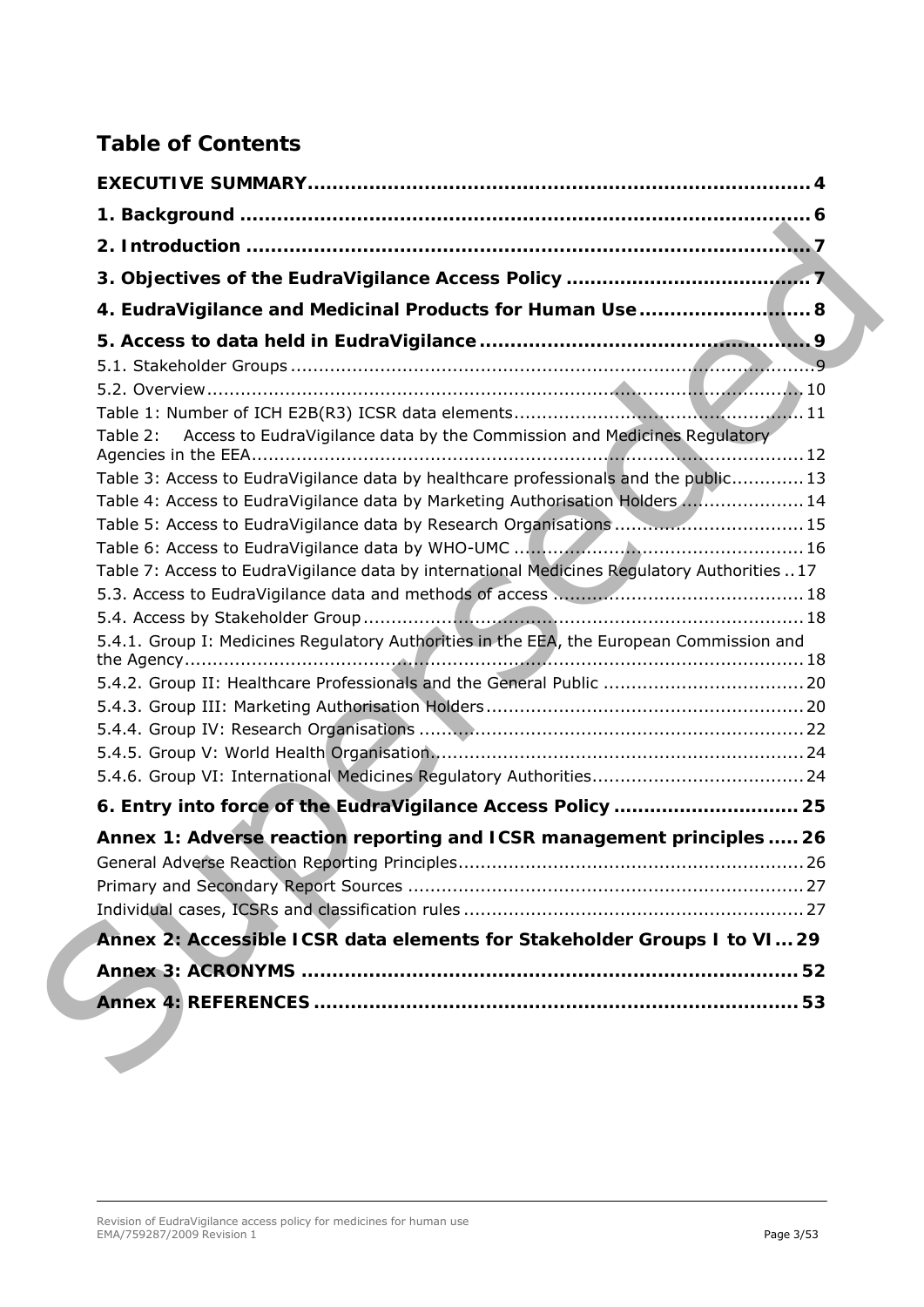# <span id="page-3-0"></span>**EXECUTIVE SUMMARY**

The European Medicines Agency (hereafter referred to as "the Agency") and the Medicines Regulatory Authorities collectively comprise the European Union (EU) regulatory network. The network's responsibilities are the protection and promotion of public health through the evaluation and supervision of medicines and the continuous safety monitoring and benefit-risk assessment of medicines, including the collection, management and dissemination of information on suspected adverse reactions to medicines (pharmacovigilance). The key EU resource to support this activity is EudraVigilance, a centralised European database of suspected adverse reactions related to medicinal products authorised in the European Economic Area (EEA).

In December 2010, the EMA Management Board adopted a EudraVigilance Access Policy, which came in force in July 2011. This policy outlined the data elements for and the principles of providing access to Individual Case Safety Reports (ICSRs) held in EudraVigilance as regards Medicines Regulatory Authorities, healthcare professionals, patients and consumers, marketing authorisation holders (MAHs) in the EEA as well as research organisations.

In the context of the EudraVigilance Access Policy a proactive and reactive disclosure of information about ICSRs are considered as complementary. This is putting the principle of transparency into effect in the sense that maximum data are released proactively, that the needs of stakeholders are met and that the requirements of personal data protection pursuant to the provisions of Regulation (EC) No 45/2001 and Directive 95/46/EC are adhered to.

Since 2007, the Agency is granting Medicines Regulatory Authorities in the EEA with unrestricted access to all ICSRs held in EudraVigilance. Since May 2012, healthcare professionals, consumers and patients, MAHs and research organisations have certain levels of access to spontaneous reports held in the European pharmacovigilance database focusing on centrally authorised medicinal products. As of September 2014, this access will be gradually extended to active substances contained in all other medicinal products authorised in the EEA starting with substances included in the work sharing for signal management. responsibilities are the protection and promoton of p[u](#page-3-1)blic health through the exolution and considerate and discussion and discussions and discussions and discussions and discussions and discussions and discussions are acc

The 2010 pharmacovigilance legislation i.e. Regulation (EU) 1235/2010 and Directive 2010/84/EC as well as Commission Implementing Regulation (EU) 520/2012 introduced significant changes in the way adverse reactions are to be reported to and accessed in EudraVigilance. Those changes refer in particular to the:

- Empowerment of patients in all EEA countries to report ICSRs via national spontaneous reporting systems<sup>2</sup>;
- Simplification of the reporting of adverse reaction reports, in particular for MAHs for which EudraVigilance will become a single reporting point in the EEA and the re-routing of ICSRs to the Member States where the adverse reaction occurred;
- Provision of EEA adverse reaction reports to the World Health Organisation (WHO);
- The extension of EudraVigilance access to MAHs to the extent necessary to fulfil their pharmacovigilance obligations through continuously monitoring of data in EudraVigilance to determine whether there are new risks or whether risks have changed and whether those risks have an impact on the risk-benefit balance of the medicinal product as well as to validate signals as appropriate based on an examination of ICSRs;

<span id="page-3-1"></span> $2$  Reporting in accordance with Article 107a of Directive 2001/83/EC

Revision of EudraVigilance access policy for medicines for human use EMA/759287/2009 Revision 1 Page 4/53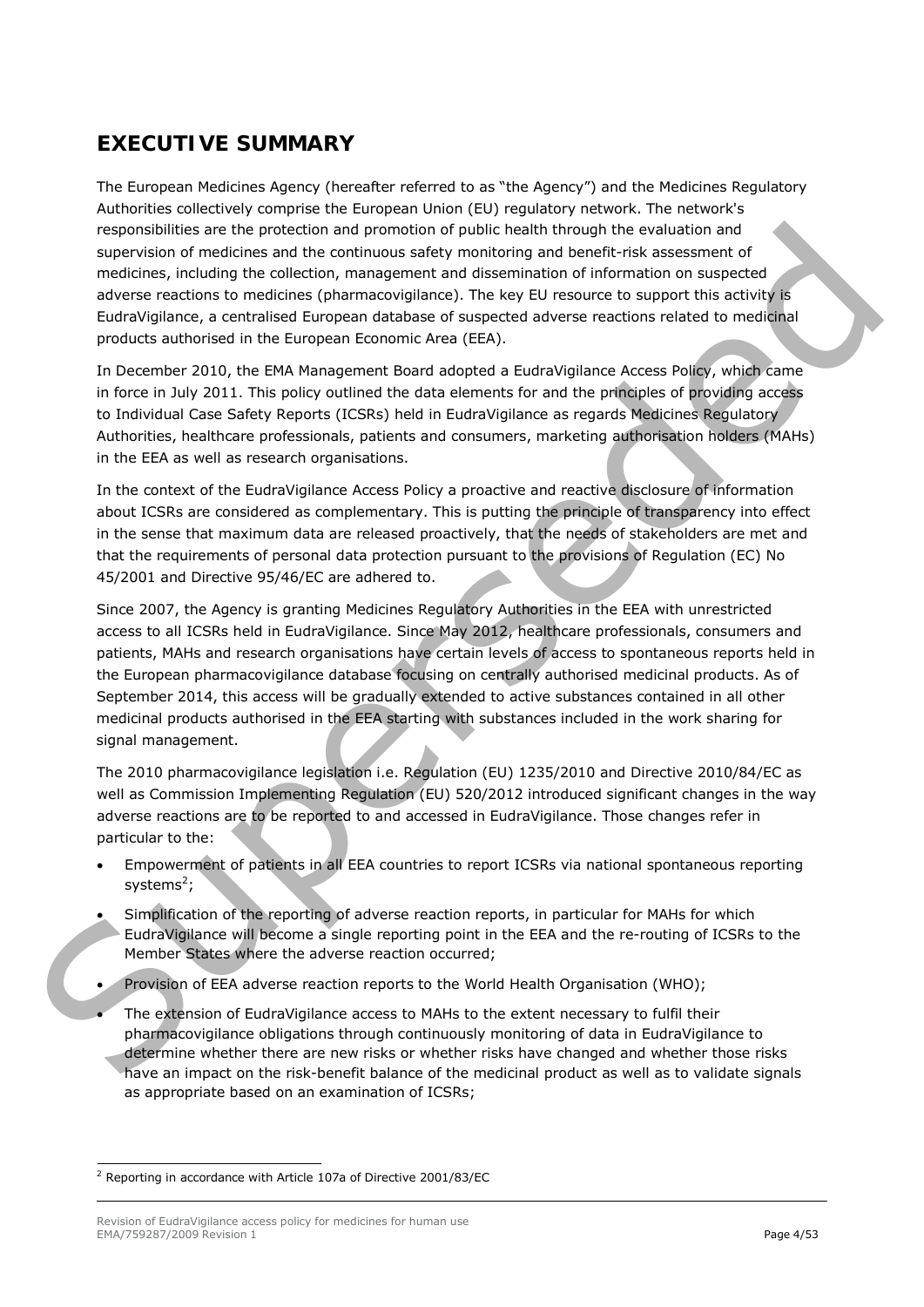- Further increase of transparency such as the publication of agendas and meeting minutes of the Pharmacovigilance Risk Assessment Committee (PRAC) thus allowing stakeholders to follow the discussion and evaluation of safety issues by the PRAC;
- Enhancements to the EudraVigilance database, which is to be subject to an independent audit.

Taking into account these important developments, the EudraVigilance Access Policy as adopted in December 2010 has been updated whilst maintaining adherence to personal data protection requirements pursuant to the provisions of Regulation (EC) No 45/2001. The aim is to provide the access necessary for those with legal obligations in pharmacovigilance and the highest possible degree of transparency while minimising the necessity to engage in ad-hoc reactive disclosure of information based on individual requests. For this purpose access is being extended from spontaneous reports to reports from non-interventional studies. Country specific information including names of medicinal products authorised nationally are also other examples of the extended scope. Sue the Studies the control of the Control of the Control of the Control of the Control of the Control of the Control of the Control of the Control of the Control of the Control of the Control of the Control of the Control

The mechanisms by which stakeholders are provided with access to EudraVigilance based on defined ICSR data elements and in accordance with EU data protection legislation have been further elaborated based on experience gained so far and taking into account the recent changes in legislation.

In summary:

- No changes in the EudraVigilance Access Policy have been introduced for the following stakeholders:
	- − Medicines Regulatory Authorities, the Agency and the European Commission maintain access through the various EudraVigilance system components *(Section 5.4.1. and Table 2)*;
	- Healthcare professionals, consumers and patients maintain the possibility to search and screen ICSR data for all medicinal products authorised in the EU by means of easy to use retrieval functions provided through the Agency's European database of suspected adverse reaction reports *(Section 5.4.2. and Table 3)*.
- The main changes in the EudraVigilance Access Policy are:
	- MAHs will be provided with access through downloads of defined ICSR data element sets in support of their signal detection and other pharmacovigilance obligations *(Section 5.4.3. and Table 4)*;
	- Research organisations will gain access to ICSR data sets similar to those provided for MAHs in response to justified research requests *(Section 5.4.4. and Table 5)*;
	- − WHO Uppsala Monitoring Centre (UMC) will receive weekly electronic data outputs for ICSRs originating from within the EEA *(Section 5.4.5. and Table 6)*;
	- − International Medicines Regulatory Authorities will obtain data outputs on an ad-hoc basis, based on the same data elements as shared with the WHO-UMC *(Section 5.4.6. and Table 7)*;
	- The need to maintain the confidentiality of the identity of patients and reporters in accordance with EU data protection law is being further emphasised including the responsibility of concerned stakeholders to apply appropriate technical and organisational measures to protect information and personal data processed against unauthorised or unlawful access, disclosure, dissemination, alteration, or destruction or accidental loss *(text integrated in the description of access for each stakeholder);*

The data elements for ICSRs have been updated in line with the ISO ICSR standard and the ICH E2B(R3)/EU ICSR Implementation Guide *(Table 1 and Annex 2)*.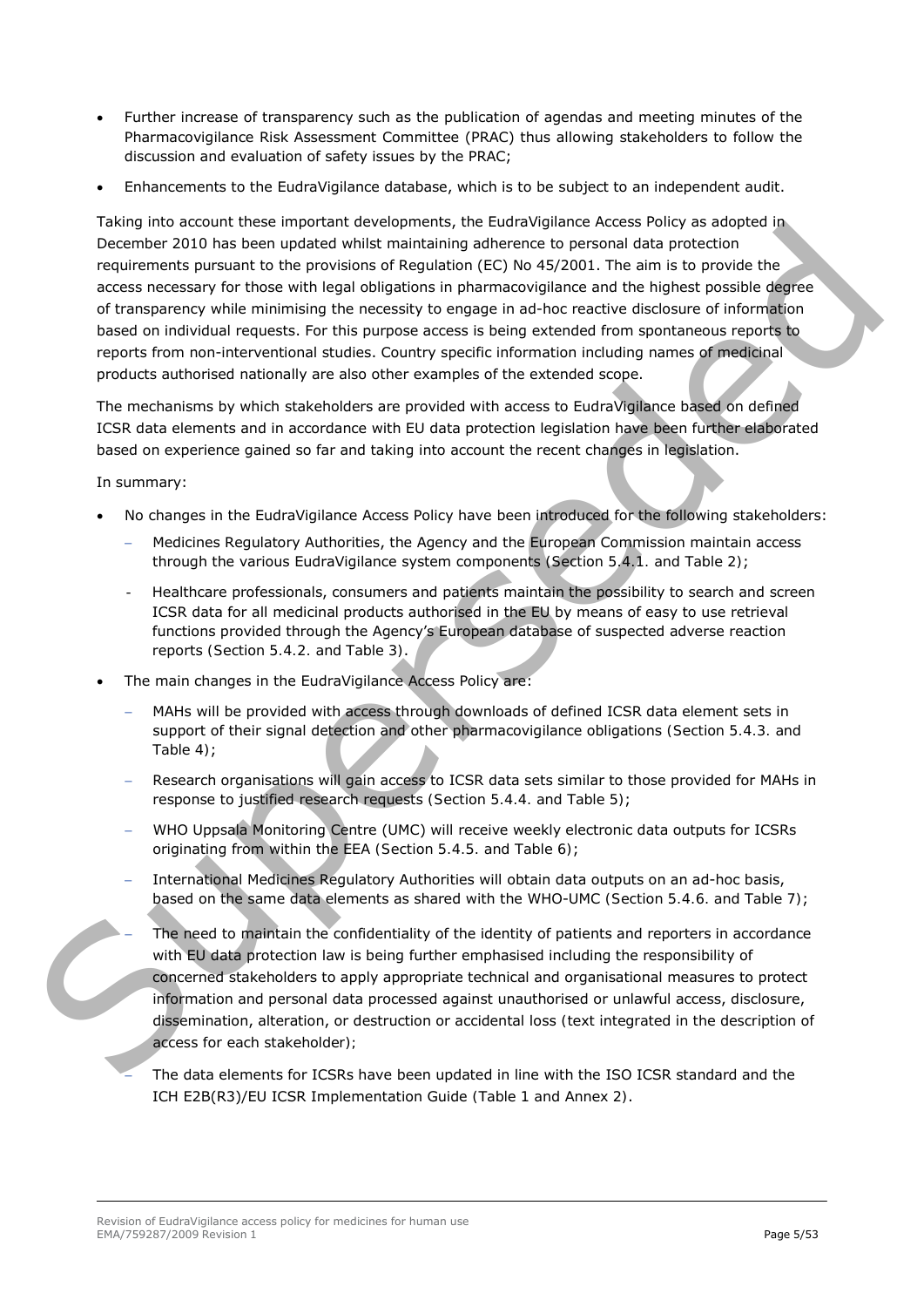# <span id="page-5-0"></span>**1. Background**

In line with the 2010 pharmacovigilance legislation (i.e. Regulation (EC) No 726/2004<sup>[3](#page-5-1)</sup> and Directive 2001/83/EC<sup>4</sup> as amended, Commission Implementing Regulation [5](#page-5-3)20/2012<sup>5</sup>), the Agency is updating and further implementing the EudraVigilance Access Policy that defines the levels of stakeholder access to ICSRs reported to EudraVigilance, whilst fully respecting the need to protect personal data as defined by Regulation (EC) No  $45/2001^6$  and Directive 95/46/EC<sup>7</sup>.

In 2008, a draft EudraVigilance Access Policy (hereafter referred to as 'Access Policy') was prepared by the EudraVigilance Expert Working Group (EV-EWG) in liaison with the EudraVigilance Steering Committee, Heads of Medicines Agencies and the Agency's Management Board.

The Agency released the draft Access Policy for a three months public consultation from December 2008 to March 2009 to provide interested parties the opportunity to comment. Twenty-two interested organisations and individuals provided feedback on the draft Access Policy.

All comments received were consolidated and reviewed by the Agency and the draft Access Policy was revised based on the feedback. An overview of the comments received and the outcome of the review of the comments by the Agency were presented in the document referenced as EMA/432253/2009.

Furthermore, on 7 September 2009, the Agency received the final Opinion<sup>8</sup> on "a Notification for Prior Checking regarding the data processing operations of EudraVigilance" from the European Data Protection Supervisor (EDPS). In its response dated 7 December 2009, the Agency has made proposals on how to address the recommendations of the EDPS, which have also been taken into account in the finalisation of this Access Policy. to CCSIRs re[p](#page-5-8)ort[ed](#page-5-6) to Bustraviolytics, which fully respective the need to protect personal data as<br>distribute to Bustraviolytics, which can be considered to the second the second of the second of the second of the second o

Recommendations<sup>9</sup> of the European Ombudsman (EO) on transparency and openness as regards the Agency's activities for stakeholders to have appropriate levels of access to information, which is easily accessible and user-friendly, have also been considered and incorporated.

Taking into account the recent changes to the pharmacovigilance legislation, which are elaborated in chapter 2. , the Access Policy, which came into force in July 2011, has been updated. Furthermore, taking into account the technological progress, the data elements for ICSRs have been updated in line with the ISO ICSR<sup>10</sup> standard and the ICH E2B(R3)/EU ICSR Implementation Guide<sup>11</sup>.

<span id="page-5-1"></span><sup>&</sup>lt;sup>3</sup> Regulation (EC) No 726/2004 of the European Parliament and of the Council of 31 March 2004 laying down Community procedures for the authorisation and supervision of medicinal products for human and veterinary use and establishing a European Medicines Agency (Consolidated version: 05/06/2013).

<span id="page-5-2"></span> $4$  Directive 2001/83/EC of the European Parliament and of the Council of 6 November 2001 on the Community code relating to medicinal products for human use (Consolidated version : 16/11/2012)

<span id="page-5-3"></span><sup>&</sup>lt;sup>5</sup> Commission Implementing Regulation (EU) No 520/2012 of 19 June 2012 on the performance of pharmacovigilance activities provided for in Regulation (EC) No 726/2004 of the European Parliament and of the Council and Directive 2001/83/EC of the European Parliament and of the Council

<span id="page-5-4"></span><sup>&</sup>lt;sup>6</sup> Regulation (EC) No 45/2001 of the European Parliament and of the Council of 18 December 2000 on the protection of individuals with regard to the processing of personal data by the Community institutions and bodies and on the free movement of such data

<span id="page-5-5"></span> $<sup>7</sup>$  Directive 95/46/EC of the European Parliament and of the Council of 24 October 1995 on the protection of individuals with regard to the processing of personal data and on the free movement of such data</sup>

<span id="page-5-6"></span> $8$  Opinion on a Notification for Prior Checking Received from the Data Protection Officer of the European Medicines Agency regarding the EudraVigilance database, Brussels, 7 September <sup>2009</sup> (Case 2008-402) 9 [http://www.ombudsman.europa.eu/press/release.faces/en/4819/html.bookmark.](http://www.ombudsman.europa.eu/press/release.faces/en/4819/html.bookmark)

<span id="page-5-8"></span><span id="page-5-7"></span><sup>&</sup>lt;sup>10</sup> EN ISO 27953-2:2011 Health Informatics, Individual case safety reports (ICSRs) in pharmacovigilance — Part 2: Human pharmaceutical reporting requirements for ICSR (ISO 27953-2:2011)

<span id="page-5-9"></span>Implementation Guide for Electronic Transmission of Individual Case Safety Reports (ICSRs)

E2B(R3) Data Elements and Message Specification [\(http://www.ich.org/products/electronic-standards.html\)](http://www.ich.org/products/electronic-standards.html); Draft EU Individual Case Safety Report (ICSR) Implementation Guide (EMA/51938/2013)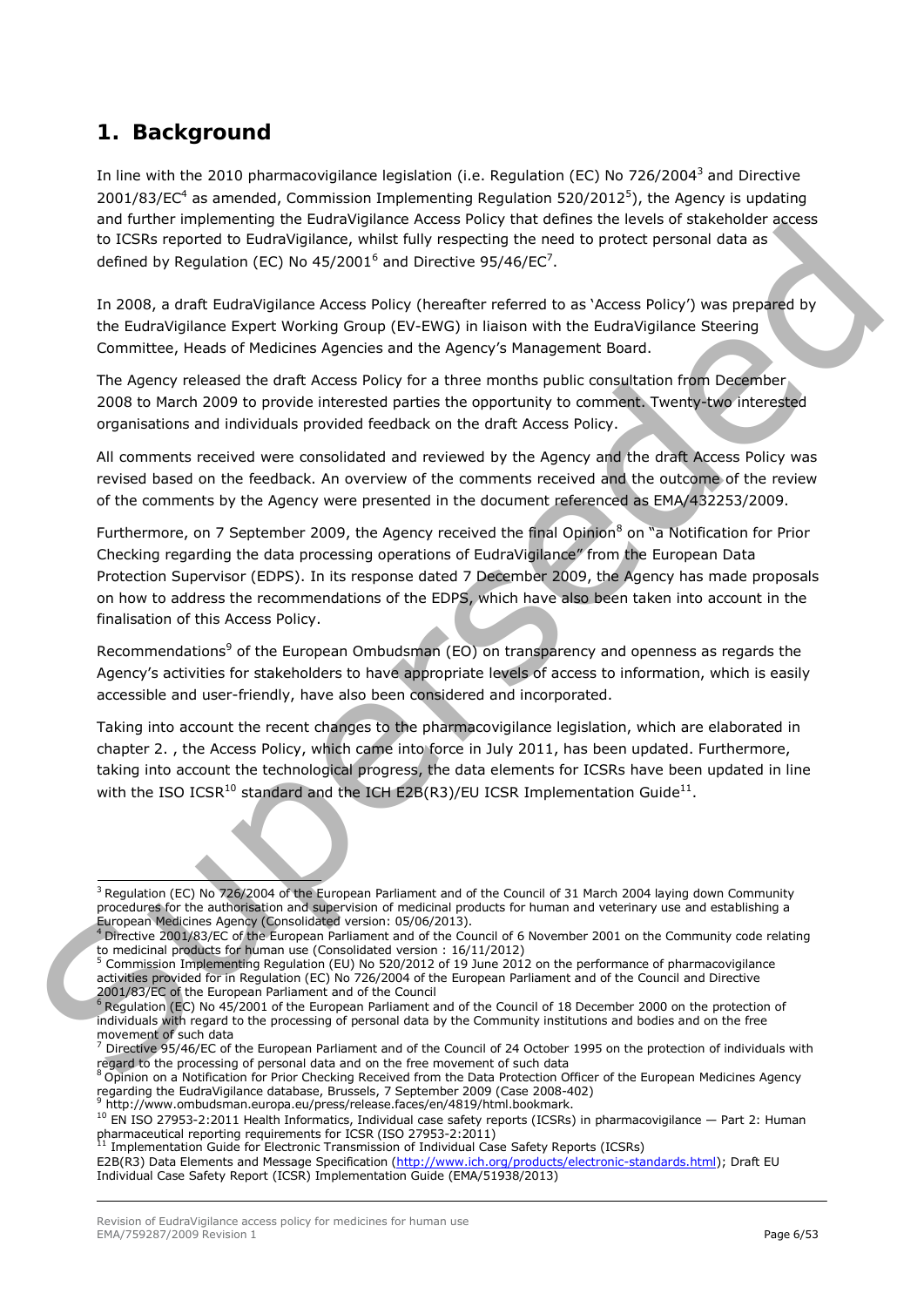# <span id="page-6-0"></span>**2. Introduction**

The Access Policy defines the overall principles for the provision of access to EudraVigilance data in line with the EU legal framework and taking into account that the interest in and the use of the data may vary between stakeholders.

In addition, the requirement to protect personal data based on Regulation (EC) No 45/2001 and the recommendations of the EDPS and the EO were assessed and taken into account by the Agency.

As a general principle the Access Policy considers proactive and reactive information disclosure as complementary i.e. the maximum possible information is proactively made available sparing the need for additional requests for data by stakeholders. As part of its proactive information policy, the Agency is also providing additional explanations to facilitate the understanding of the data in the context of the mechanisms by which assess to EudraVigilance data is provided in accordance with this policy. In addition, the requirement to protect personal data based on Requiretion (CC) No 45/2001 and the<br>recommendation of the fDFS and the fOP were sessested and taken into account by the Agency.<br>
As a general procedie the AGe

Taking into account recent legislative changes in the context of pharmacovigilance, the EudraVigilance Access Policy, which came into force in July 2011, has been updated.

According to Article 24(1) of Regulation (EC) No 726/2004, the EudraVigilance database shall contain information on suspected adverse reactions in human beings arising from use of the medicinal product within the terms of the marketing authorisation as well as from uses outside the terms of the marketing authorisation and on those occurring in the course of post-authorisation studies with the medicinal product or associated with occupational exposure.

Article 24(2) defines the level of EudraVigilance access as follows:

- EudraVigilance shall be fully accessible to the competent authorities of the Member States and to the Agency and the Commission.
- It shall also be accessible to MAHs to the extent necessary for them to comply with their pharmacovigilance obligations.
- The Agency shall ensure that healthcare professionals and the public have appropriate levels of access to the EudraVigilance database, while guaranteeing personal data protection.

Article 28(c) of Regulation (EC) No 726/2004 further states that

• The Agency shall make available promptly all suspected adverse reaction reports occurring in the Union to the World Health Organisation.

Detailed technical specifications related to the practical implementation of the Access Policy are being further elaborated taking into account the overall principles set out in this document.

# <span id="page-6-1"></span>**3. Objectives of the EudraVigilance Access Policy**

This Access Policy has been developed with the goal to facilitate the continuous monitoring of the safety of medicines and the evaluation of the benefits and risks of medicines authorised in the EU with the overall aim to promote and protect public health.

Furthermore, the Access Policy aims to meet the EU principles of transparency and openness and to ensure compliance with EU personal data protection legislation. As regards proactive and reactive information disclosure, the principles as outlined in the Access Policy apply accordingly as regards the data that are made accessible to stakeholders.

By providing proactive access to adverse reaction data collected in EudraVigilance, the following objectives should be met: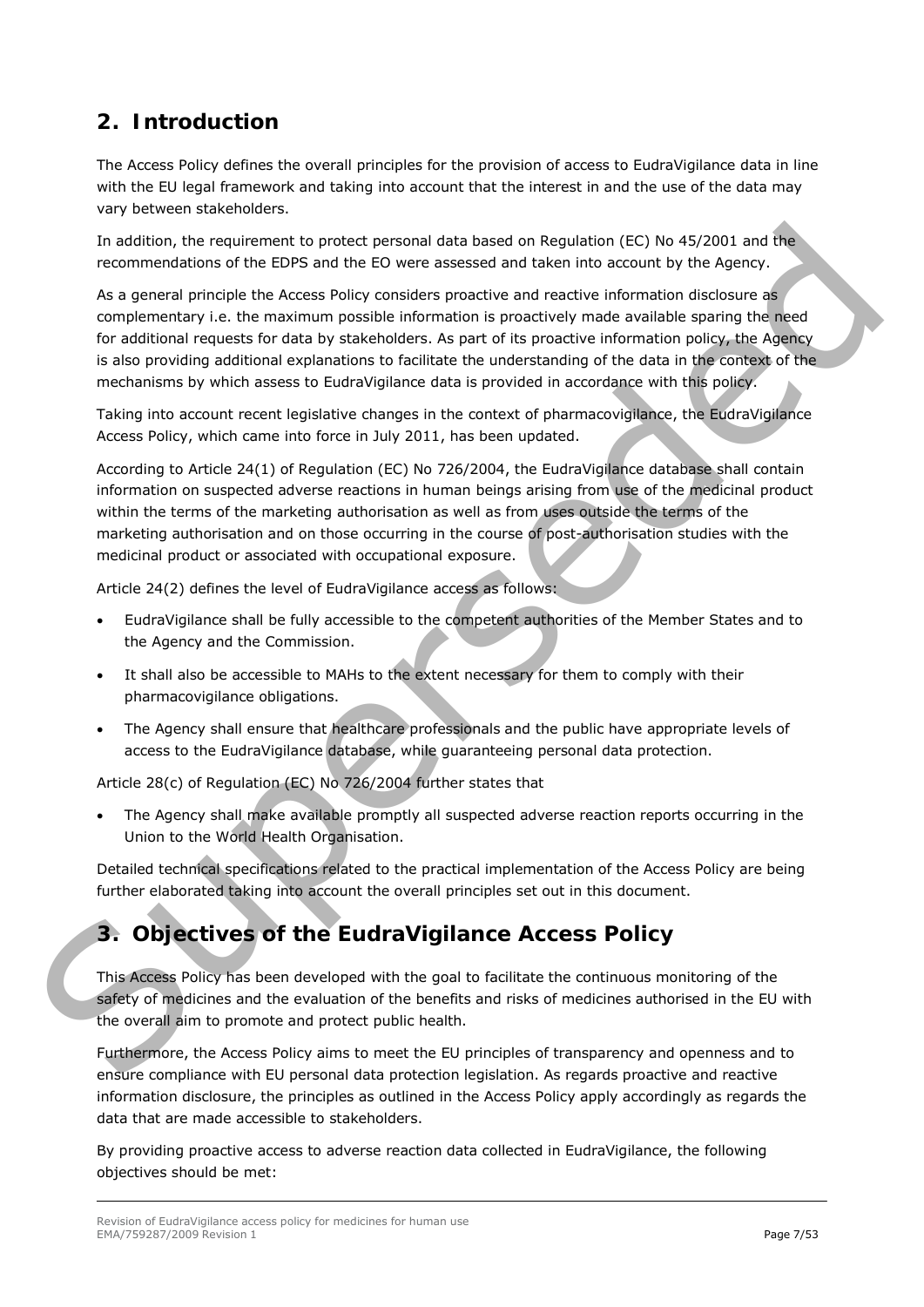- Provide openness to citizens, who are directly affected by the EU Regulatory Network's decisions relating to the authorisation and supervision of medicinal products, including the monitoring and assessment of the safety of medicines;
- Facilitate the monitoring of the safety of medicines following their authorisation and marketing;
- Support signal detection and evaluation activities related to all authorised medicines in the EU;
- Allow for the use of adverse reaction data for research purposes to contribute to promoting and protecting public health and fostering the innovation capacity of European medical research;
- Provide promptly all suspected adverse reactions occurring in the Union to the WHO;
- Strengthen the collaboration with international Medicines Regulatory Authorities as regards the safety monitoring of medicines.

Whilst respecting the principles defined in this Access Policy, it should be noted that the level of disclosure of data held in EudraVigilance as part of documents such as Periodic Safety Update Reports and Risk Management Plans and the preparation of assessment reports triggered by regulatory procedures may vary from the data sets defined in this document. As a general principle, an adequate level of redaction of personal data included in the concerned assessment reports and other related documents must be ensured, taking into account the application of Regulation (EC)  $1049/2001^{12}$ concerning access to documents as well as applicable EMA/HMA transparency policies13. Superi signal [d](#page-7-2)etection and columinate activities related to all authorises medicines in the Fig. (a) and the memberseded to the membersede of the state properties and procedure state in the state properties and procedure

# <span id="page-7-0"></span>**4. EudraVigilance and Medicinal Products for Human Use**

EudraVigilance<sup>14</sup> serves multiple functions, which relate to the secure electronic transmission of ICSRs, the collection, administration and quality management of these reports in a centralised database, which serves the early detection of potential safety signals and the evaluation thereof. To support these functions, EudraVigilance is composed of the following main system components:

- **Data processing and management system components**
	- − **EudraVigilance Gateway**, a data-processing network for the secure exchange of adverse reaction data.
	- − **EudraVigilance Post-Authorisation Module (EVPM)** dedicated to the collection of ICSRs related to all medicinal products authorised in the EEA in line with Regulation (EC) No 726/2004 and Directive 2001/83/EC. The following ICSR types are collected in EVPM: "Spontaneous Report", Report from Study with study type "individual patient use" and "other studies", "Other" and "Not available to sender (unknown)".
		- − **eXtended EudraVigilance Medicinal Product Dictionary (XEVMPD),** dedicated to the coding of medicinal products as reported in ICSRs based on the information provided by marketing authorisation holders in line with Article 57(2), second subparagraph of Regulation (EC) No 726/2004.

<span id="page-7-1"></span><sup>&</sup>lt;sup>12</sup> Regulation (EC) No 1049/2001 of the European Parliament and of the Council of 30 May 2001 regarding public access to European Parliament, Council and Commission documents<br> $^{13}$  European Parliament, Council and Commission documents

<span id="page-7-2"></span><sup>13</sup> European Medicines Agency policy on access to documents (related to medicinal products for human and veterinary use) POLICY/0043<br><sup>14</sup> [http://eudravigilance.ema.europa.eu](http://eudravigilance.ema.europa.eu/)

<span id="page-7-3"></span>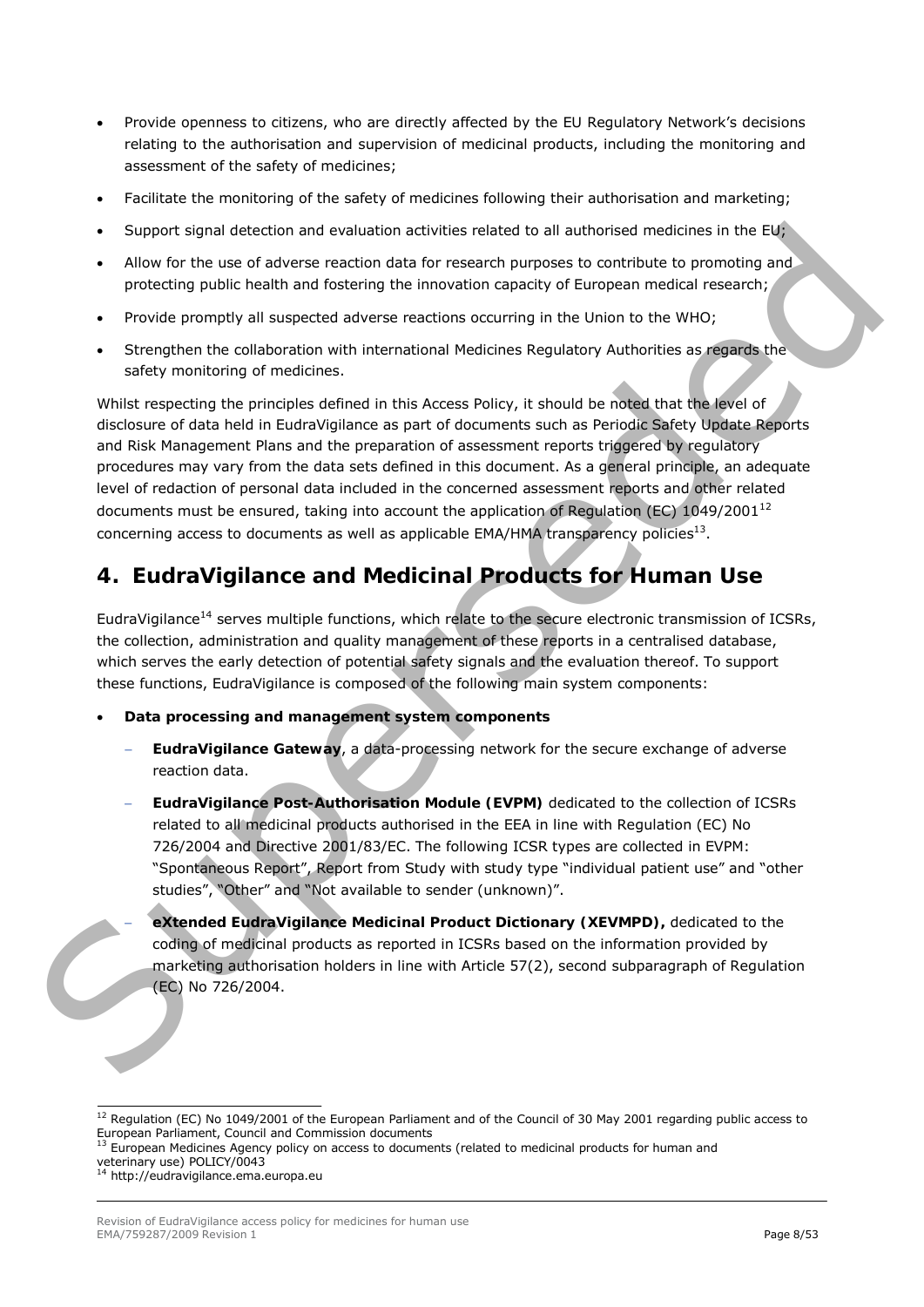- **Data analysis and signal detection component**
	- − **EudraVigilance Data Warehouse and Analysis System (EVDAS),** dedicated to support the EU pharmacovigilance safety monitoring activities with the main focus on signal detection and evaluation of ICSRs.

Adequate quality of ICSRs as reported to EudraVigilance is paramount in implementing this Access Policy. In accordance with Article 24(3) of Regulation (EC) 726/2004, the Agency is operating procedures that ensure the quality and integrity of the information reported in EudraVigilance.

This refers in particular to the responsibilities of stakeholders with EudraVigilance reporting obligations to:

- Adequately document individual cases and their follow-up in accordance with the Commission Implementing Regulation (EU) 520/2012 and the Good Pharmacovigilance Practices (GVP) module  $VI<sup>15</sup>$ ;
- MedDRA coding in line with the MedDRA Term Selection Points to Consider<sup>16</sup>;
- Local detection and management of potentially duplicated individual cases;
- Adherence with the reporting timelines of suspected serious and non-serious adverse reactions;
- Compliance with personal data protection requirements as set out in Directive 95/46/EC;

and the responsibility of the Agency for the:

- Coding of medicinal product information reported in ICSRs against the XEVMPD and future ISO Identification of Medicinal Products (IDMP) standards as outlined in the Commission Implementing Regulation (EU) No 520/2012; A[d](#page-8-3)equate qualitary of CSRs as reported to FurthWighlance is parameter in implementing this according with change the control of the space is considered in turbulation of the change of the consideration of the consideration
	- Operation of procedures to ensure the quality and integrity of ICSRs reported in EudraVigilance including the detection and management of duplicated individual cases;
	- Monitoring of the adherence with reporting timelines of ICSRs;
	- Compliance with personal data protection requirements as set out in Regulation (EC) No 45/2001.

# <span id="page-8-0"></span>**5. Access to data held in EudraVigilance**

## <span id="page-8-1"></span>*5.1. Stakeholder Groups*

The stakeholders being granted access to EudraVigilance data can be grouped as follows:

- EEA Medicines Regulatory Authorities, the European Commission and the Agency (hereafter referred to as Stakeholder Group I)
- Healthcare Professionals and the Public (hereafter referred to as Stakeholder Group II)
- Marketing Authorisation Holders (hereafter referred to as Stakeholder Group III)
- Research Organisations (hereafter referred to as Stakeholder Group IV)
- WHO Uppsala Monitoring Centre (hereafter referred to as Stakeholder Group V)

<span id="page-8-2"></span> $15$  Guideline on good pharmacovigilance practices (GVP) Module VI – Management and reporting of adverse reactions to medicinal products<br><sup>16</sup> <http://www.ich.org/products/meddra.html>

<span id="page-8-3"></span>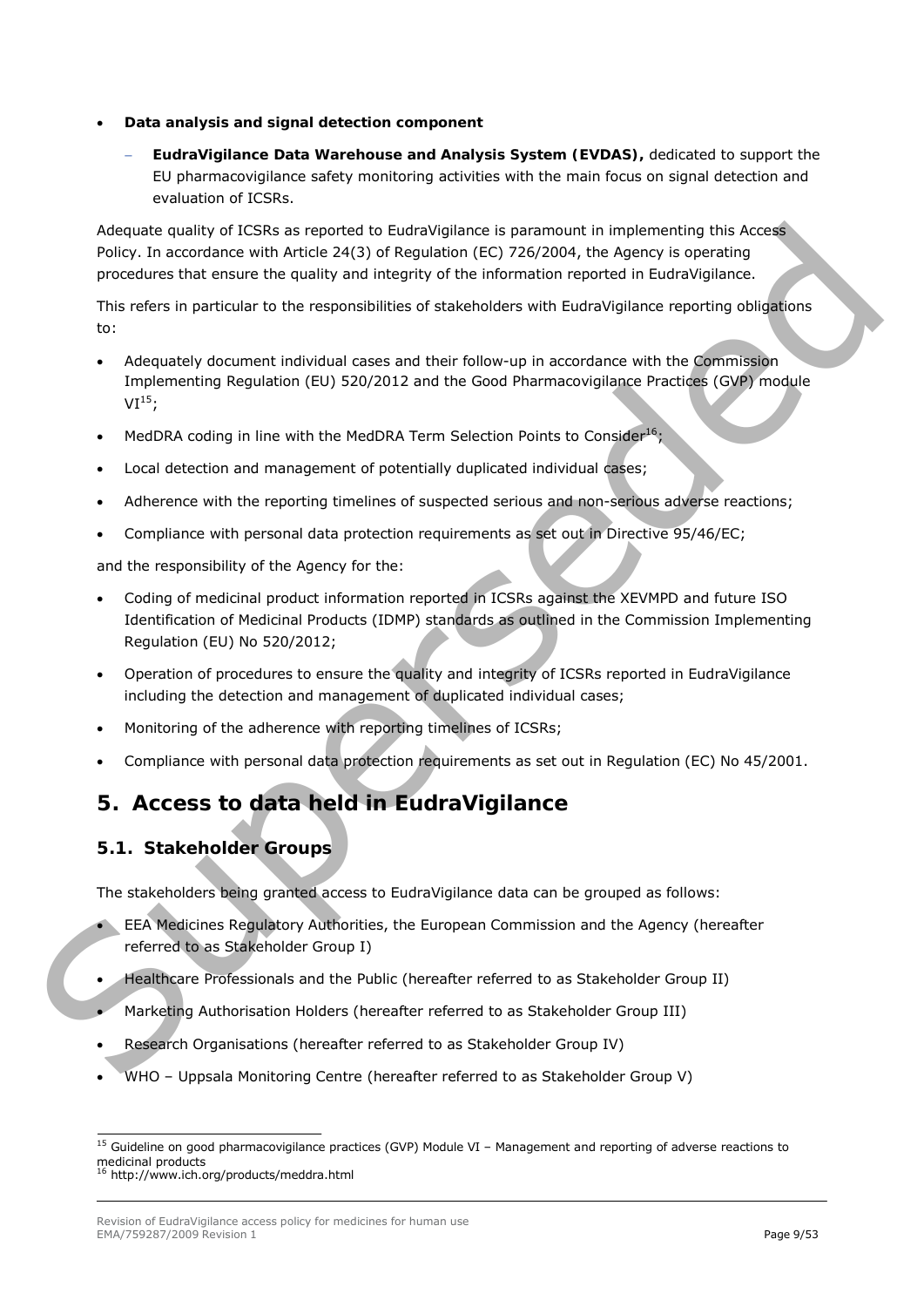• International Medicines Regulatory Authorities where confidentiality agreements are in place with the Agency (hereafter referred to as Stakeholder Group VI).

#### <span id="page-9-0"></span>*5.2. Overview*

The ICSR data elements to be made available to stakeholders are defined in the "Implementation Guide for the Electronic Transmission of Individual Case Safety Reports (ICSRs) and E2B(R3) Data Elements and Message Specification" (Version 5.01, 12 April 2013) of the ICH E2B Expert Working Group and the corresponding EU ICSR Implementation Guide taking into account the need to comply with Regulation (EC) No 45/2001 and Directive 95/46/EC on personal data protection.

Differences in the number of data elements are based on the stakeholders' interests and needs as well as the requirement to comply with EU personal data protection.

A summary of the access provided to data elements of ICSRs held in EudraVigilance based on the six stakeholder groups and the principles outlined in this Access Policy is provided in table 1. Furthermore, an overview of the access for each stakeholder group is provided in tables 2 to 7.

The summary of all data elements and access provided for each stakeholder group is provided in Annex 2.

The ICH E2B(R3) ICSR Implementation Guide defines the "Type of Report" (Data element: C.1.3), which captures the type of report independently of its source (see also Annex 1).

The reports of suspected adverse reactions collected in EudraVigilance as derived from legal obligations placed on Medicines Regulatory Authorities and MAHs in the EEA are further described in Annex 1 including different report types and the report classification in EudraVigilance. The Agency grants access to EudraVigilance by taking into account the different types of ICSRs independent of the primary and the secondary source(s). The IESK data elements to be made available to state/and details and the "implementation" and the state of the time<br>Suite for the Beckmar Transmission of Individual Case Salety Aspects (ICSRs) and E20(E3) Onta<br>Elements and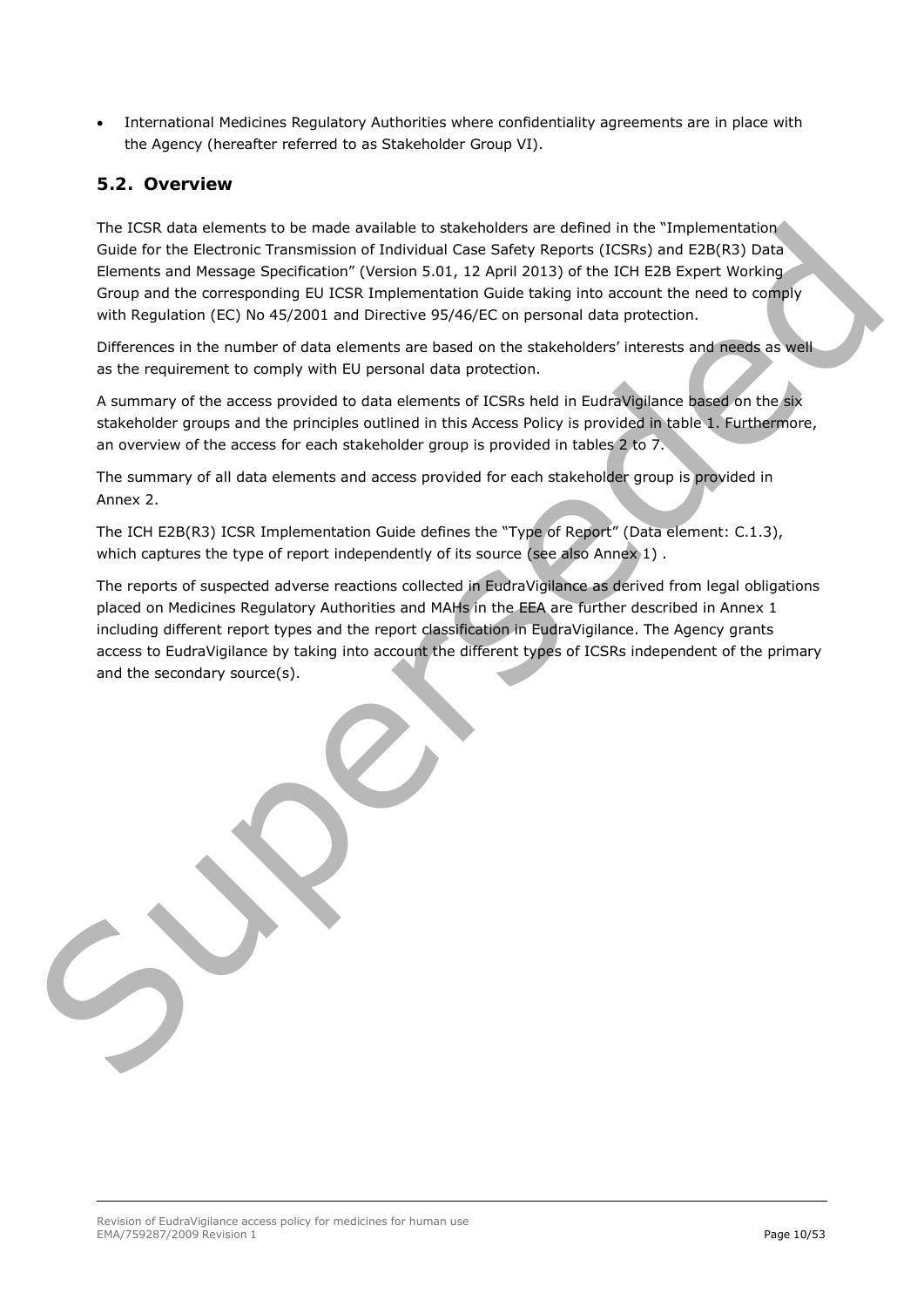| ICH E2B(R3) ICSR                                                                                                                                                                                                                                                                                                                                                                              |                |                                                  |                                                        |                                                     | <b>Group III.A MAHs</b>                       |                                    | <b>Group IV Researchers</b>     |                                        |                                            |                                                                                        |
|-----------------------------------------------------------------------------------------------------------------------------------------------------------------------------------------------------------------------------------------------------------------------------------------------------------------------------------------------------------------------------------------------|----------------|--------------------------------------------------|--------------------------------------------------------|-----------------------------------------------------|-----------------------------------------------|------------------------------------|---------------------------------|----------------------------------------|--------------------------------------------|----------------------------------------------------------------------------------------|
| <b>Implementation Guide</b><br><b>ICSR sections</b>                                                                                                                                                                                                                                                                                                                                           | <b>Total</b>   | <b>Group I</b><br><b>EMA</b><br>EC<br><b>MSs</b> | <b>Group II</b><br><b>HCPs</b><br>Public <sup>17</sup> | Level 1<br><b>Signal</b><br>detection <sup>18</sup> | Level 2<br><b>Detailed PhV</b><br>obligations | Level 3<br>Sender-<br>$based^{19}$ | Level 1<br>Research<br>proposal | Level 2<br><b>Research</b><br>proposal | <b>Group V</b><br><b>WHO</b><br><b>UMC</b> | <b>Group VI</b><br>Int.<br><b>Medicines</b><br><b>Regulatory</b><br><b>Authorities</b> |
| Administrative data                                                                                                                                                                                                                                                                                                                                                                           | 41             | 41                                               | $\overline{4}$                                         | 3                                                   | 19                                            | 41                                 | $\overline{3}$                  | 19                                     | 37                                         | 37                                                                                     |
| Primary source                                                                                                                                                                                                                                                                                                                                                                                | 14             | 14                                               | $\overline{2}$                                         | $\overline{2}$                                      | 3                                             | 14                                 | $\overline{2}$                  | 3                                      | 3                                          | 3                                                                                      |
| Literature & study information                                                                                                                                                                                                                                                                                                                                                                | $\overline{7}$ | $\overline{7}$                                   | 6                                                      | $\mathbf 0$                                         | 6                                             | $\overline{7}$                     | $\mathbf 0$                     | 6                                      | 6                                          | 6                                                                                      |
| Patient identifiers <sup>20</sup>                                                                                                                                                                                                                                                                                                                                                             | 5              | 5                                                | 0                                                      | $\pmb{0}$                                           | $\bf{0}$                                      | $5 -$                              | 0                               | $\mathbf{0}$                           | $\mathbf{0}$                               | $\mathbf{0}$                                                                           |
| Patient characteristics <sup>21</sup>                                                                                                                                                                                                                                                                                                                                                         | 10             | 10                                               | 3                                                      | 3                                                   | $\overline{9}$                                | 10                                 | 3                               | 9                                      | 5                                          | 5                                                                                      |
| Patient medical & drug history                                                                                                                                                                                                                                                                                                                                                                | 33             | 33                                               | 0                                                      | $\mathbf 0$                                         | 33                                            | 33                                 | $\mathbf 0$                     | 33                                     | $\mathbf{0}$                               | 0                                                                                      |
| Death                                                                                                                                                                                                                                                                                                                                                                                         | 8              | 8                                                | 0                                                      | $\mathbf 0$                                         | 8                                             | 8                                  | $\mathbf 0$                     | 8                                      | 6                                          | 6                                                                                      |
| Parent information                                                                                                                                                                                                                                                                                                                                                                            | 8              | 8                                                | $\mathbf{1}$                                           | 0                                                   | 6                                             | 8                                  | $\overline{0}$                  | 6                                      | 4                                          | 4                                                                                      |
| Parent medical & drug history                                                                                                                                                                                                                                                                                                                                                                 | 31             | 31                                               | 0                                                      | $\mathfrak g$                                       | 31                                            | 31                                 | $\mathbf 0$                     | 31                                     | $\mathbf{0}$                               | $\mathbf{0}$                                                                           |
| Reaction                                                                                                                                                                                                                                                                                                                                                                                      | 19             | 19                                               | 13                                                     | $\mathbf{9}$                                        | 17                                            | 19                                 | 9                               | 17                                     | 16                                         | 16                                                                                     |
| <b>Tests</b>                                                                                                                                                                                                                                                                                                                                                                                  | 12             | 12                                               | $\overline{0}$                                         | $\mathbf{0}$                                        | 12                                            | 12                                 | 0                               | 12                                     | 0                                          | $\mathbf{0}$                                                                           |
| Drug                                                                                                                                                                                                                                                                                                                                                                                          | 72             | $72 -$                                           | 34                                                     | 3                                                   | 68                                            | 72                                 | 3                               | 68                                     | 66                                         | 66                                                                                     |
| Narrative & related fields (not all<br>free-text)                                                                                                                                                                                                                                                                                                                                             | 7              | 7                                                | 0                                                      | $\mathbf 0$                                         | 6                                             | $\overline{7}$                     | $\mathbf 0$                     | 6                                      | 0                                          | 0                                                                                      |
| <b>Grand Total</b>                                                                                                                                                                                                                                                                                                                                                                            | 267            | 267                                              | 63                                                     | 20                                                  | 218                                           | 267                                | 20                              | 218                                    | 143                                        | 143                                                                                    |
| <sup>17</sup> Public includes MAHs and Researchers<br><sup>18</sup> electronic Reaction Monitoring Reports (eRMRs) including a tabular presentation of related individual cases based on the defined data elements<br><sup>19</sup> Sender based access is to all data fields<br><sup>20</sup> Initials, record numbers<br><sup>21</sup> Age, sex, weight, height, Last Menstrual Period date |                |                                                  |                                                        |                                                     |                                               |                                    |                                 |                                        |                                            |                                                                                        |

## <span id="page-10-4"></span><span id="page-10-3"></span><span id="page-10-2"></span><span id="page-10-1"></span><span id="page-10-0"></span>**Table 1: Number of ICH E2B(R3) ICSR data elements**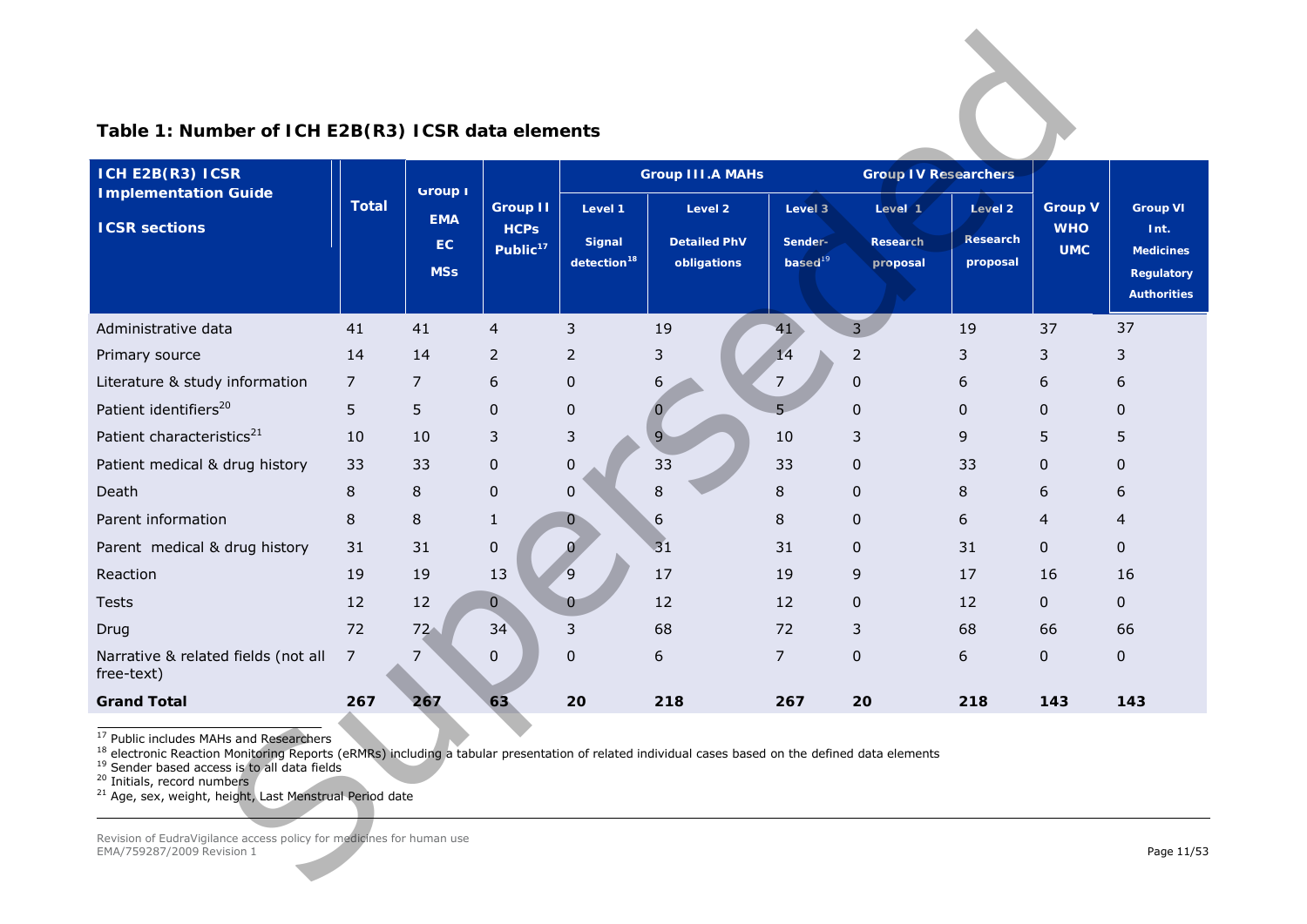<span id="page-11-2"></span><span id="page-11-1"></span><span id="page-11-0"></span>

|                                                                                                                                                                                                                                                                                                                                                                                                                                                                                                                                                                  | Table 2: Access to EudraVigilance data by the Commission and Medicines Regulatory Agencies in the EEA                                                                                                                                                                                                     |                                                           |                                       |  |  |  |  |
|------------------------------------------------------------------------------------------------------------------------------------------------------------------------------------------------------------------------------------------------------------------------------------------------------------------------------------------------------------------------------------------------------------------------------------------------------------------------------------------------------------------------------------------------------------------|-----------------------------------------------------------------------------------------------------------------------------------------------------------------------------------------------------------------------------------------------------------------------------------------------------------|-----------------------------------------------------------|---------------------------------------|--|--|--|--|
| Table 2:<br><b>Stakeholder</b>                                                                                                                                                                                                                                                                                                                                                                                                                                                                                                                                   | <b>EVPM</b>                                                                                                                                                                                                                                                                                               |                                                           |                                       |  |  |  |  |
| <b>Group I</b>                                                                                                                                                                                                                                                                                                                                                                                                                                                                                                                                                   | <b>Disclosure</b>                                                                                                                                                                                                                                                                                         | <b>Provision of Access</b>                                | <b>Access</b><br><b>Authorisation</b> |  |  |  |  |
| <b>Medicines Regulatory</b><br>Authorities (EEA)<br>Agency<br>Commission                                                                                                                                                                                                                                                                                                                                                                                                                                                                                         | All data elements for ICSRs reported to EVPM<br>$\bullet$                                                                                                                                                                                                                                                 | <b>EVDAS</b><br>$\bullet$<br>EVWEB<br>Re-routing of ICSRs | Authorised Personnel<br>$\bullet$     |  |  |  |  |
| In compliance with Directive $95/46$ /EC <sup>22</sup> and Regulation (EC) No $45/2001^{23}$ :<br>Confidentiality of ICSRs and the personal data to remain protected in accordance with the applicable law on personal data<br>$\bullet$<br>Personal data protection<br>protection.<br>requirements<br>Appropriate technical and organisational measures to be implemented to protect information and personal data processed<br>$\bullet$<br>against unauthorised or unlawful access, disclosure, dissemination, alteration, or destruction or accidental loss. |                                                                                                                                                                                                                                                                                                           |                                                           |                                       |  |  |  |  |
|                                                                                                                                                                                                                                                                                                                                                                                                                                                                                                                                                                  |                                                                                                                                                                                                                                                                                                           |                                                           |                                       |  |  |  |  |
| movement of such data OJ L 281, 23.11.1995, p. 31.                                                                                                                                                                                                                                                                                                                                                                                                                                                                                                               | <sup>22</sup> Directive 95/46/EC of the European Parliament and of the Council of 24 October 1995 on the protection of individuals with regard to the processing of personal data and on the free                                                                                                         |                                                           |                                       |  |  |  |  |
|                                                                                                                                                                                                                                                                                                                                                                                                                                                                                                                                                                  | <sup>23</sup> Regulation (EC) No 45/2001 of the European Parliament and of the Council of 18 December 2000 on the protection of individuals with regard to the processing of personal data by the<br>Community institutions and bodies and on the free movement of such data (2) OJ L 8, 12.1.2001, p. 1. |                                                           |                                       |  |  |  |  |
| Revision of EudraVigilance access policy for medicines for human use<br>EMA/759287/2009 Revision 1                                                                                                                                                                                                                                                                                                                                                                                                                                                               |                                                                                                                                                                                                                                                                                                           |                                                           | Page 12/53                            |  |  |  |  |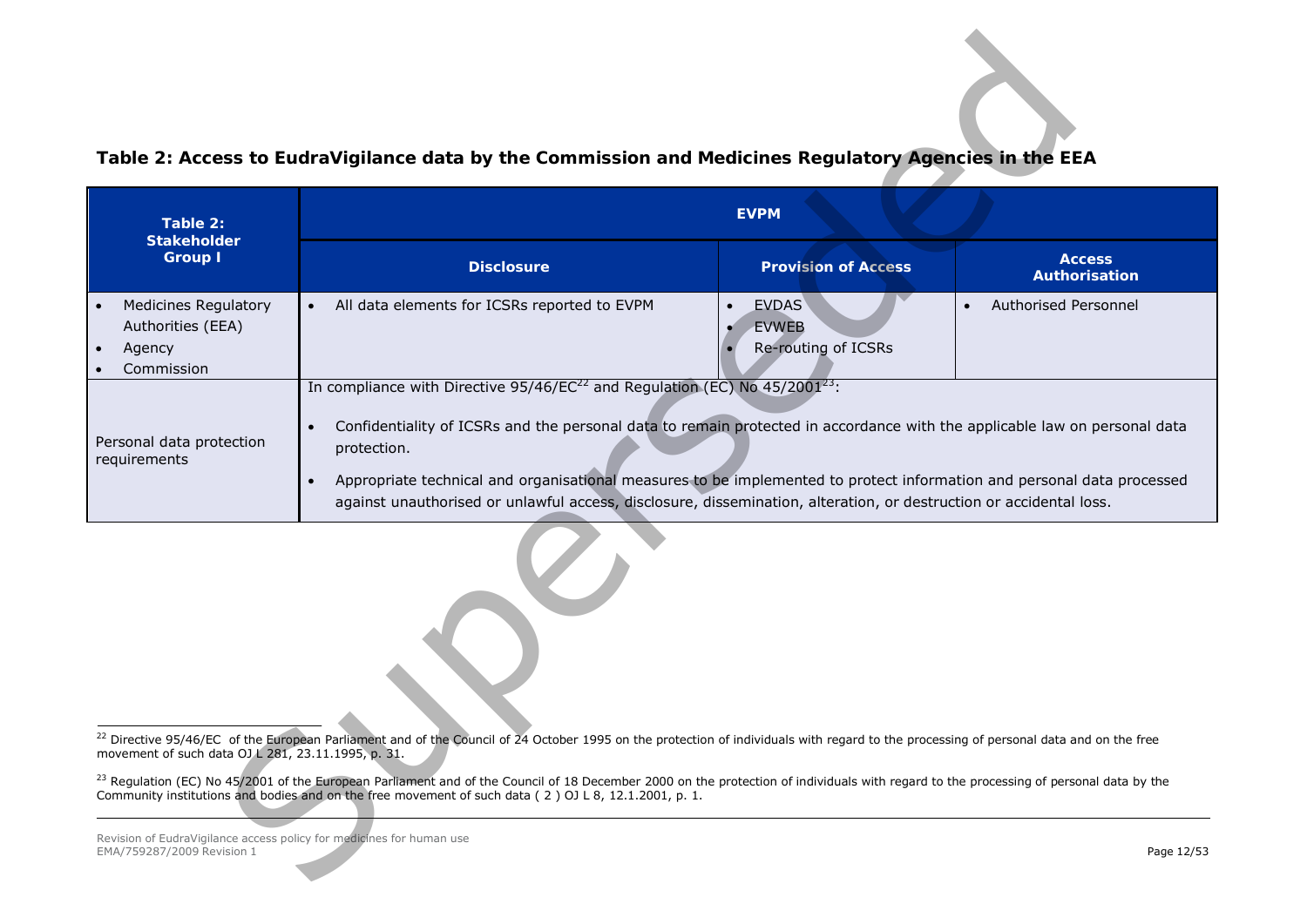<span id="page-12-1"></span><span id="page-12-0"></span>

|                                                                                                    | Table 3: Access to EudraVigilance data by healthcare professionals and the public                    |                                                                                         |                                |  |  |  |
|----------------------------------------------------------------------------------------------------|------------------------------------------------------------------------------------------------------|-----------------------------------------------------------------------------------------|--------------------------------|--|--|--|
| Table 3:                                                                                           | <b>EVPM</b>                                                                                          |                                                                                         |                                |  |  |  |
| <b>Stakeholder</b><br><b>Group II</b>                                                              | <b>Disclosure</b>                                                                                    | Provision<br>of<br><b>Access</b>                                                        | <b>Access</b><br>Authorisation |  |  |  |
| Healthcare Professionals<br>$\bullet$<br>General Public <sup>24</sup><br>$\bullet$                 | Subset of ICSR data elements for<br>$\bullet$<br>substances/medicinal products authorised in the EEA | European database of suspected adverse<br>$\bullet$<br>reaction reports (adrreports.eu) | Not<br>$\bullet$<br>required   |  |  |  |
| Personal data protection<br>$\bullet$<br>requirements                                              | Data provision in compliance with Directive 95/46/EC and Regulation (EC) No 45/2001<br>$\bullet$     |                                                                                         |                                |  |  |  |
| <sup>24</sup> Includes also access to MAHs and Researchers                                         |                                                                                                      |                                                                                         |                                |  |  |  |
| Revision of EudraVigilance access policy for medicines for human use<br>EMA/759287/2009 Revision 1 |                                                                                                      |                                                                                         | Page 13/53                     |  |  |  |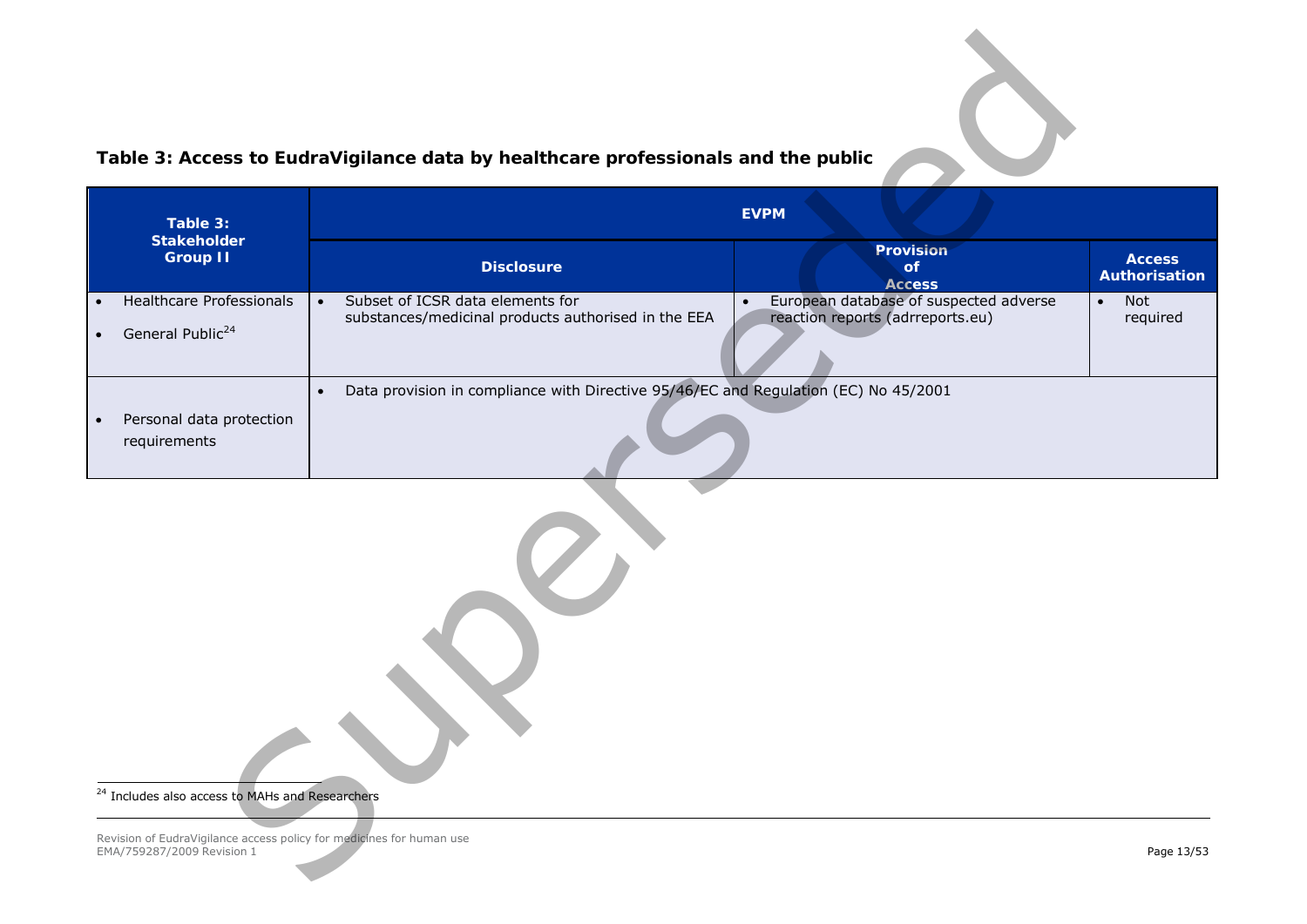# <span id="page-13-1"></span><span id="page-13-0"></span>**Table 4: Access to EudraVigilance data by Marketing Authorisation Holders**

|                                              | Table 4: Access to EudraVigilance data by Marketing Authorisation Holders                                                                                                                                                                                                                          |                                                                                                                                                                                                                                                                                                                                                                                       |                                                                                   |
|----------------------------------------------|----------------------------------------------------------------------------------------------------------------------------------------------------------------------------------------------------------------------------------------------------------------------------------------------------|---------------------------------------------------------------------------------------------------------------------------------------------------------------------------------------------------------------------------------------------------------------------------------------------------------------------------------------------------------------------------------------|-----------------------------------------------------------------------------------|
| Table 4:<br><b>Stakeholder</b>               |                                                                                                                                                                                                                                                                                                    | <b>EVPM</b>                                                                                                                                                                                                                                                                                                                                                                           |                                                                                   |
| Group<br>-111                                | <b>Disclosure</b>                                                                                                                                                                                                                                                                                  | <b>Provision of</b><br><b>Access</b>                                                                                                                                                                                                                                                                                                                                                  | <b>Access</b><br>Authorisation                                                    |
| Marketing<br>Authorisation<br><b>Holders</b> | Subset of ICSR data elements <sup>25</sup> defined<br>$\bullet$<br>for the purpose of signal detection<br>Extended subset of ICSR data elements<br>restricted to substances for which a<br>company holds a marketing authorisation<br>in EEA<br>'Sender-based' access to all ICSR data<br>elements | Restricted area of EV website:<br>e-Reaction Monitoring Reports (e-RMRs) and<br>related ICSR data element subset<br>Download of extended subset of ICSR data<br>$\overline{\phantom{m}}$<br>elements in ICH E2B(R3) XML format for<br>substances for which MAH holds marketing<br>authorisation(s) in EEA<br>EVWEB ("Sender- based")<br>$\bullet$                                     | Authorised Personnel<br>$\bullet$<br>designated by EU QPPV or<br>appointed Deputy |
| Personal data<br>protection<br>requirements  | In compliance with Directive 95/46/EC and Regulation (EC) No 45/2001:<br>$\bullet$<br>$\bullet$                                                                                                                                                                                                    | Confidentiality of ICSRs and the personal data to remain protected in accordance with the applicable law on personal data protection.<br>Appropriate technical and organisational measures to be implemented to protect information and personal data processed against<br>unauthorised or unlawful access, disclosure, dissemination, alteration, or destruction or accidental loss. |                                                                                   |
| Regulation (EC) No 726/2004                  |                                                                                                                                                                                                                                                                                                    | <sup>25</sup> This includes follow-up reports based on adverse reaction reports for which the Agency provides the medical literature monitoring and reporting services as outlined in Article 27 of                                                                                                                                                                                   |                                                                                   |
| EMA/759287/2009 Revision 1                   | Revision of EudraVigilance access policy for medicines for human use                                                                                                                                                                                                                               |                                                                                                                                                                                                                                                                                                                                                                                       | Page 14/53                                                                        |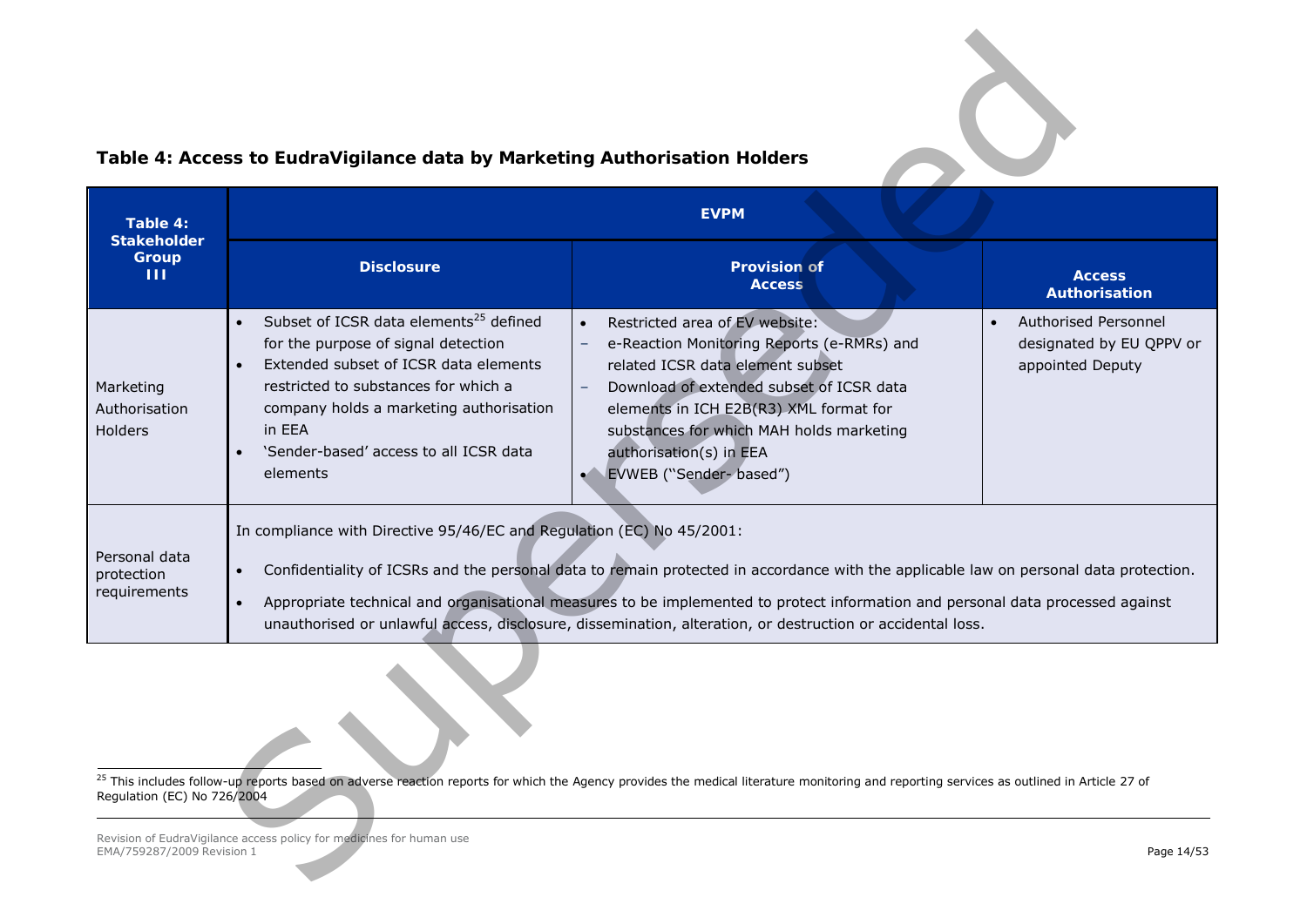# <span id="page-14-1"></span><span id="page-14-0"></span>**Table 5: Access to EudraVigilance data by Research Organisations**

|                                             | Table 5: Access to EudraVigilance data by Research Organisations                                                                                                                             |                                                                                                                                                                                                                                                                                                                                                                           |                                                                 |
|---------------------------------------------|----------------------------------------------------------------------------------------------------------------------------------------------------------------------------------------------|---------------------------------------------------------------------------------------------------------------------------------------------------------------------------------------------------------------------------------------------------------------------------------------------------------------------------------------------------------------------------|-----------------------------------------------------------------|
| <b>Table 5: Stakeholder</b>                 |                                                                                                                                                                                              | <b>EVPM</b>                                                                                                                                                                                                                                                                                                                                                               |                                                                 |
| Group LV                                    | <b>Disclosure</b>                                                                                                                                                                            | <b>Provision of</b><br><b>Access</b>                                                                                                                                                                                                                                                                                                                                      | <b>Access</b><br><b>Authorisation</b>                           |
| Research<br>Organisations                   | Subset of ICSR data elements <sup>26</sup><br>defined for the purpose of signal<br>detection<br>Extended subset of ICSR data<br>elements restricted to substances<br>subject to the research | e-Reaction Monitoring Reports (e-RMRs) and related ICSR<br>$\bullet$<br>data subset by means of secure data provision<br>Extended subset of ICSR data elements in ICH E2B(R3)<br>$\bullet$<br>XML format for substances subject to the research by<br>means of secure data provision                                                                                      | Nominated<br>$\bullet$<br>person by<br>Research<br>Organisation |
| Personal data<br>protection<br>requirements | In compliance with Directive 95/46/EC and Regulation (EC) No 45/2001:<br>protection.                                                                                                         | Confidentiality of ICSRs and the personal data to remain protected in accordance with the applicable law on personal data<br>Appropriate technical and organisational measures to be implemented to protect information and personal data processed<br>against unauthorised or unlawful access, disclosure, dissemination, alteration, or destruction or accidental loss. |                                                                 |
| Pre-requisites for<br>granting access       | Review research proposal for extended ICSR data set<br>$\bullet$<br>Researches to sign confidentiality undertaking<br>privacy check (possible re-identification of patients)                 | Researchers to sign agreement that EMA exercises the right of review for publications based on EudraVigilance data including a                                                                                                                                                                                                                                            |                                                                 |
| Regulation (EC) No 726/2004                 |                                                                                                                                                                                              | <sup>26</sup> This includes follow-up reports based on adverse reaction reports for which the Agency provides the medical literature monitoring and reporting services as outlined in Article 27 of                                                                                                                                                                       |                                                                 |
| EMA/759287/2009 Revision 1                  | Revision of EudraVigilance access policy for medicines for human use                                                                                                                         |                                                                                                                                                                                                                                                                                                                                                                           | Page 15/53                                                      |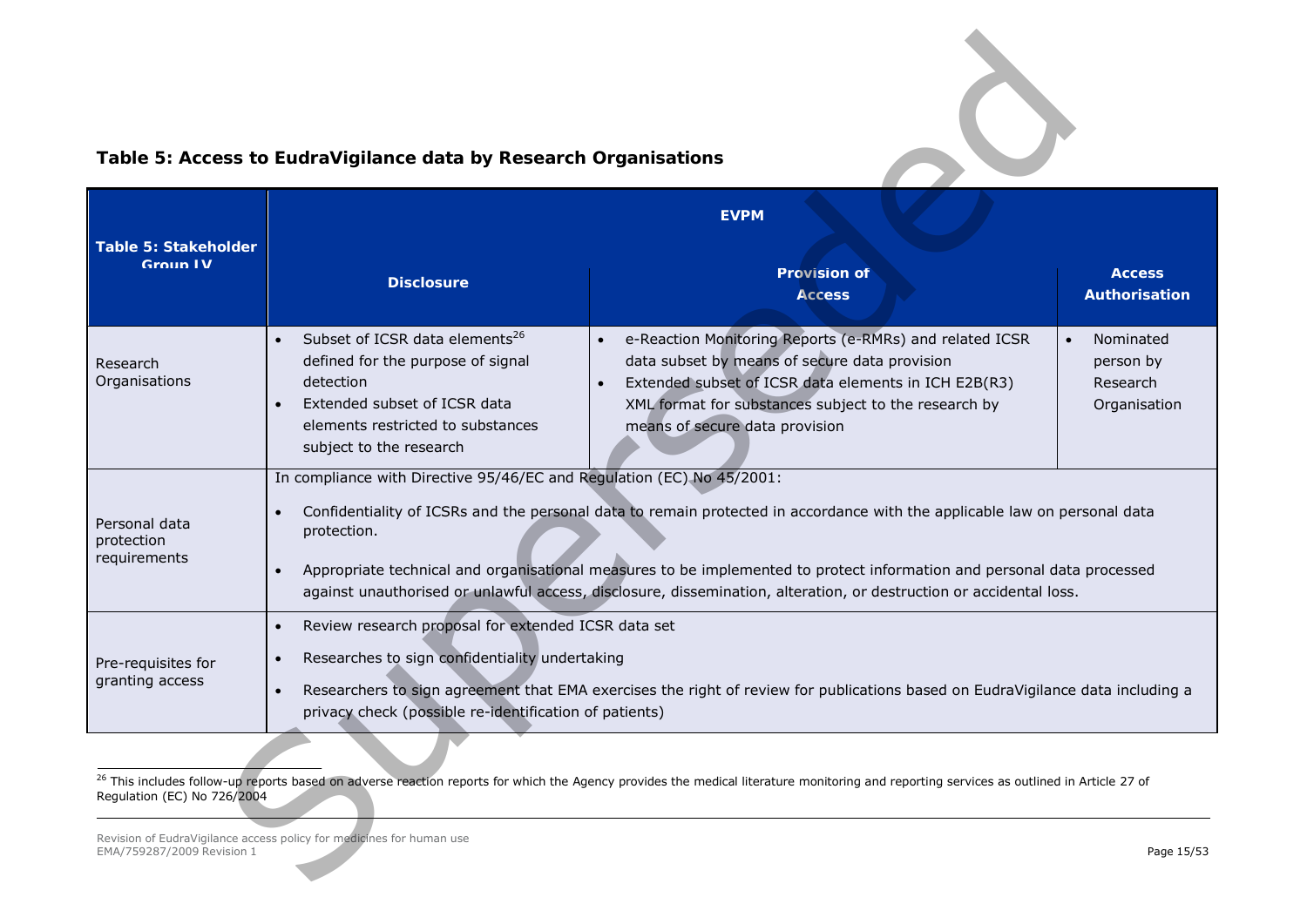# <span id="page-15-0"></span>**Table 6: Access to EudraVigilance data by WHO-UMC**

|                                                                   | Table 6: Access to EudraVigilance data by WHO-UMC                                                                                                                                                                                                                                                                                                                                                                                                                                           |                                                                                                                   |                                                 |  |  |  |
|-------------------------------------------------------------------|---------------------------------------------------------------------------------------------------------------------------------------------------------------------------------------------------------------------------------------------------------------------------------------------------------------------------------------------------------------------------------------------------------------------------------------------------------------------------------------------|-------------------------------------------------------------------------------------------------------------------|-------------------------------------------------|--|--|--|
|                                                                   |                                                                                                                                                                                                                                                                                                                                                                                                                                                                                             | <b>EVPM</b>                                                                                                       |                                                 |  |  |  |
| Table 6:<br><b>Stakeholder Group V</b>                            | <b>Disclosure</b>                                                                                                                                                                                                                                                                                                                                                                                                                                                                           | <b>Provision</b><br>of<br><b>Access</b>                                                                           | <b>Access</b><br>Authorisation                  |  |  |  |
| World Health Organisation-<br><b>Uppsala Monitoring</b><br>Centre | Subset of ICSR data elements as per<br>$\bullet$<br>agreement with WHO for EEA cases                                                                                                                                                                                                                                                                                                                                                                                                        | Subset of ICSR data elements in E2B(R3)XML<br>$\bullet$<br>format provided by secure means (on a weekly<br>basis) | WHO UMC<br>$\bullet$<br>authorised<br>personnel |  |  |  |
| Personal data protection<br>requirements                          | In compliance with Directive 95/46/EC and Regulation (EC) No 45/2001;<br>Confidentiality of ICSRs and the personal data to remain protected in accordance with the applicable law on personal data<br>$\bullet$<br>protection.<br>Appropriate technical and organisational measures to be implemented to protect information and personal data processed<br>$\bullet$<br>against unauthorised or unlawful access, disclosure, dissemination, alteration, or destruction or accidental loss. |                                                                                                                   |                                                 |  |  |  |
| Pre-requisites for granting<br>access                             | Agreement between the Agency and WHO-UMC on modalities for making available EU adverse reaction reports to<br>$\bullet$<br>VigiBase and arrangements for the data transfer and use, taking into account the principle of data quality, purpose<br>limitation and adequate safeguards for the protection of personal data.                                                                                                                                                                   |                                                                                                                   |                                                 |  |  |  |
|                                                                   |                                                                                                                                                                                                                                                                                                                                                                                                                                                                                             |                                                                                                                   |                                                 |  |  |  |
| EMA/759287/2009 Revision 1                                        | Revision of EudraVigilance access policy for medicines for human use<br>Page 16/53                                                                                                                                                                                                                                                                                                                                                                                                          |                                                                                                                   |                                                 |  |  |  |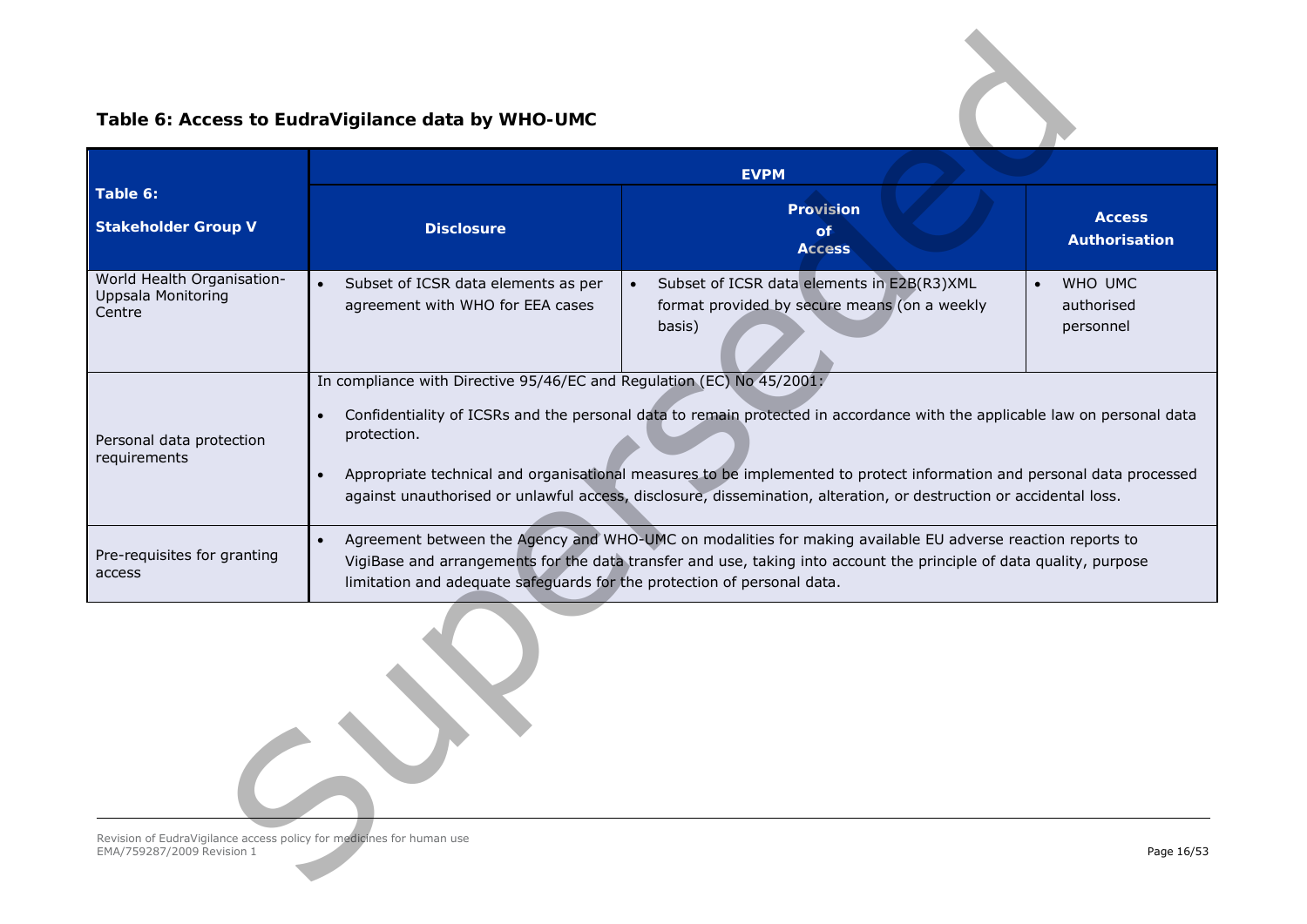# <span id="page-16-0"></span>**Table 7: Access to EudraVigilance data by international Medicines Regulatory Authorities**

|                                                                                                    |                                                                                                                                                                                                                                                                                                                                                                                                                                                                                                               | Table 7: Access to EudraVigilance data by international Medicines Regulatory Authorities                 |                                                                                            |  |  |  |
|----------------------------------------------------------------------------------------------------|---------------------------------------------------------------------------------------------------------------------------------------------------------------------------------------------------------------------------------------------------------------------------------------------------------------------------------------------------------------------------------------------------------------------------------------------------------------------------------------------------------------|----------------------------------------------------------------------------------------------------------|--------------------------------------------------------------------------------------------|--|--|--|
|                                                                                                    |                                                                                                                                                                                                                                                                                                                                                                                                                                                                                                               | <b>EVPM</b>                                                                                              |                                                                                            |  |  |  |
| Table 7:<br><b>Stakeholder Group</b><br><b>VI</b>                                                  | <b>Disclosure</b>                                                                                                                                                                                                                                                                                                                                                                                                                                                                                             | <b>Provision</b><br>of.<br><b>Access</b>                                                                 | <b>Access</b><br>Authorisation                                                             |  |  |  |
| <b>International Medicines</b><br>Regulatory Authorities                                           | Subset of ICSR data elements<br>to facilitate safety monitoring                                                                                                                                                                                                                                                                                                                                                                                                                                               | Subset of ICSR data elements in Excel/E2B(R3)<br>$\bullet$<br>XML format provided ad-hoc by secure means | Nominated contact<br>$\bullet$<br><b>International Medicines</b><br>Regulatory Authorities |  |  |  |
| Personal data protection<br>requirements                                                           | In compliance with Directive 95/46/EC and Regulation (EC) No 45/2001:<br>Confidentiality of records and the personal data of the subjects to remain protected in accordance with the applicable law<br>$\bullet$<br>on personal data protection.<br>Appropriate technical and organisational measures to be implemented to protect information and personal data processed<br>$\bullet$<br>against unauthorised or unlawful access, disclosure, dissemination, alteration, or destruction or accidental loss. |                                                                                                          |                                                                                            |  |  |  |
| Pre-requisites for granting<br>access                                                              | $\bullet$                                                                                                                                                                                                                                                                                                                                                                                                                                                                                                     | Confidentiality Agreement between EMA and non-EEA Medicines Regulatory Authority                         |                                                                                            |  |  |  |
|                                                                                                    |                                                                                                                                                                                                                                                                                                                                                                                                                                                                                                               |                                                                                                          |                                                                                            |  |  |  |
| Revision of EudraVigilance access policy for medicines for human use<br>EMA/759287/2009 Revision 1 |                                                                                                                                                                                                                                                                                                                                                                                                                                                                                                               |                                                                                                          | Page 17/53                                                                                 |  |  |  |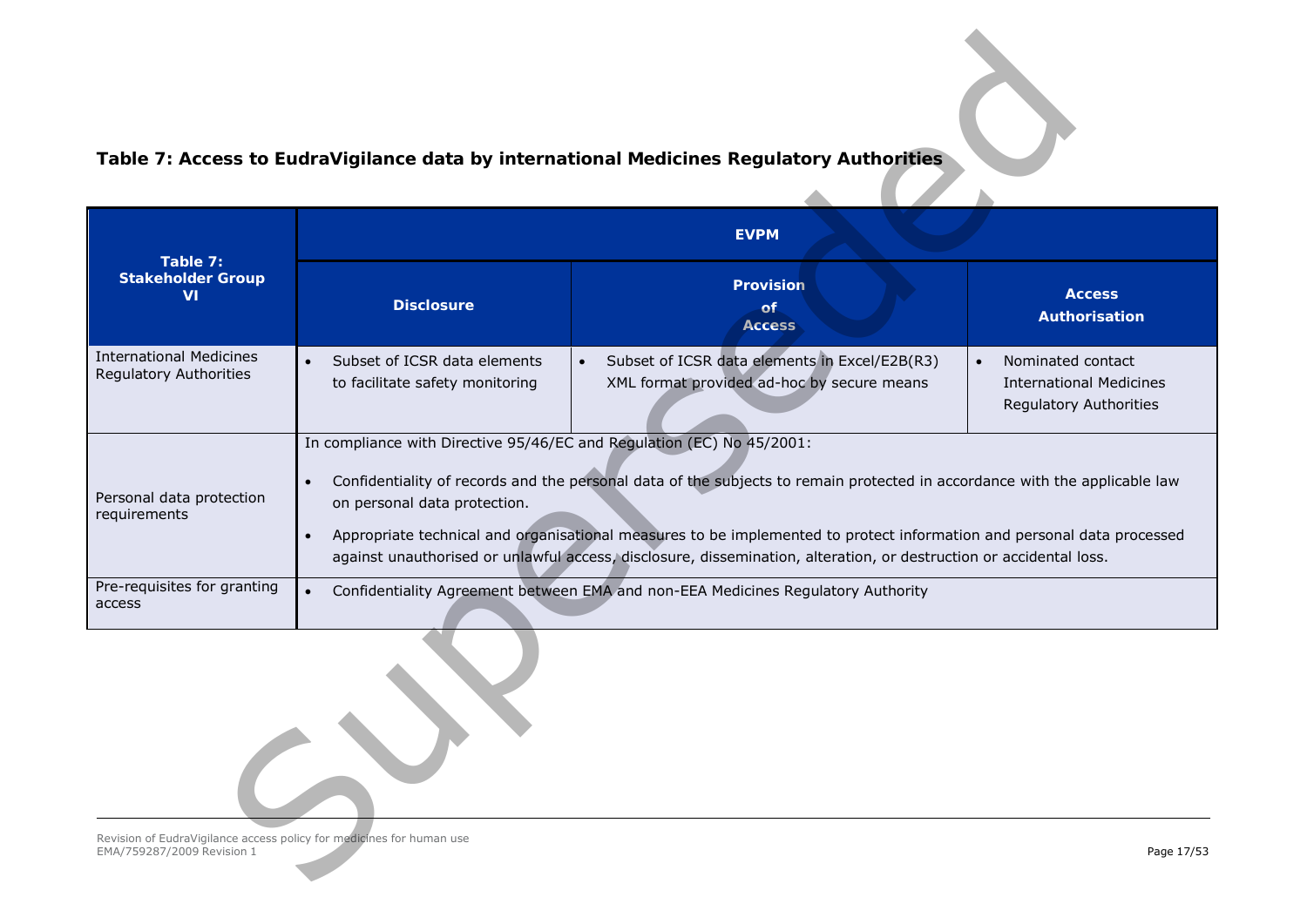## <span id="page-17-0"></span>*5.3. Access to EudraVigilance data and methods of access*

Proactive access to EudraVigilance data is provided through easy to use query and data retrieval functions at the Agency's or EudraVigilance restricted website or dedicated data sets by the following means:

- **EVWEB**
- EVDAS allowing for the use of integrated signal detection and analysis tools
- European database of suspected adverse reaction reports (adrreports.eu)
- Provision of e-RMRs and other statistical/analytical reports and downloadable files of ICSR data element subsets for the purpose of signal detection
- Provision of downloadable files of extended ICSR data element subsets by substances/substance classes in support of wider pharmacovigilance obligations besides signal detection or for the purpose of scientific research
- Re-routing of ICSRs from EudraVigilance to the national Medicines Regulatory Authorities' pharmacovigilance systems
- Provision of ISCR data subset for all reports from the Union to the WHO and other international Medicines Regulatory Authorities

Taking into account the various EudraVigilance system components as outlined in chapter 4. , EVDAS serves as the main data source for providing access to stakeholder groups.

EVDAS is updated daily with new information reported in ICSRs proceeded by a data management process. All EVDAS data are based on individual cases containing the most complete and most up to date information as reported electronically to EudraVigilance. Where a master case is generated due to confirmed duplicates, access is granted based on the consolidated information held in the master case and the associated ICSRs. incomes EVOKS allowing for the use of integrated signal detection and analysis tools<br>
• EVOKS allowing for the use of integrated signal detection reports (odirectorics)<br>
• Provision of d-RMSs and other entitities/analyside

ICSRs classified as 'Error Reports' are excluded from the Access Policy, as they refer to incomplete or erroneous reports. If an ICSR is classified as 'Error Report', the sender is required to correct the ICSR and retransmit it before it will be further processed in EudraVigilance. The same applies to individual cases that have been nullified, as they no longer refer to a valid incident.

# <span id="page-17-1"></span>*5.4. Access by Stakeholder Group*

# <span id="page-17-2"></span>**5.4.1. Group I: Medicines Regulatory Authorities in the EEA, the European Commission and the Agency**

# *5.4.1.1. Reports of suspected adverse reactions in EVPM*

In accordance with Article 24 of Regulation (EC) 726/2004, access to individual cases of suspected adverse reactions reported to EVPM is provided for all ICSR data elements for all medicinal products independent of the authorisation procedure or the source of the ICSR. This includes all ICSR types as outlined in chapter [4.](#page-7-0)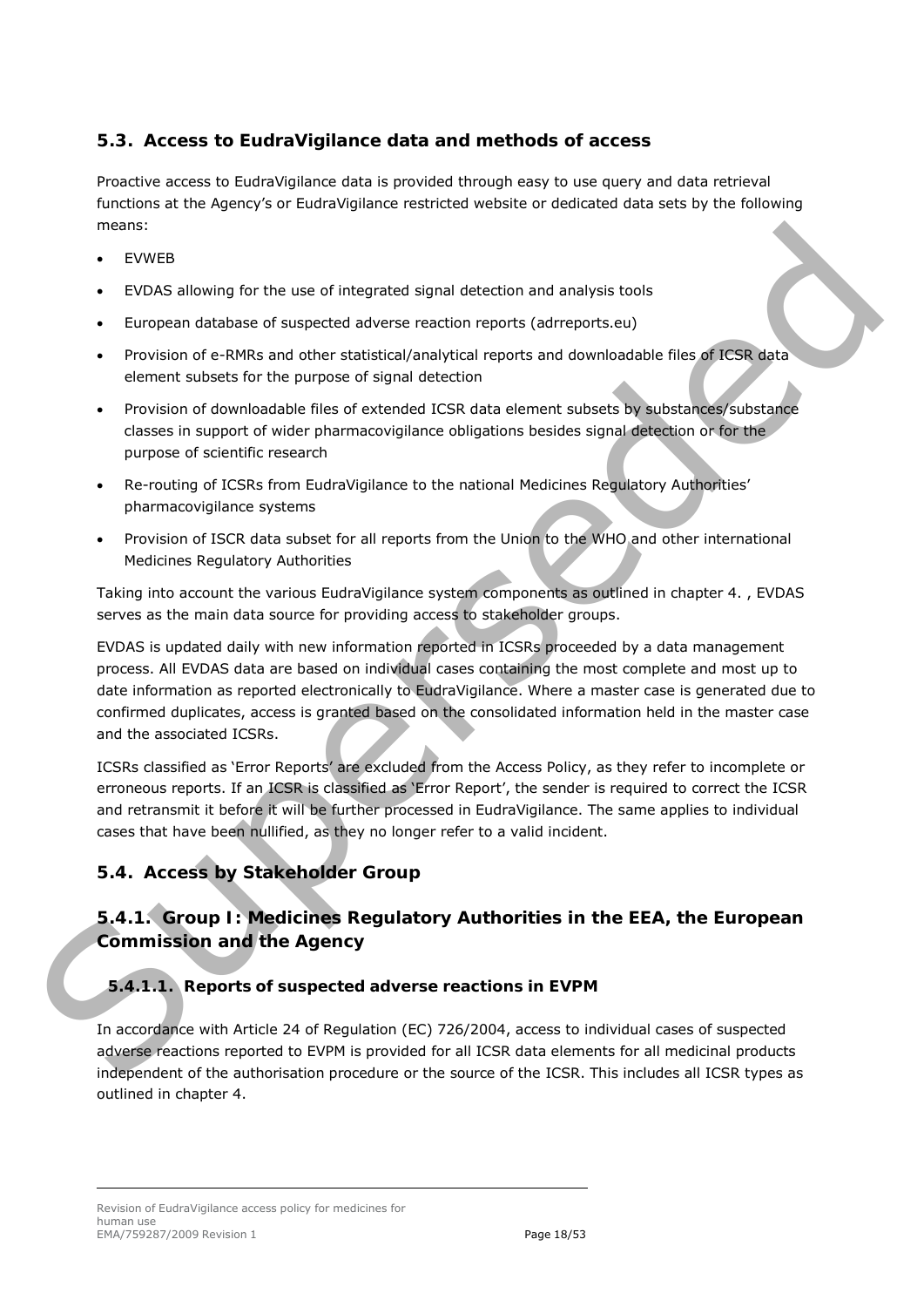#### *5.4.1.2. Methods of Access*

The following mechanisms of access are provided:

- EVDAS including all available data analysis and signal detection tools
- e-RMRs and other analytical and statistical data outputs by means of secure data provision or download from restricted and access controlled EudraVigilance website
- EVWEB
- Re-routing of ICSRs to the Medicines Regulatory Authority of the Member State in line with legal provisions set out in Regulation (EC) 726/2004 and Regulation (EU) 534/2014

#### *5.4.1.3. Access Authorisation*

Access is granted to authorised personnel of the European Commission, the Agency and Medicines Regulatory Authorities in the EEA. The identification of 'authorised personnel' is based on the EudraVigilance registration process<sup>27</sup>. In Member States, where regional pharmacovigilance centres are established, the responsible Medicines Regulatory Authority determines the level of access, which should be granted to these centres.

#### <span id="page-18-2"></span>*5.4.1.4. Personal data protection requirements*

The access provisions apply without prejudice to Directive 95/46/EC of the European Parliament and of the Council of 24 October 1995 on the protection of individuals with regard to the processing of personal data and on the free movement of such data and Regulation (EC) No 45/2001 of the European Parliament and of the Council of 18 December 2000 on the protection of individuals with regard to the processing of personal data by the Community institutions and bodies and on the free movement of such data. The fundamental right to protection of personal data has to be fully and effectively guaranteed in all pharmacovigilance activities. More specifically, taking into account the recommendations of the EDPS, stakeholder group I is responsible for ensuring that: e velvis and other maly calculated and a stabistical can build by means of secure data provisions of<br>covided from restricted and access controlled EuidaVIs/line webste<br>
Evoting of ICSRs to the Medicines Regulatory Authorit

- Information is included on EudraVigilance in their privacy statements on their pharmacovigilance activities $^{28}$ .
- Confidentiality of ICSRs and the personal data of the subjects remain protected in accordance with the applicable law on personal data protection.
- Appropriate technical and organisational measures are implemented to protect information and personal data processed against unauthorised or unlawful access, disclosure, dissemination, alteration, or destruction or accidental loss.
- The Agency is notified immediately of a breach of security leading to the accidental or unlawful destruction, loss, alteration, unauthorised disclosure of, or access to, personal data transmitted, stored or otherwise protected in connection with data held or generated from EudraVigilance.

In addition, the Agency is operating a procedure for access and rectification. In case the Agency is not able to identify the relevant ICSRs, it will refer to the NCA from which the reports likely originate.

Revision of EudraVigilance access policy for medicines for human use EMA/759287/2009 Revision 1 2008 2010 12:00 Page 19/53

<span id="page-18-0"></span><sup>27</sup> <http://eudravigilance.ema.europa.eu/human/HowToRegister.asp>

<span id="page-18-1"></span> $28$  An information notice for EMA's processing is available on the website [www.adrreports.eu](http://www.adrreports.eu/)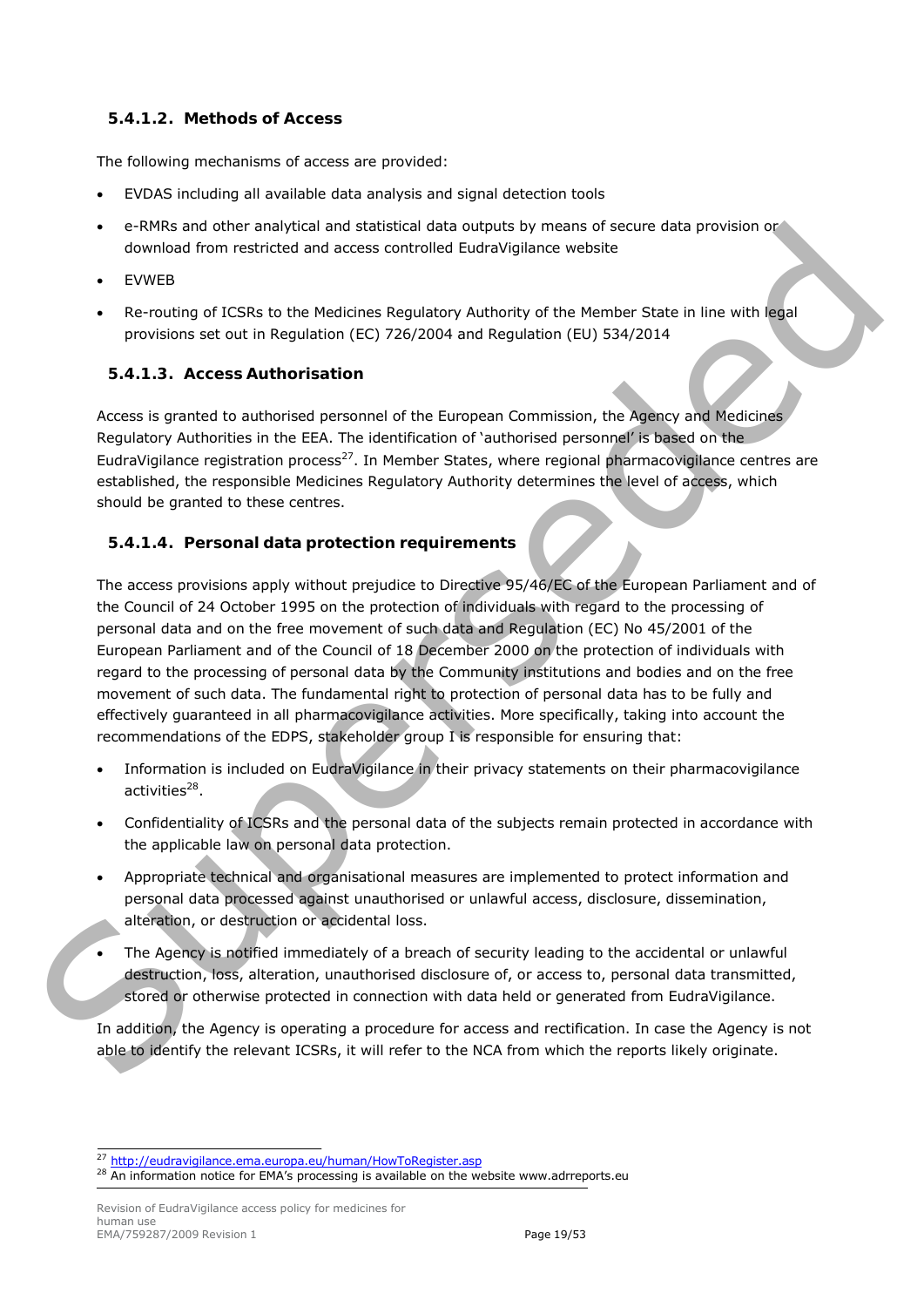# <span id="page-19-0"></span>**5.4.2. Group II: Healthcare Professionals and the General Public**

#### *5.4.2.1. Reports of suspected adverse reactions in EVPM*

In accordance with the provisions of Article 24 of Regulation (EC) 726/2004, access to individual cases of suspected adverse reactions reported to EVPM is provided for a defined set of data elements in compliance with Regulation (EC) No 45/2001. This applies to all ICSR types and all medicinal products independent of the authorisation procedure or the source of the ICSR.

General explanations and guidance on the nature and the interpretation of the data is provided on the dedicated website "EU database of suspected adverse reaction reports" (http://www.adrreports.eu).

#### *5.4.2.2. Methods of Access*

Access is provided by means of the European database of suspected adverse reaction reports (http://www.adrreports.eu).

#### *5.4.2.3. Access Authorisation*

No specific authorisation for accessing the data on the Agency's website is required i.e. all citizens can access adverse reaction data of interest.

#### *5.4.2.4. Personal data protection requirements*

Data access and provision through the European database of suspected adverse reaction reports is based on a defined data set in compliance with Regulation (EC) No 45/2001. A statement on data privacy is included under the section "Background" of the website www.adrreports.eu. The Agency is also operating a procedure for access and rectification in line with the personal data protection Regulation. of [s](http://www.adrreports.eu/)uspected adverse reactions reported to EVM is provided for a defined set of data selected by the defined and provided for a defined strength in the control of the data is provided by the General explanations and guidan

# <span id="page-19-1"></span>**5.4.3. Group III: Marketing Authorisation Holders**

#### <span id="page-19-4"></span>*5.4.3.1. Reports of suspected adverse reactions in EVPM*

In accordance with the provisions of Article 24 of Regulation (EC) 726/2004, access to individual cases of suspected adverse reactions reported to EVPM is provided for a defined set of ICSR data elements in compliance with Regulation (EC) No 45/2001. This applies to all ICSR types and all medicinal products independent of the authorisation procedure or the source of the ICSR.

There are three levels of access, which are provided for the purpose of:

- a) e-RMRs applied for signal detection and a related ICSR data element subset as used by EMA and EEA Medicines Regulatory Authorities for their signal detection and evaluation activities.
- b) Fulfilling the MAHs' pharmacovigilance obligations based on an extended number of ICSR data elements but restricted to substances<sup>29</sup>, for which a pharmaceutical company holds a marketing authorisation in the EEA.
- c) Administrating and reviewing individual cases based on all data elements for ICSRs, which are submitted by the MAH to  $EVPM^{30}$  ("Sender-based" access).

<span id="page-19-3"></span><span id="page-19-2"></span> $29$  This includes follow-up ICSRs that are generated as part of the medical literature monitoring and reporting services to be provided by the Agency in accordance with Article 27 of Regulation 726/2004.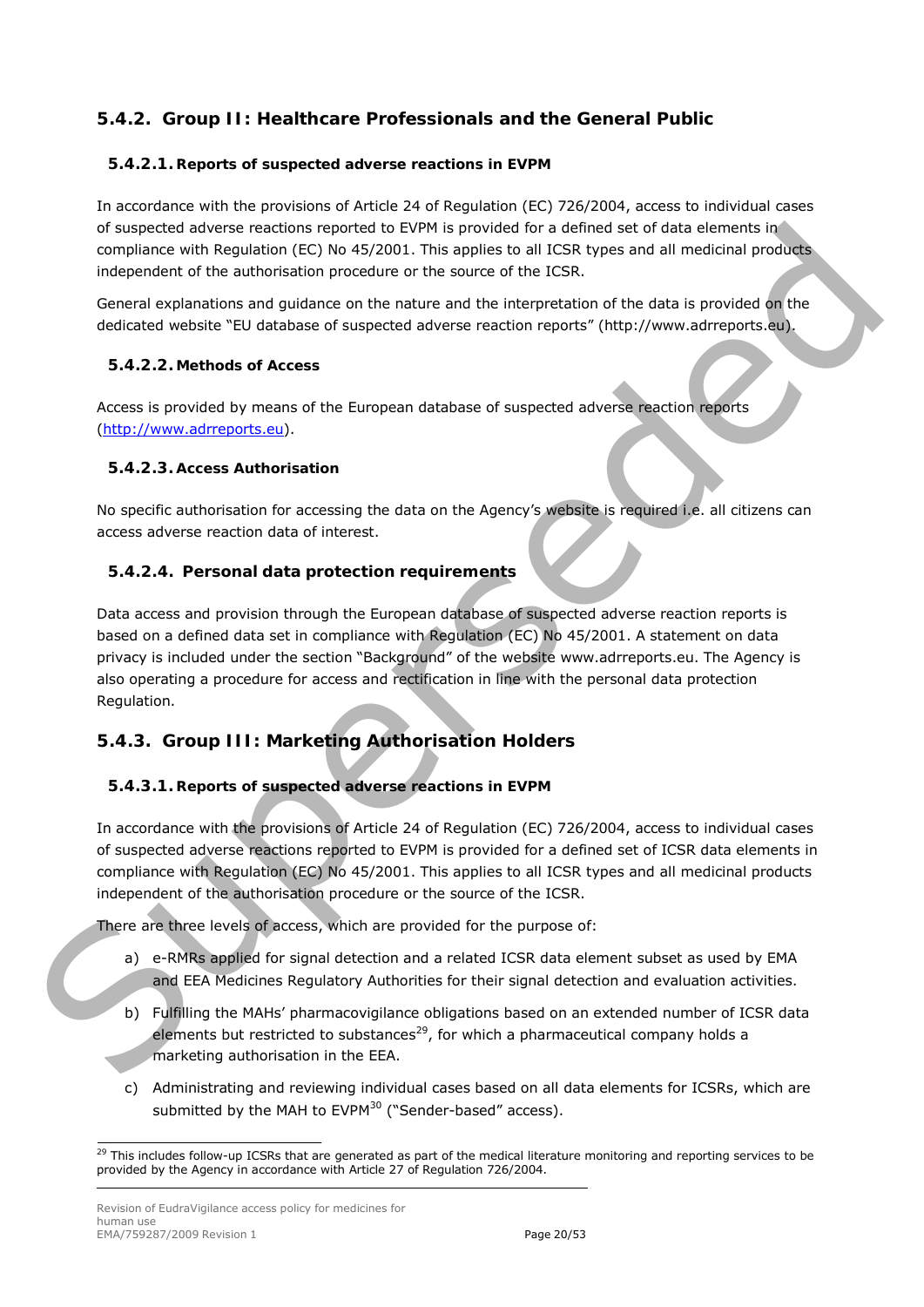As regards point b), the following applies:

- MAHs' pharmacovigilance obligations in the context of this Access Policy focus on signal validation and evaluation, benefit risk assessment in the context of Periodic Safety Update Reports and Risk Management Plans as well as meeting reporting obligations to non-EEA Medicines Regulatory Authorities.
- Medicinal product information as submitted and maintained by MAHs in accordance with Article 57(2), second subparagraph of Regulation 726/2004 is serving as a reference for granting access to the extended data set.

In addition, MAHs have access to reports of suspected adverse reactions in line with the principles set out for stakeholder group I.

#### *5.4.3.2. Methods of access*

The following mechanisms of access are provided:

- EVWEB;
- e-RMRs applied for signal detection by means of secure data provision or the access controlled, restricted area of the EudraVigilance website;
- Download of ICSR data elements as defined for the purpose of signal detection in Excel format; the download is provided at the access controlled, restricted area and of the EudraVigilance website;
- Download of ICSR data elements as defined for the purpose of fulfilling the MAHs' pharmacovigilance obligations in ICH E2B(R3) XML format including applicable search and data retrieval functionalities; those search and download functionalities are provided at the access controlled, restricted area of the EudraVigilance website;

Data downloads specific to MAHs are logged by the Agency.

• European database of suspected adverse reaction reports (http://www.adrreports.eu).

#### *5.4.3.3. Access Authorisation*

Access is granted to authorised personnel of a MAH at headquarter level. The identification of 'authorised personnel' is based on the EudraVigilance registration process. The EU Qualified Person Responsible for Pharmacovigilance (QPPV) of the MAH or their registered Deputy nominates the authorised personnel in line with the EudraVigilance Registration Process and is responsible for updating the user registration for their organisation accordingly. Access to a maximum of five signal detection and data analysis experts will be granted as regards point ii, iii, and iv; these experts may reside within or outside the EEA. Medicinal product information as submitted and maintained by NAIIs in accordance with Article<br>
ST2), strand submargenth of Regulation 776/2004 is serving as a reference for graniting according<br>
tin the extended data set.<br>

## *5.4.3.4. Personal data protection requirements*

The access provisions apply without prejudice to Directive 95/46/ and Regulation (EC) No 45/2001. The fundamental right to protection of personal data have to be fully and effectively guaranteed in all pharmacovigilance activities. More specifically, taking into account the recommendations of the EDPS, stakeholder group III is responsible for ensuring that:

<sup>&</sup>lt;sup>30</sup> This includes initial ICSRs that are generated as part of the medical literature monitoring and reporting services to be provided by the Agency in accordance with Article 27 of Regulation 726/2004.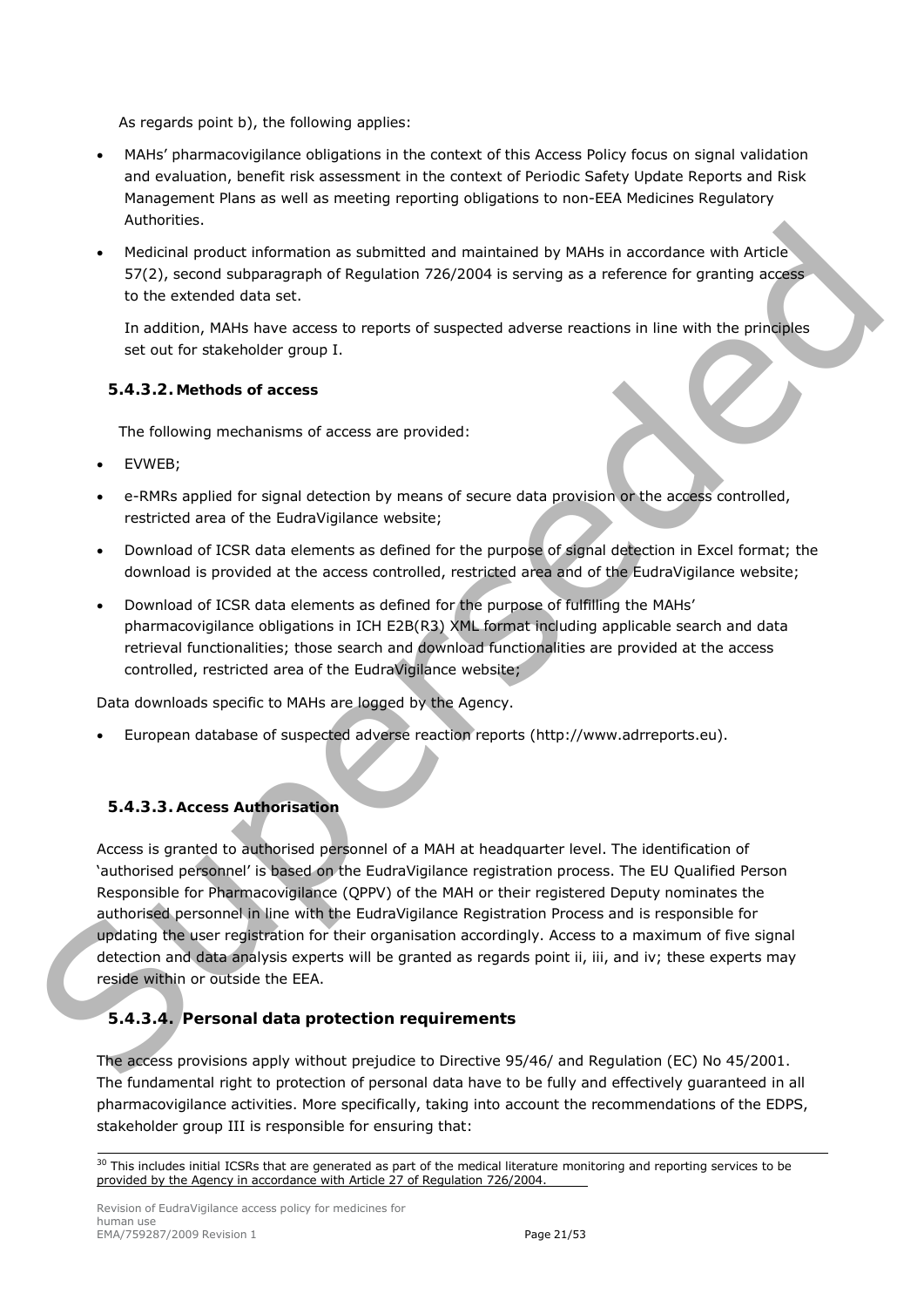- <span id="page-21-2"></span>• Information is included on EudraVigilance in their privacy statements on their pharmacovigilance activities $31$ .
- Confidentiality of records and the personal data of the subjects remain protected in accordance with the applicable law on personal data protection.
- Appropriate technical and organisational measures are implemented to protect information and personal data processed against unauthorised or unlawful access, disclosure, dissemination, alteration, or destruction or accidental loss.
- The Agency is notified immediately of a breach of security leading to the accidental or unlawful destruction, loss, alteration, unauthorised disclosure of, or access to, personal data transmitted, stored or otherwise protected in connection with data held or generated from EudraVigilance.

In addition, the Agency is operating a procedure for access and rectification. In case the Agency is not able to identify the relevant ICSRs, it will refer to the MAH from which the reports likely originate.

## <span id="page-21-0"></span>**5.4.4. Group IV: Research Organisations**

#### *5.4.4.1. Reports of suspected adverse reports in EVPM*

In accordance with the provisions of Article 24 of Regulation (EC) 726/2004, access to individual cases of suspected adverse reactions reported to EVPM is provided for a defined set of ICSR data elements in compliance with Regulation (EC) No 45/2001 and for substance(s)/class of substances subject to a research request. This applies to all ICSR types and any medicinal product independent of the authorisation procedure or the source of the ICSR. A poperialist technical and organisational measures are implemented to protect information and<br>personal dala processed against unsambities or unitary alcoresce, discosure, dissemination,<br>the Agency is notified immediately

Besides the data elements published at the European database of suspected adverse reactions, there are two levels of access that can be provided following receipt of a research request based on the principles outlined below:

Level 1: e-RMRs and a subset of ICSR data elements as provided to MAHs for signal detection purposes by means of secure data provision (see point ii and iii of chapter 5.4.3.1. ). This applies to substances or substance classes which are subject to the research;

Level 2: An extended number of ICSR data elements but restricted to substances or substance classes which are subject to the research following the receipt of a research request<sup>32</sup>. This data set corresponds to the data set as provided to MAHs (see point iv of chapter 5.4.3.1. ) and will be provided by means of secure data provision.

More specifically, access to data for research purposes is granted taking into account the following principles:

- The Agency supports in principle any efforts that aim to directly improve public health and work which is intended to improve procedures for protecting public health.
- The data access to be granted should be sufficient to carry out work aimed at either objective named above.
- Data access should observe EU legislation on protection of personal and commercially confidential data.

<span id="page-21-1"></span> $31$  An information notice for EMA's processing is available on the website [www.adrreports.eu](http://www.adrreports.eu/)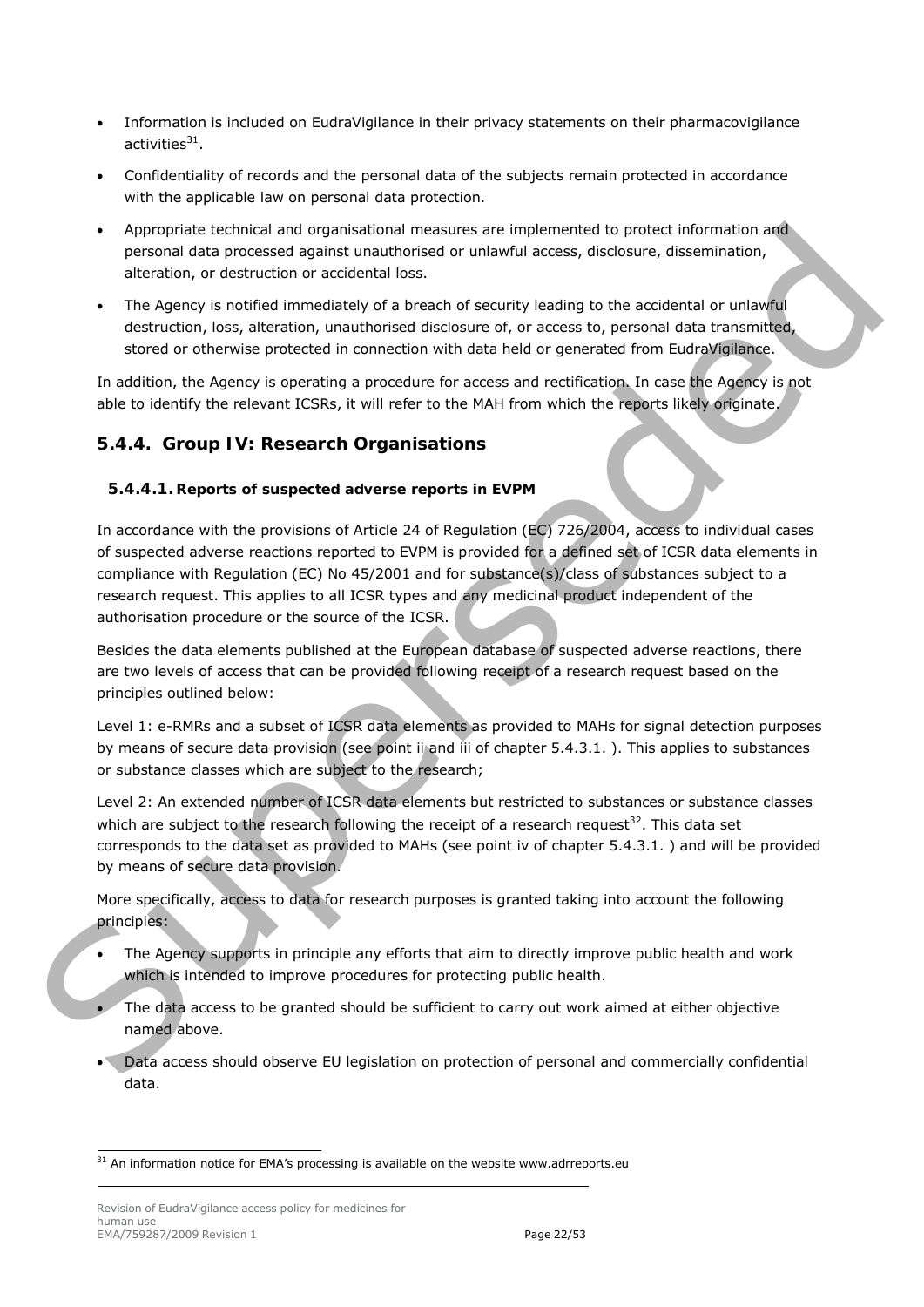- An ad-hoc EMA panel will review requests for research access to data based on a research request<sup>[33](#page-22-0)</sup> The Agency may refuse access to the data if the panel remains unconvinced of the public health value of the proposed research or judges it to conflict with the public health and legal responsibilities of the Agency.
- Those given access to EudraVigilance data should make appropriate efforts to publish their research.
- The Agency has the right to view any publication resulting from EudraVigilance data before submission (maximum period for initial Agency review will be six weeks) including a privacy check as regards possible re-identification of patients. Any issues raised by the Agency concerning incorrect analyses, unsupported inferences, misleading statements or the protection of personal data must be addressed to the satisfaction of the Agency before submission for publication. rive operation to the space of the space of the space of the space of the space of the space of the space of the space of the space of the space of the space of the space of the space of the space of the space of the space
	- A standard Agency disclaimer must be added to the manuscript. The Agency reserves the right to reword the disclaimer to the manuscript in cases of unresolved disagreement over the interpretation of the data. The manuscript or its conclusions must not be disseminated in any way without the disclaimer.
	- A confidentiality agreement must be signed by the party applying for extended data access for research purposes. Data may not be transferred to any third party.
	- The Agency will have a standard timescale for response to requests for extended data.
	- The data quality will be the best available to the Agency at the time of request. Issues of data quality may be raised with the Agency but no guaranteed timescale can be given for resolution of such issues.
	- Meta data essential for interpretation of the EudraVigilance dataset will be made available.

#### *5.4.4.2. Methods of access*

The following mechanisms of access can be provided:

Level 1: e-RMRs and other analytical and statistical data outputs applied for signal detection by means of secure data provision;

Level 2: Extended subset of ICSR data elements in ICH E2B(R3) XML or Excel format via secure data provision.

#### *5.4.4.3. Access Authorisation*

Data will be provided to a person nominated by the research organisation to safeguard the EudraVigilance data for the research purpose.

#### *5.4.4.4. Personal data protection requirements*

The personal data protection requirements applicable to research organisations are the same as for MAHs as outlined in chapter 5.4.3.5.

<span id="page-22-0"></span> $33$  This research request should address as a minimum the following: the primary research question to be addressed, the methodology to be used, the way that the results of the study will impact on public health, the name and contact details of the person nominated to safeguard the EudraVigilance data for the research purpose; these details should not exceed 1500 words and should be in English.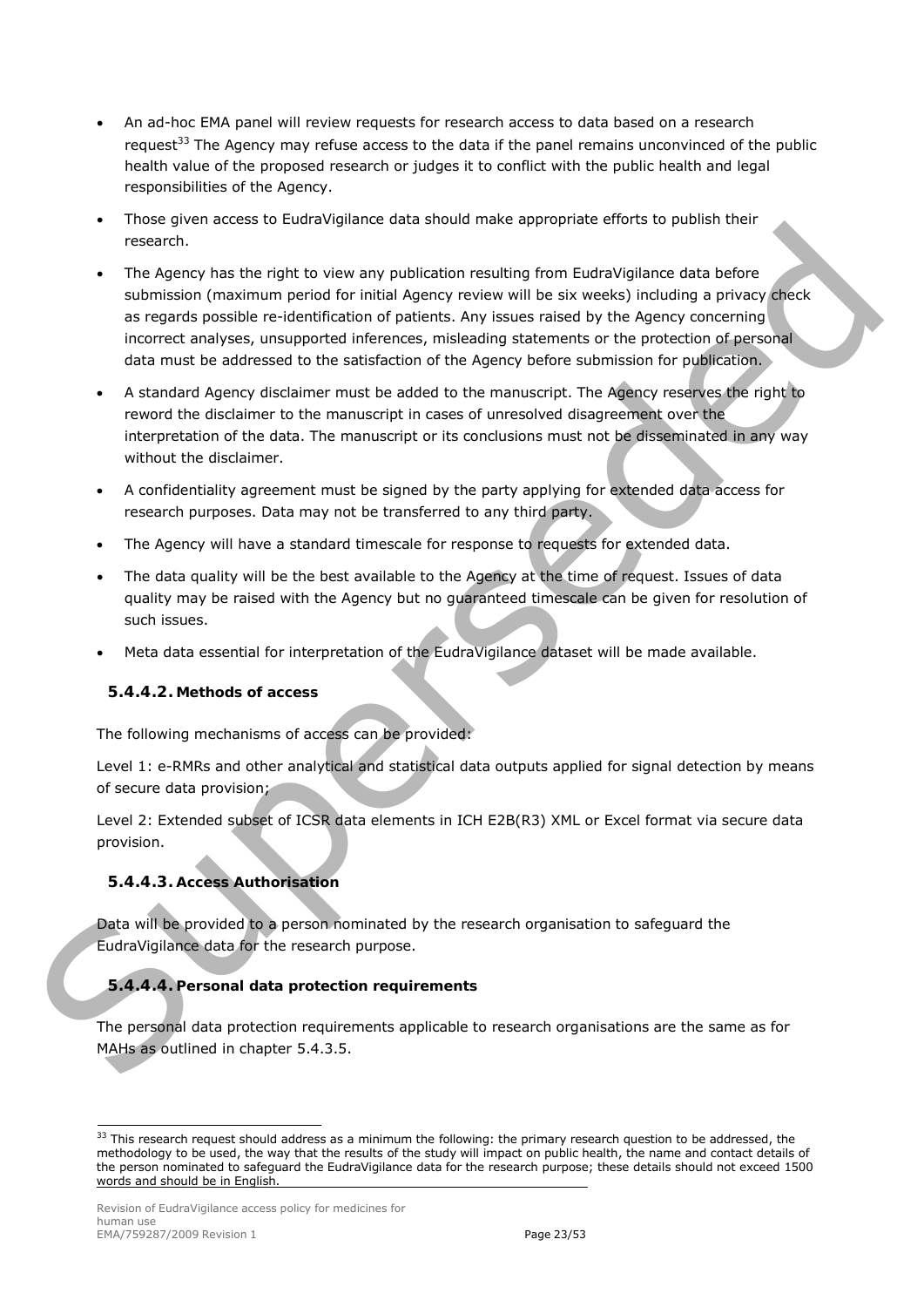# <span id="page-23-0"></span>**5.4.5. Group V: World Health Organisation**

#### <span id="page-23-2"></span>*5.4.5.1. Reports of suspected adverse reactions in EVPM*

In accordance with the provisions of Article 28c of Regulation (EC) 726/2004, access to individual cases of suspected adverse reactions occurring in the EEA and reported to EVPM is provided for a defined set of ICSR data elements in compliance with Regulation (EC) No 45/2001. This applies to all ICSR types and all medicinal products independent of the authorisation procedure or the source of the ICSR.

#### *5.4.5.2. Methods of access*

The mechanism of providing access is based on the Agency making available electronically every week all ICSRs occurring in the Union based on a defined data element set to WHO UMC. The data will be provided in ICH E2B(R3) XML format by means of secure data provision.

#### *5.4.5.3. Access Authorisation*

Access for the purpose of the electronic submission of the defined data set is provided to authorised personnel of the WHO UMC. The identification of 'authorised personnel' is based on the EudraVigilance registration process.

## *5.4.5.4. Personal data protection requirements*

The personal data protection requirements applicable to WHO are the same as for EU Regulatory Authorities as outlined in chapter 5.4.1.4.

## *5.4.5.5. Agreement between the Agency and the WHO UMC*

An agreement between the Agency and WHO UMC further defines the modalities for making available EU adverse reaction reports to VigiBase and arrangements for the data transfer and use, taking into account the principle of data quality, purpose limitation and adequate safeguards for the protection of personal data. case of suscession decleares reactions occurring in the EE and reported to EVM is provided for a<br>subsect of this specifical incompletes with likely discussion procedure of the specifical test of the subsection procedure of

# <span id="page-23-1"></span>**5.4.6. Group VI: International Medicines Regulatory Authorities**

## *5.4.6.1. Reports of suspected adverse reactions in EVPM*

The set of ICSR data elements provided to international Medicines Regulatory Authorities corresponds to the data set provided to WHO UMC (see chapter 5.4.5.1. ).

# *5.4.6.2. Methods of access*

The mechanism of providing access is based on the Agency making available ICSRs based on a defined set of data elements in Excel or ICH E2B(R3) XML format.

## *5.4.6.3. Access authorisation*

Access is provided to the nominated contact of the international Medicines Regulatory Authority.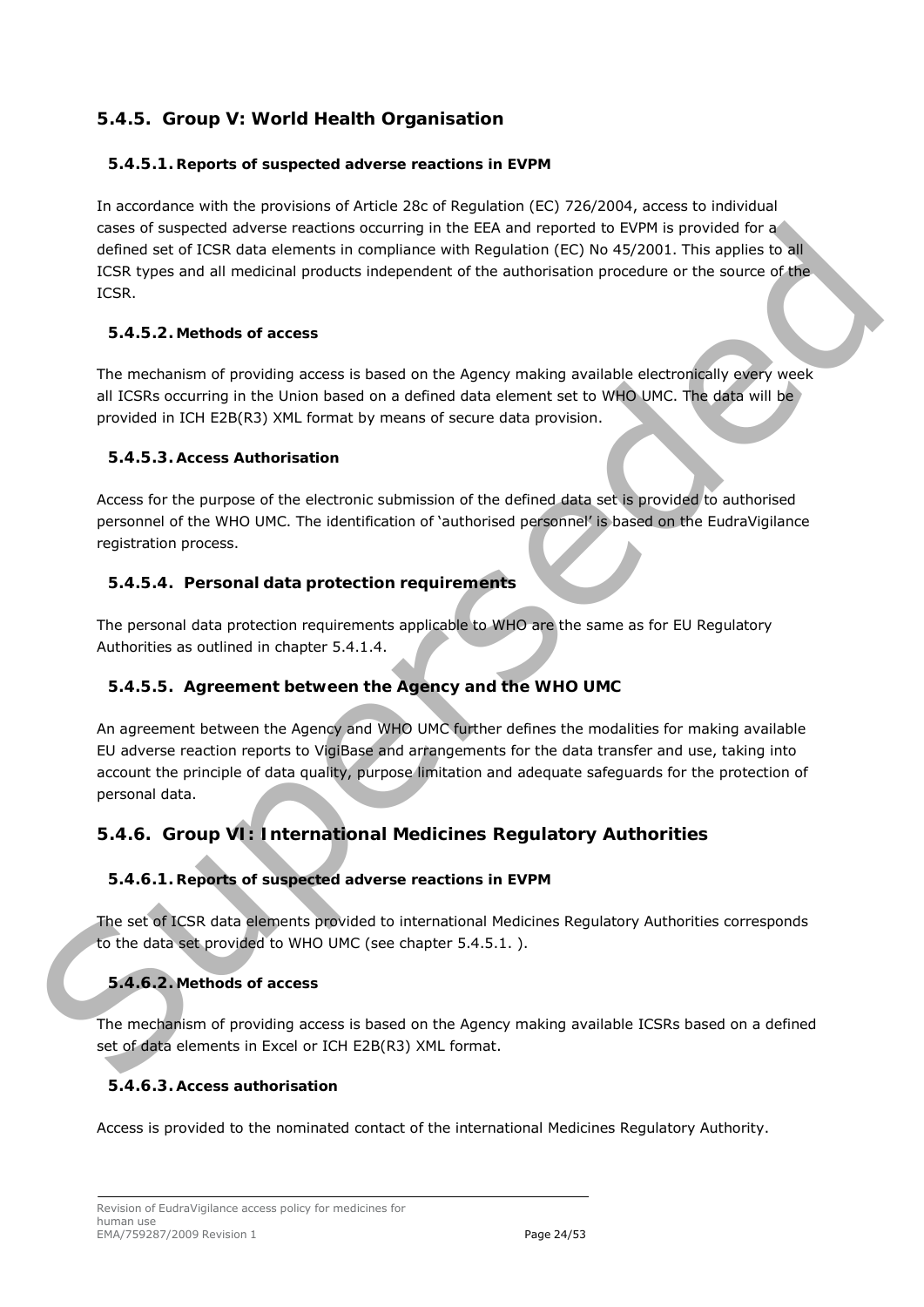#### *5.4.6.4. Personal data protection requirements*

The personal data protection requirements applicable to international Medicines Regulatory Authorities are the same as for EU Regulatory Authorities as outlined in chapter [5.4.1.4.](#page-18-2)

#### *5.4.6.5. Agreement between the Agency and International Medicines Regulatory Authorities*

Access is provided where a confidentiality agreement between the Agency and an international Medicines Regulatory Authority is established.

# <span id="page-24-0"></span>**6. Entry into force of the EudraVigilance Access Policy**

This Access Policy will enter into force six months following the announcement by the Management Board of the Agency that based on an independent audit report, the EudraVigilance database has achieved full functionality. Superiorities<br>Anthonities<br>Access is provided where a confidentially agreement between the Agency and an International<br>Nedicines Regulatory Authority is exactly the access Policy<br>This Access Policy will enter this force six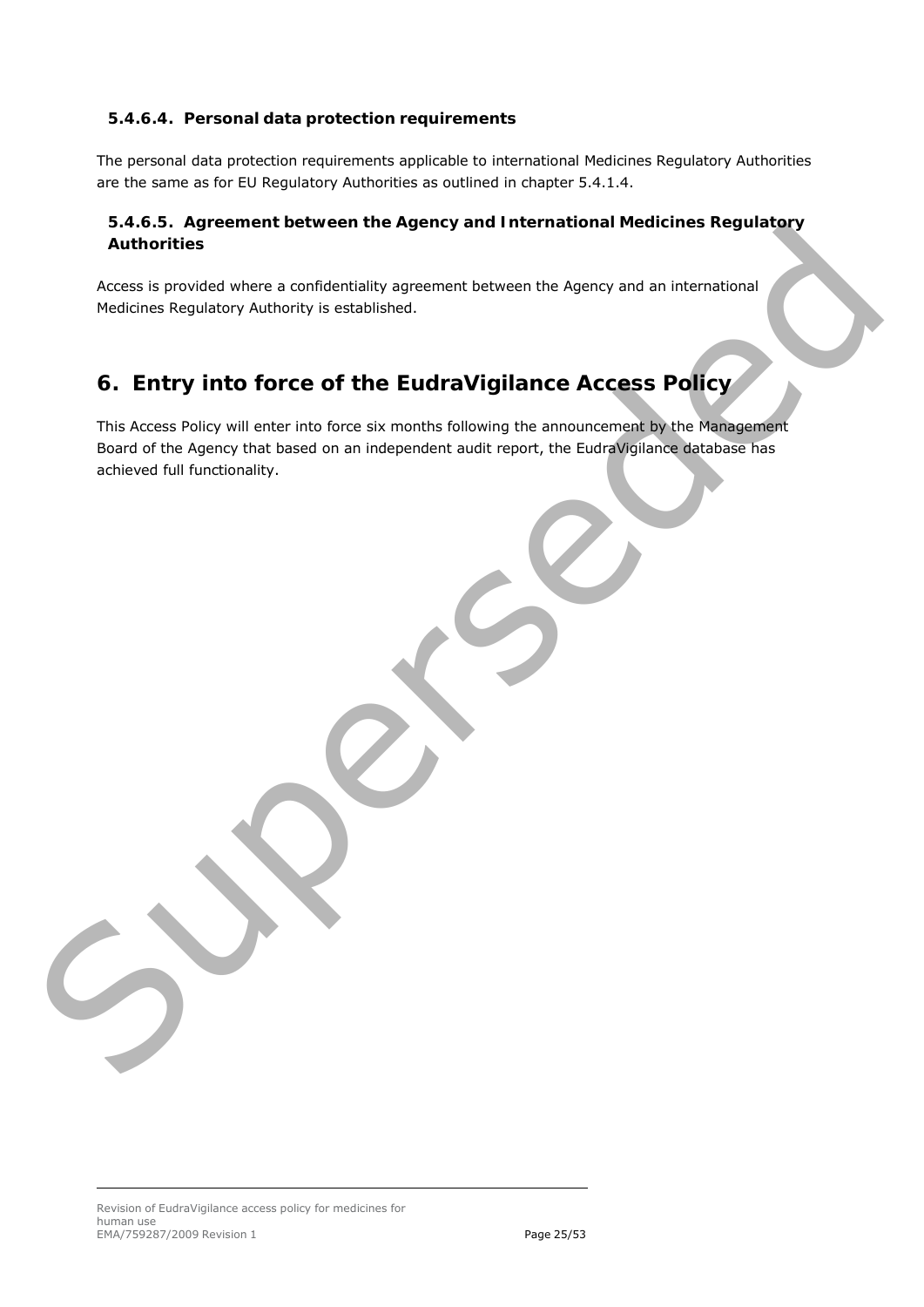# <span id="page-25-0"></span>**Annex 1: Adverse reaction reporting and ICSR management principles**

## <span id="page-25-1"></span>*General Adverse Reaction Reporting Principles*

Reports of suspected adverse reactions collected in EudraVigilance are derived from legal obligations placed on Medicines Regulatory Authorities, MAHs and Sponsors in the EEA.

In accordance with Regulation (EC) No 726/2004, simplified adverse reaction reporting rules will enter into force six months following the announcement by the Management Board of the Agency that based on an independent audit report, the EudraVigilance database has achieved full functionality.

This implies the following as regards adverse reaction reporting and EudraVigilance:

- Each Member State shall record all suspected adverse reactions that occur in its territory which are brought to its attention from healthcare professionals and patients.
	- Member States shall, within 15 days following the receipt of the reports of serious suspected adverse reactions, submit the reports electronically to the EudraVigilance database.
	- Member States shall, within 90 days from the receipt of reports, submit reports of non-serious suspected adverse reactions electronically to the EudraVigilance database.
	- Member States shall ensure that reports of suspected adverse reactions arising from an error associated with the use of a medicinal product that are brought to their attention are made available to the EudraVigilance database.
- Marketing authorisation holders shall access those reports of suspected adverse reactions through the EudraVigilance database.
- Marketing authorisation holders shall record all suspected adverse reactions in the Union or in third countries which are brought to their attention, whether reported spontaneously by patients or healthcare professionals, or occurring in the context of a post-authorisation study.
	- Marketing authorisation holders shall submit electronically to the EudraVigilance database information on all serious suspected adverse reactions that occur in the Union and in third countries within 15 days following the day on which the marketing authorisation holder concerned gained knowledge of the event.
	- Marketing authorisation holders shall submit electronically to the EudraVigilance database information on all non-serious suspected adverse reactions that occur in the Union, within 90 days following the day on which the marketing authorisation holder concerned gained knowledge of the event.
- For medicinal products containing the active substances referred to in the list of publications monitored by the Agency pursuant to Article 27 of Regulation (EC) No 726/2004, marketing authorisation holders shall not be required to report to the EudraVigilance database the suspected adverse reactions recorded in the listed medical literature, but they shall monitor all other medical literature and report any suspected adverse reactions. General Advierse Reaction Reporting Principles<br>
steps as the state and denoted a metalling and the technology of the EEA.<br>
In accounting substituting the state including the state in the state of the state of the state of
	- The Agency shall make available promptly all suspected adverse reaction reports occurring in the Union to the World Health Organisation.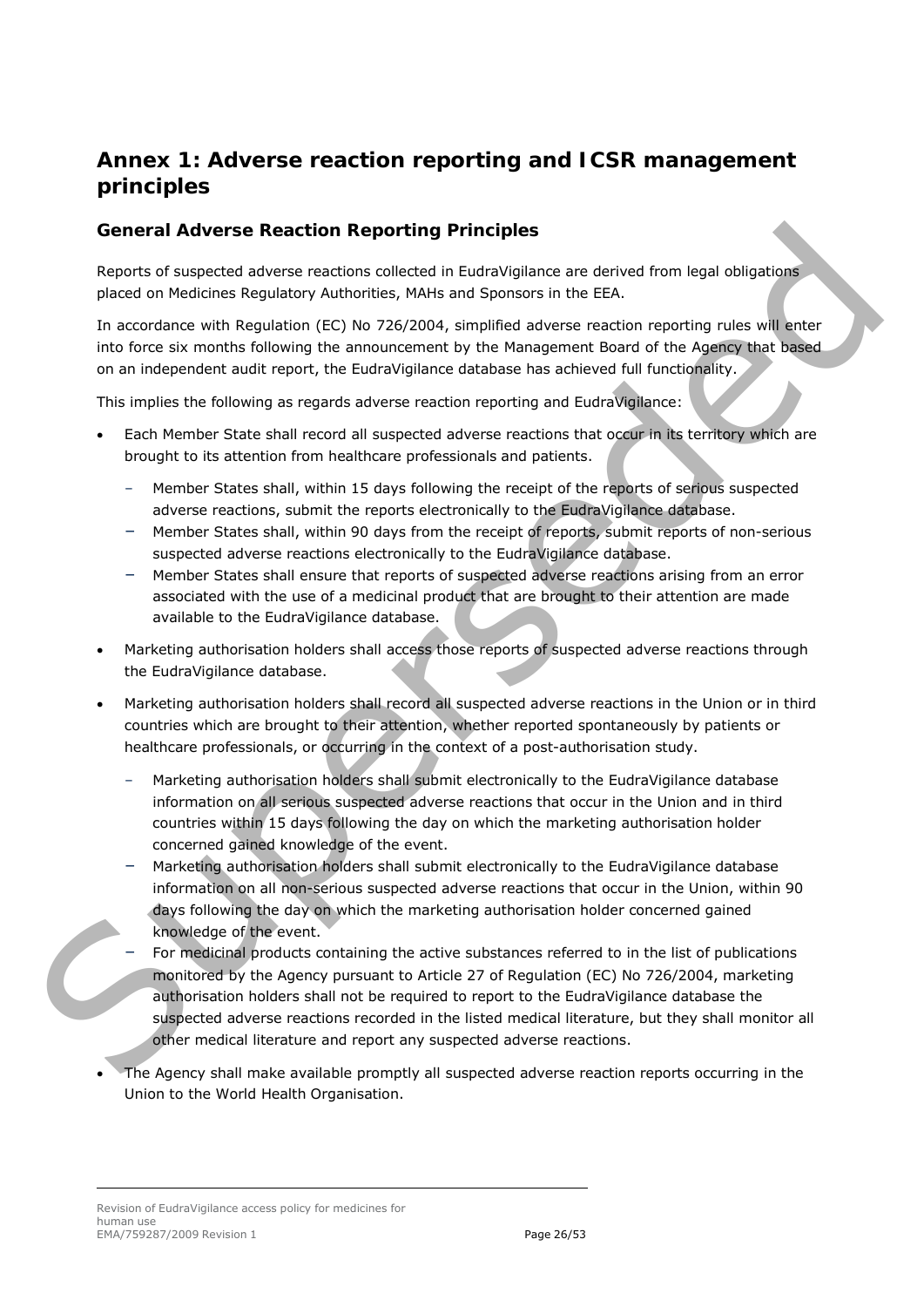## <span id="page-26-0"></span>**Primary and Secondary Report Sources**

The primary source of the information is a person who reports the facts. This should be distinguished from a sender (secondary source) who is transmitting the information (e.g., MAH sending a report on to EudraVigilance). Depending on the type of ICSR as outlined below, access is granted to all reports independent of the report source.

#### <span id="page-26-1"></span>**Individual cases, ICSRs and classification rules**

An **Individual Case** is the information provided by a primary source to describe suspected adverse reaction(s) related to the administration of one or more medicinal products (including investigational medicinal products) to an individual patient at a particular point of time.

An **Individual Case Safety Report (ICSR)** provides the most complete information related to an individual case at a certain point of time. An individual case can be associated with one or more ICSRs.

A **Master Case** refers to a situation where information on the same individual case was reported by different primary and/or secondary sources, which has led to the creation of duplicates, which are subsequently consolidated to one single master case. In EudraVigilance all ICSRs related to the duplicates are associated with the master case, so the initial information can be traced back at all times.

The **ICSR types** refer to the following categories:

- Spontaneous report
- Report from study, further qualified by the differentiation between different types of studies (e.g. clinical trials or others)
- Other, where it is unclear from a literature report whether or not the case(s) cited are spontaneous observations or whether they arise from a study
- Not available to sender allowing for the transmission of information by a secondary sender (e.g. regulatory authority) where the initial sender did not specify the type of report
- Where "Report from study" is indicated, the data element (C.5.4) "Study Type Where Reaction(s)/Event(s) Were Observed", can be used to distinguish the following:
	- − Clinical trials (interventional studies)
	- Individual patient use (e.g. 'compassionate use' or 'named patient basis')
	- − Other studies (e.g. pharmacoepidemiology, pharmacoeconomics, intensive monitoring)

Reports of suspected adverse reactions described in the world-wide literature are not captured as a separate type of report. If a case in the literature arises from spontaneous observations, the type of report is classified as 'Spontaneous'. If the case arises from a study, the type of report is classified as 'report from study'. If it is unclear from the literature report whether or not the case(s) cited are spontaneous observations or arise from a study, then it is classified as 'Other'. independent of the mpmt source.<br>
Individual cases, it CSRs and classification rules<br>
An individual case is the information provided by a primary source to describe suspected advance<br>
metallical products to the straining pr

All **ICSRs and individual cases are classified** in EudraVigilance depending on their specific characteristics:

- Initial report
- Follow-up report
- Nullification report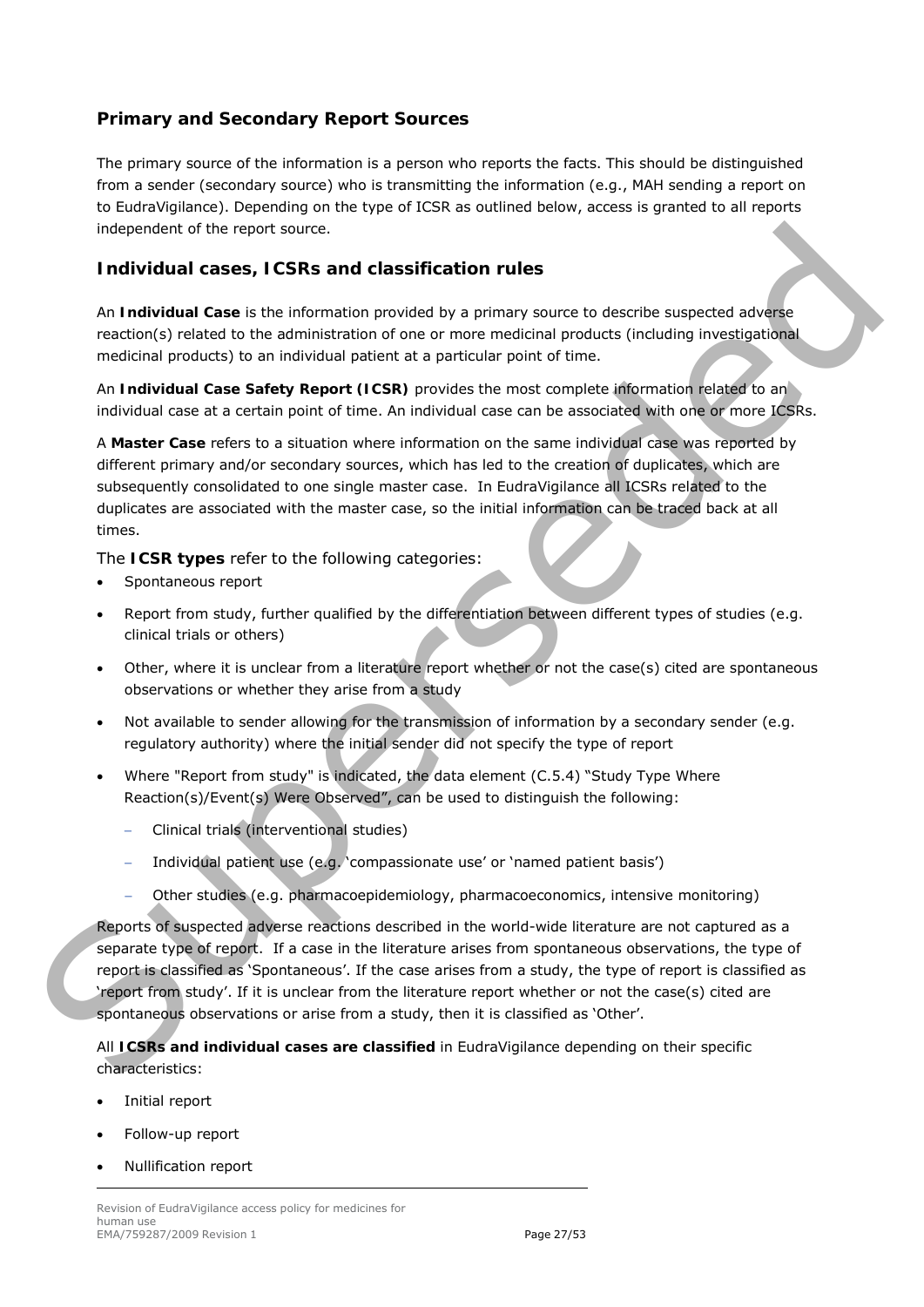- Error report
- Master report

Where a master case is prepared due to one or more confirmed duplicates, access is provided to the applicable ICSR data elements for the master case and all associated duplicated cases. It should be noted that whilst duplicate detection and management processes are in place, the existence of duplicates in EudraVigilance cannot be entirely excluded.

For ICSRs generated as part of the literature monitoring services in line with the provisions set out in Article 27 of Regulation (EC) 726/2004, access to the initial report is provided to concerned MAHs(s) for all ICSR data elements (same principle as "Sender-based" access) as information related to adverse reactions described in medical and scientific literature is already in the public domain. Access in relation to follow-up reports is granted based on the data element set defined for the purpose of complying with the MAHs' pharmacovigilance obligations as outlined in chapter 5.4.3.1. taking into account the need to protect any potential new information on personal data obtained as a result of the follow-up. no[de](#page-19-4)l that while due to recover and management processes are in place, the existence of<br>duplicates in Euclay Malarca cannot be entirely accluded.<br>For LISIRs generated as part of the listenary environmental served in the wi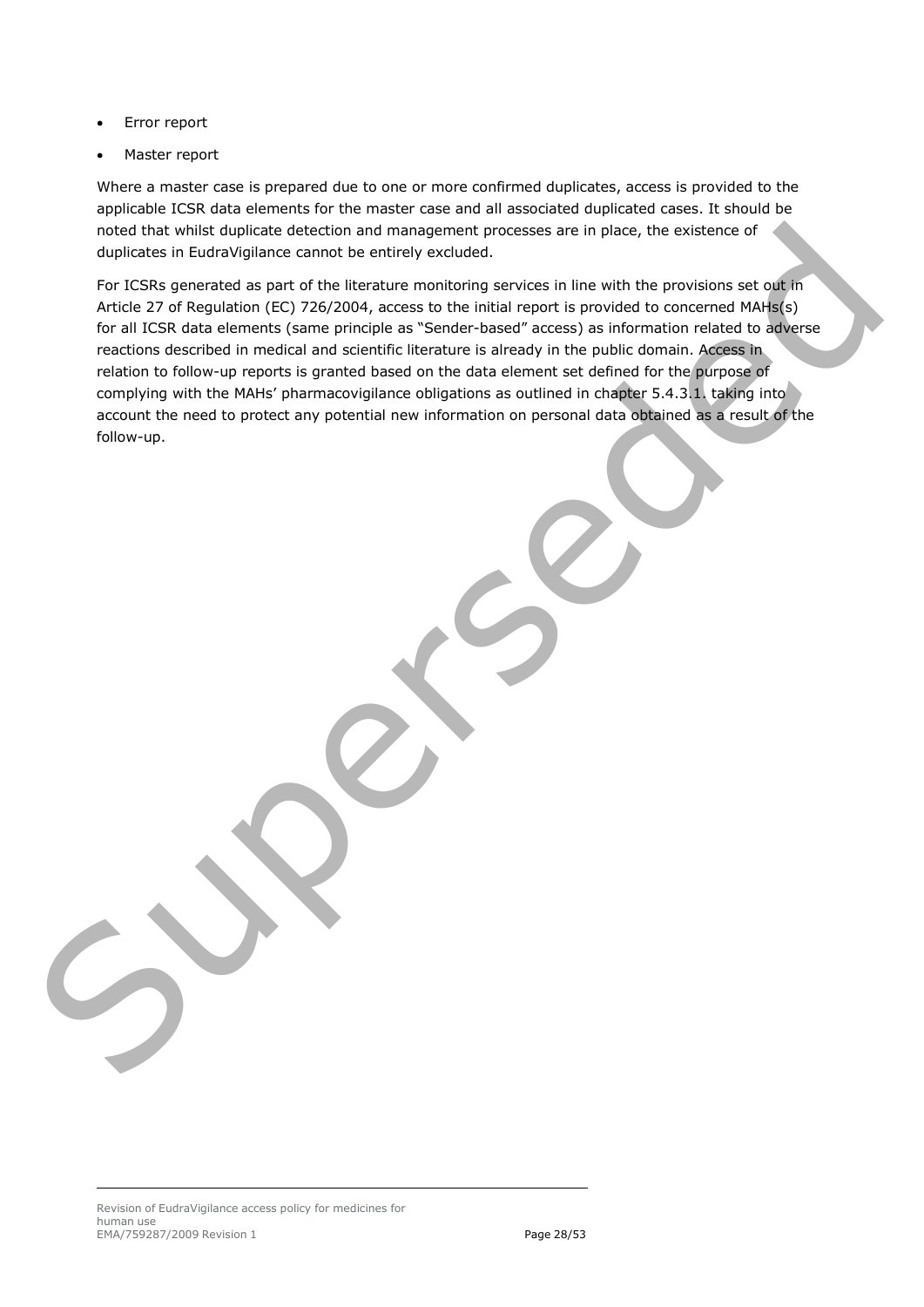# <span id="page-28-0"></span>**Annex 2: Accessible ICSR data elements for Stakeholder Groups I to VI** Superseded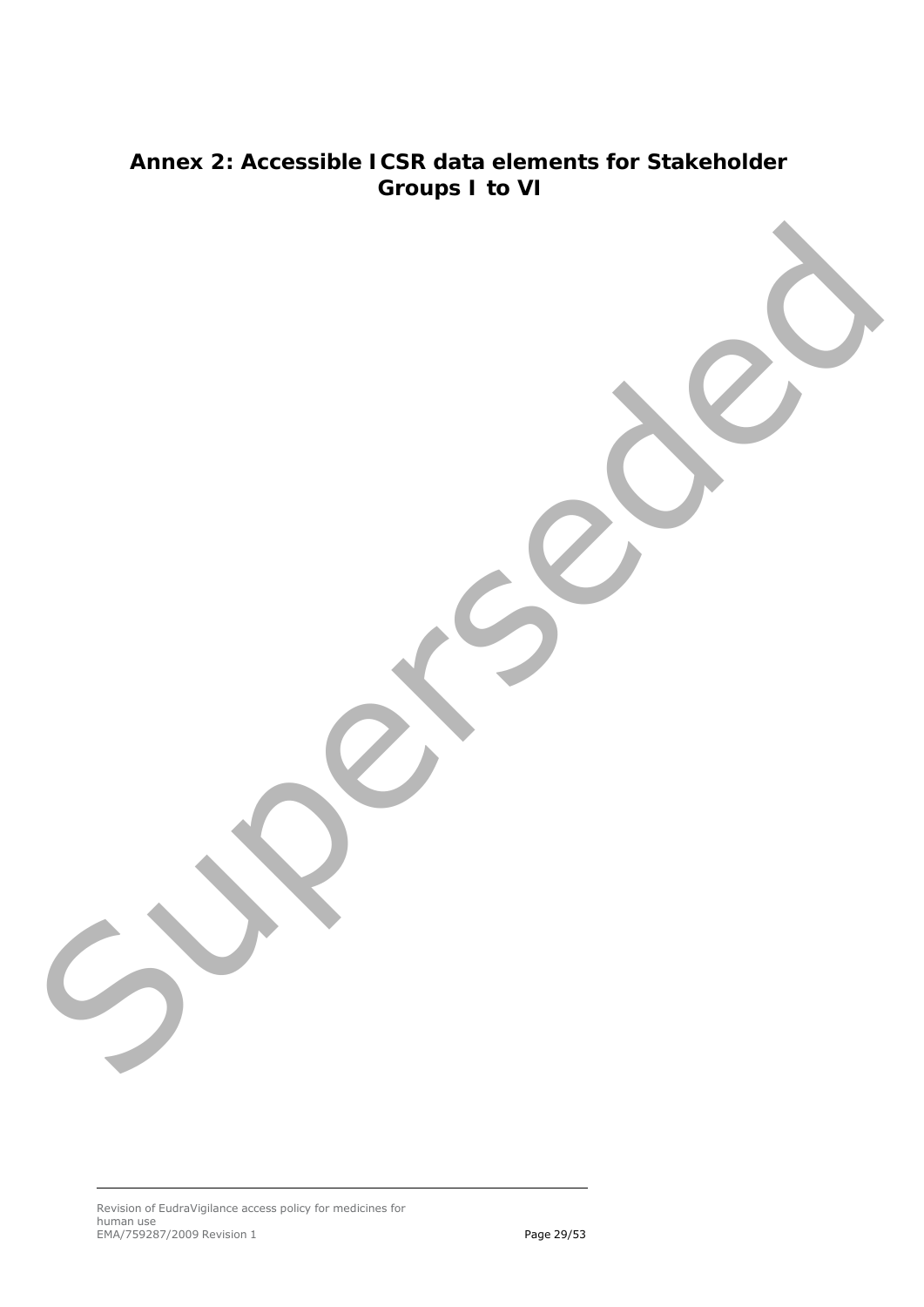<span id="page-29-0"></span>

|            |                                                                                                                                                                   | ICH/EU E2B(R3) Data Elements in line with EU ISCR<br><b>Implementation Guide</b>                                                       | <b>Stakeholder</b><br><b>Group I</b>            | <b>Stakeholder</b><br><b>Group II</b>  |                                                   | <b>Stakeholder Groups III and IV</b><br>MAHs and research organisations |                             | <b>Stakeholder</b><br><b>Groups</b><br>V and VI                                    |
|------------|-------------------------------------------------------------------------------------------------------------------------------------------------------------------|----------------------------------------------------------------------------------------------------------------------------------------|-------------------------------------------------|----------------------------------------|---------------------------------------------------|-------------------------------------------------------------------------|-----------------------------|------------------------------------------------------------------------------------|
| ICH/EU     | <b>ICSR ICH</b><br>E2B(R3)<br><b>Element</b><br><b>Reference</b>                                                                                                  | <b>DATA ELEMENT NAME</b>                                                                                                               | Agency,<br>Commission &<br><b>Member States</b> | <b>HCPs &amp; General</b><br>public 34 | Signal detection<br>eRMR <sup>35</sup><br>Level 1 | PV<br>obligations/Re<br>search<br>Level 2                               | Sender-<br>based<br>Level 3 | <b>WHO-UMC</b><br><b>Int. Medicines</b><br><b>Regulatory</b><br><b>Authorities</b> |
| <b>ICH</b> | N.1 ICH ICSR<br>(batch wrapper)                                                                                                                                   | Transmission<br><b>I</b> dentification                                                                                                 |                                                 |                                        |                                                   |                                                                         |                             |                                                                                    |
| <b>ICH</b> | N.1.1                                                                                                                                                             | Types of Message in batch                                                                                                              | Y                                               | Y                                      |                                                   | Y                                                                       | Y                           | Y                                                                                  |
| <b>ICH</b> | N.1.2                                                                                                                                                             | <b>Batch Number</b>                                                                                                                    | Y                                               | N                                      | N                                                 | N                                                                       | Y                           | Y                                                                                  |
| <b>ICH</b> | N.1.3                                                                                                                                                             | Batch Sender Identifier                                                                                                                | Y                                               | N.                                     |                                                   | N                                                                       | Y                           | Y                                                                                  |
| ICH        | N.1.4                                                                                                                                                             | Batch Receiver Identifier                                                                                                              | Y                                               | N                                      | N                                                 | N                                                                       | Y                           | Υ                                                                                  |
| ICH        | N.1.5                                                                                                                                                             | Date of Batch Transmission <sup>36</sup>                                                                                               | Y                                               | N                                      | N                                                 | N                                                                       | Y                           | Y                                                                                  |
| <b>ICH</b> |                                                                                                                                                                   | N.2.R ICH ICSR Message Header (message<br>wrapper) (Repeat as necessary)                                                               |                                                 |                                        |                                                   |                                                                         |                             |                                                                                    |
| ICH        | N.2.r.1                                                                                                                                                           | Message Identifier                                                                                                                     | Y                                               | ${\sf N}$                              | N                                                 | N                                                                       | Y                           | Y                                                                                  |
| <b>ICH</b> | N.2.r.2                                                                                                                                                           | Message Sender Identifier                                                                                                              | Y                                               | N                                      | N                                                 | Y                                                                       | Y                           | Y                                                                                  |
| ICH        | N.2.r.3                                                                                                                                                           | Message Receiver Identifier                                                                                                            |                                                 | N                                      | N                                                 | N                                                                       | Y                           | Y                                                                                  |
| <b>ICH</b> | N.2.r.4                                                                                                                                                           | Date of Message Creation <sup>37</sup>                                                                                                 |                                                 | $\mathsf{N}$                           | Y                                                 | Y                                                                       | Y                           | Y                                                                                  |
| <b>ICH</b> |                                                                                                                                                                   | C.1 Identification of the Case Safety Report                                                                                           |                                                 |                                        |                                                   |                                                                         |                             |                                                                                    |
| <b>ICH</b> | C.1.1                                                                                                                                                             | Sender's (case) Safety Report Unique<br>Identifier                                                                                     | Y                                               | Y                                      | $\mathsf{N}$                                      | Y                                                                       | Y                           | Y                                                                                  |
| ICH        | C.1.2                                                                                                                                                             | Date of Creation                                                                                                                       | Y                                               | N                                      | N                                                 | Υ                                                                       | Y                           | Y                                                                                  |
| ICH        | C.1.3                                                                                                                                                             | Type of Report                                                                                                                         | Υ                                               | Y                                      | Υ                                                 | Υ                                                                       | $\sf Y$                     | Y                                                                                  |
|            | <sup>34</sup> This includes also MAHs and Researchers<br><sup>36</sup> Displayed as EV Gateway Receipt Date<br><sup>37</sup> Displayed as EV Gateway Receipt Date | <sup>35</sup> Electronic Reaction Monitoring Reports (including tabular representation of key information of related individual cases) |                                                 |                                        |                                                   |                                                                         |                             |                                                                                    |
|            | EMA/759287/2009 Revision 1                                                                                                                                        | Revision of EudraVigilance access policy for medicines for human use                                                                   |                                                 |                                        | Page 30/53                                        |                                                                         |                             |                                                                                    |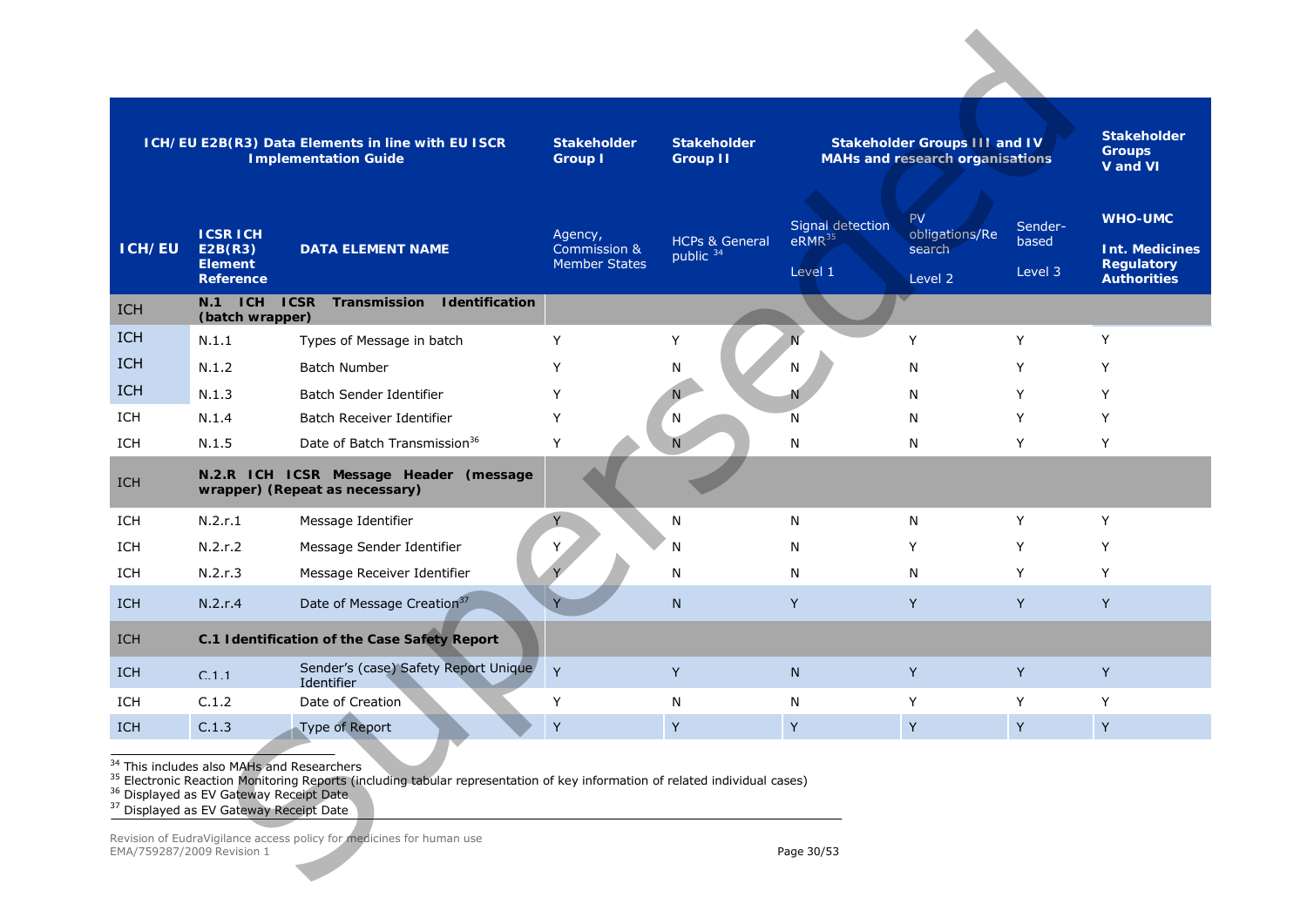| <b>Field</b><br><b>ICH or</b><br>EU. | <b>ICSR</b><br><b>ICH</b><br>E2B(R3)<br><b>DATA</b><br><b>ELEMENT</b> | <b>DATA EELEMENT NAME</b>                                            | <b>Stakeholder</b><br><b>Group L</b> | <b>Stakeholder</b><br>Group II | <b>Signal</b><br>detection as<br>in the eRMR | <b>PV</b><br>obligations/<br>Research | Sender-<br><b>based</b> | <b>Stakeholder</b><br><b>Group V and</b><br><b>VI</b> |
|--------------------------------------|-----------------------------------------------------------------------|----------------------------------------------------------------------|--------------------------------------|--------------------------------|----------------------------------------------|---------------------------------------|-------------------------|-------------------------------------------------------|
| <b>TCH</b>                           | C <sub>14</sub>                                                       | Date Report Was First Received from<br>Source                        | Y                                    | ${\sf N}$                      | N                                            |                                       | Y                       | Y                                                     |
| TCH                                  | $C$ 1 $E$                                                             | Date of Most Recent Information for<br>This Report                   | $\mathsf Y$                          | N                              | N                                            |                                       | Y                       | Y                                                     |
| ICH                                  | C.1.6.1                                                               | Are Additional Documents Available?                                  | Y                                    | N                              | N                                            | Y                                     | Y                       | $\mathsf{N}$                                          |
| ICH                                  | Report                                                                | C.1.6.1.r Identification of the Case Safety                          |                                      |                                |                                              |                                       |                         |                                                       |
| ICH                                  | C.1.6.1.r.1                                                           | Documents Held by Sender                                             | $\mathsf Y$                          | ${\sf N}$                      | N <sub>1</sub>                               | Y                                     | Y                       | ${\sf N}$                                             |
| ICH                                  | C.1.6.1.r.2                                                           | <b>Included Documents</b>                                            | Y                                    | ${\sf N}$                      | N.                                           | N                                     | Y                       | N                                                     |
| TCH                                  | C17                                                                   | Does This Case Fulfil the Local<br>Criteria for an Expedited Report? | $\mathsf Y$                          | 'N                             | N                                            | ${\sf N}$                             | Y                       | ${\sf N}$                                             |
| <b>ICH</b>                           | C.1.8.1                                                               | Worldwide Unique Case Identification                                 | Y                                    | N                              | Y                                            | Y                                     | Y                       | Y                                                     |
| ICH                                  | C.1.8.2                                                               | First Sender of This Case                                            | Y.                                   | ${\sf N}$                      | ${\sf N}$                                    | Y                                     | Y                       | Y                                                     |
| <b>TCH</b>                           | (repeat as necessary)                                                 | C.1.9.1.r Source(s) of the Case Identifier(s)                        |                                      |                                |                                              |                                       |                         |                                                       |
| ICH                                  | C.1.9.1.r.1                                                           | Source(s) of the Case Identifier                                     | Y                                    | ${\sf N}$                      | ${\sf N}$                                    | Y                                     | Y                       | Y                                                     |
|                                      |                                                                       |                                                                      |                                      |                                |                                              |                                       |                         |                                                       |
|                                      | EMA/759287/2009 Revision 1                                            | Revision of EudraVigilance access policy for medicines for human use |                                      |                                | Page 31/53                                   |                                       |                         |                                                       |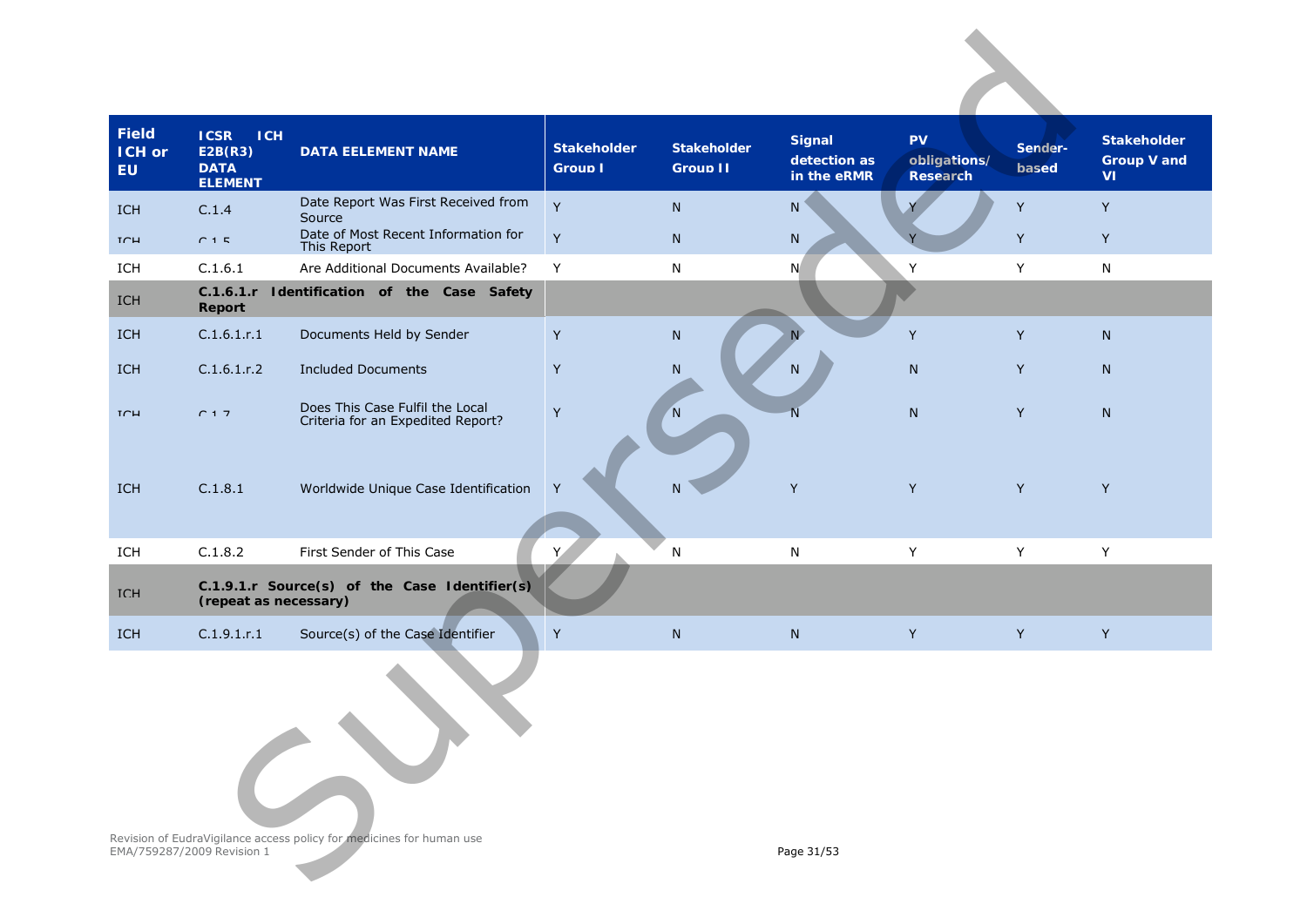| <b>Field</b><br><b>ICH or</b><br>EU. | <b>ICSR</b><br><b>ICH</b><br>E2B(R3)<br><b>DATA</b><br><b>ELEMENT</b> | <b>DATA EELEMENT NAME</b>                                                                 | <b>Stakeholder</b><br><b>Group I</b> | <b>Stakeholder</b><br><b>Group II</b> | <b>Signal</b><br>detection as<br>in the eRMR | <b>PV</b><br>obligations/<br>Research | Sender-<br><b>hased</b> | <b>Stakeholder</b><br><b>Group V and</b><br><b>VI</b> |
|--------------------------------------|-----------------------------------------------------------------------|-------------------------------------------------------------------------------------------|--------------------------------------|---------------------------------------|----------------------------------------------|---------------------------------------|-------------------------|-------------------------------------------------------|
| ICH                                  | C.1.9.1.r.2                                                           | Case Identifier(s)                                                                        | Y                                    | N                                     | N                                            |                                       | Y                       | Y                                                     |
| ICH                                  | necessary)                                                            | C.1.10.r Identification Number of the Report<br>Which Is Linked to This Report (repeat as |                                      |                                       |                                              |                                       |                         |                                                       |
| $T \cap H$                           | $C$ 1 1 $0r$                                                          | Identification Number of the Report<br>Which Is Linked to This Report                     | Y                                    |                                       |                                              | Y                                     | Y                       | Y                                                     |
| <b>ICH</b>                           | C.1 C.1.11.1                                                          | Report Nullification / Amendment                                                          | $\sf Y$                              | Ν                                     | N                                            | Y                                     | Y                       | Y                                                     |
| <b>ICH</b>                           | C.1 C.1.11.2                                                          | Reason for Nullification / Amendment                                                      | $\sf Y$                              | N                                     | N                                            | Y                                     | Y                       | Y                                                     |
| <b>TCH</b>                           | as necessary)                                                         | C.2.r Primary Source(s) of Information (repeat                                            |                                      |                                       |                                              |                                       |                         |                                                       |
| ICH                                  | C.2.r.1.1                                                             | Reporter's Title                                                                          |                                      | ${\sf N}$                             | N                                            | N                                     | Y                       | N                                                     |
| ICH                                  | C.2.r.1.2                                                             | Reporter's Given Name                                                                     |                                      | N                                     | N                                            | N                                     | Y                       | N                                                     |
| ICH                                  | C.2.r.1.3                                                             | Reporter's Middle Name                                                                    |                                      | N                                     | N                                            | N                                     | Y                       | N                                                     |
| ICH                                  | C.2.r.1.4                                                             | Reporter's Family Name                                                                    | Y                                    | N                                     | N                                            | N                                     | Y                       | N                                                     |
| ICH                                  | C.2.r.2.1                                                             | Reporter's Organisation                                                                   | $\sf Y$                              | N                                     | N                                            | N                                     | Y                       | N                                                     |
|                                      |                                                                       | Revision of EudraVigilance access policy for medicines for human use                      |                                      |                                       |                                              |                                       |                         |                                                       |
|                                      | EMA/759287/2009 Revision 1                                            |                                                                                           |                                      |                                       | Page 32/53                                   |                                       |                         |                                                       |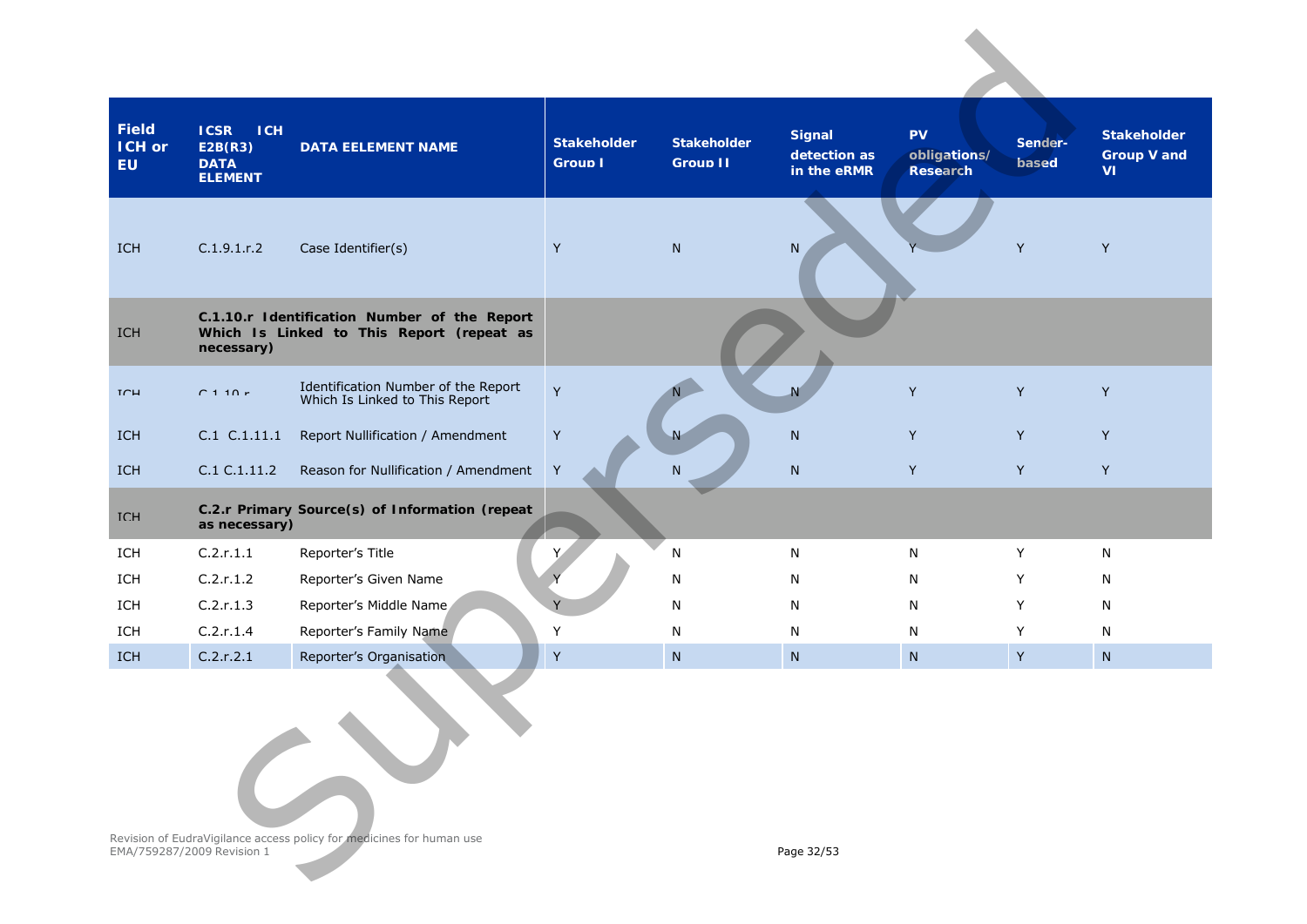| Field<br><b>ICH or</b><br><b>EU</b>                                                                              | <b>ICSR</b><br><b>ICH</b><br>E2B(R3)<br><b>DATA</b><br><b>ELEMENT</b> | <b>DATA EELEMENT NAME</b>                 | <b>Stakeholder</b><br><b>Group I</b> | <b>Stakeholder</b><br><b>Group II</b> | <b>Signal</b><br>detection as<br>in the eRMR | PV<br>obligations/<br><b>Research</b> | Sender-<br>based | <b>Stakeholder</b><br>Group V and<br><b>VI</b> |
|------------------------------------------------------------------------------------------------------------------|-----------------------------------------------------------------------|-------------------------------------------|--------------------------------------|---------------------------------------|----------------------------------------------|---------------------------------------|------------------|------------------------------------------------|
| ICH                                                                                                              | C.2.r.2.2                                                             | Reporter's Department                     | Y                                    | N                                     | N                                            | N                                     | Υ                | N                                              |
| ICH                                                                                                              | C.2.r.2.3                                                             | Reporter's Street                         | Y                                    | N                                     | N                                            |                                       | Υ                | N                                              |
| ICH                                                                                                              | C.2.r.2.5                                                             | Reporter's State or Province              | Y                                    | N                                     | N                                            | $\mathsf{N}$                          | Y                | N                                              |
| ICH                                                                                                              | C.2.r.2.6                                                             | Reporter's Postcode                       | Y                                    | N                                     | N                                            | N                                     | Y                | N                                              |
| ICH                                                                                                              | C.2.r.2.7                                                             | Reporter's Telephone                      | Y                                    | N                                     | N                                            | N                                     | Υ                | N                                              |
| ICH                                                                                                              | C.2.r.3                                                               | Reporter's Country Code                   | Y                                    | Y                                     | Ν                                            | Y                                     | Y                | Y                                              |
| ICH                                                                                                              | C.2.r.4                                                               | Qualification                             | Y                                    | Y                                     | Ý                                            | Y                                     | Y                | Y                                              |
| ICH                                                                                                              | C.2.r.5                                                               | Primary Source for Regulatory<br>Purposes | Y                                    | N                                     | Y                                            | Y                                     | Y                | Y                                              |
| ICH                                                                                                              | Report                                                                | C.3 Information on Sender of Case Safety  |                                      |                                       |                                              |                                       |                  |                                                |
| ICH                                                                                                              | C.3.1                                                                 | Sender Type                               | Υ                                    | Y                                     | N                                            | Υ                                     | Y                | Y                                              |
| ICH                                                                                                              | C.3.3.1                                                               | Sender's Department                       | Y                                    | N                                     | N                                            | N                                     | Y                | Υ                                              |
| ICH                                                                                                              | C.3.3.2                                                               | Sender's Title                            | Y                                    | N                                     | N                                            | N                                     | Y                | Y                                              |
| ICH                                                                                                              | C.3.3.3                                                               | Sender's Given Name                       |                                      | N                                     | N                                            | N                                     | Y                | Y                                              |
| ICH                                                                                                              | C.3.3.4                                                               | Sender's Middle Name                      | Y                                    | N                                     | N                                            | N                                     | Y                | Y                                              |
| ICH                                                                                                              | C.3.3.5                                                               | Sender's Family Name                      |                                      | N                                     | N                                            | N                                     | Y                | Y                                              |
| ICH                                                                                                              | C.3.4.1                                                               | Sender's Street Address                   |                                      | N                                     | N                                            | N                                     | Y                | Y                                              |
| ICH                                                                                                              | C.3.4.2                                                               | Sender's City                             | Y                                    | N                                     | N                                            | N                                     | Υ                | Y                                              |
| ICH                                                                                                              | C.3.4.3                                                               | Sender's State or Province                | Y                                    | N                                     | N                                            | N                                     | Y                | Υ                                              |
| <b>ICH</b>                                                                                                       | C.3.4.4                                                               | Sender's Postcode                         | Y                                    | N                                     | N                                            | N                                     | $\sf Y$          | $\sf Y$                                        |
| Revision of EudraVigilance access policy for medicines for human use<br>EMA/759287/2009 Revision 1<br>Page 33/53 |                                                                       |                                           |                                      |                                       |                                              |                                       |                  |                                                |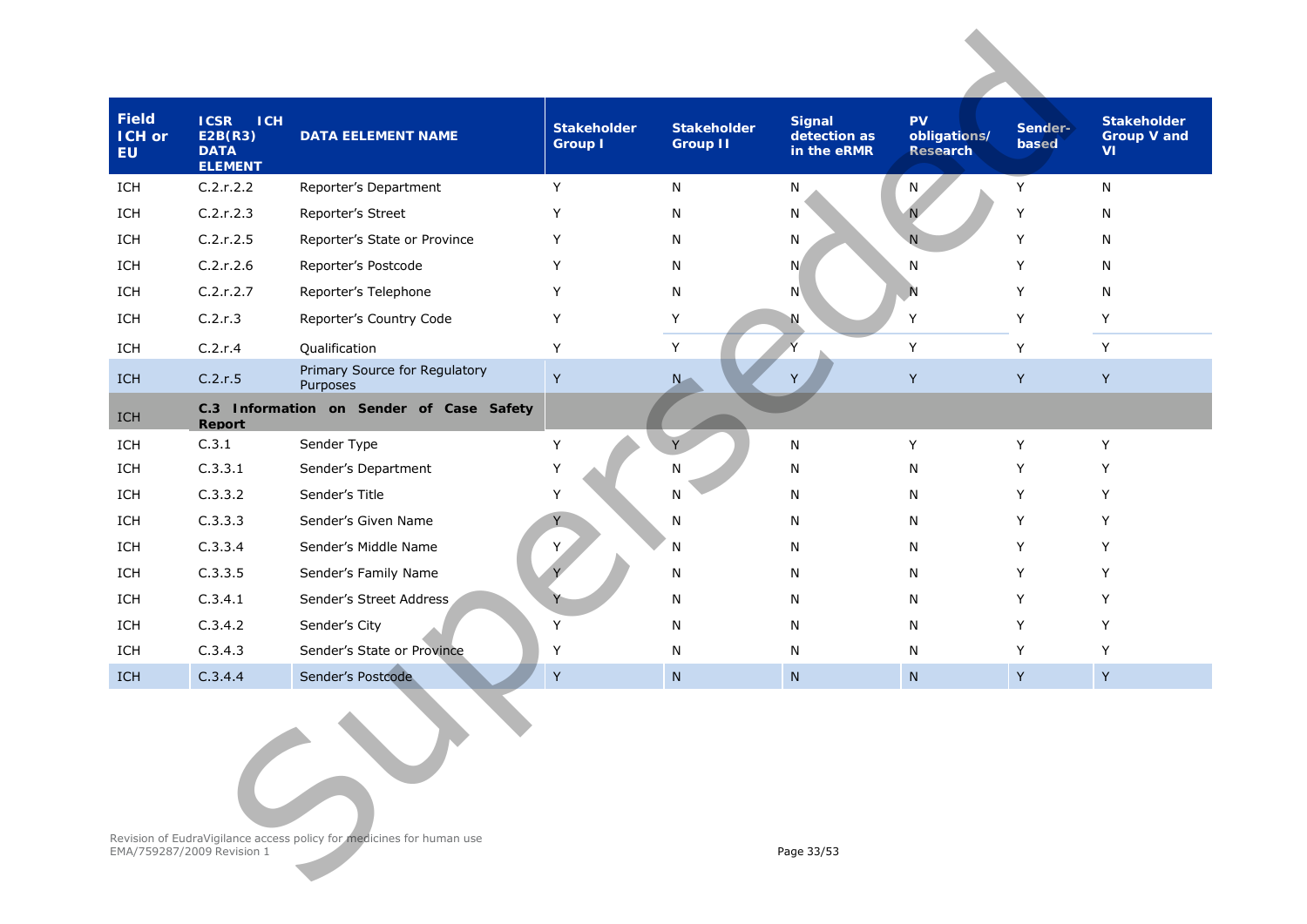| <b>Field</b><br><b>ICH or</b><br><b>EU</b> | <b>ICSR</b><br><b>ICH</b><br>E2B(R3)<br><b>DATA</b><br><b>ELEMENT</b> | <b>DATA EELEMENT NAME</b>                                                                            | <b>Stakeholder</b><br><b>Group I</b> | <b>Stakeholder</b><br><b>Group II</b> | <b>Signal</b><br>detection as<br>in the eRMR | <b>PV</b><br>obligations/<br><b>Research</b> | Sender-<br><b>based</b> | <b>Stakeholder</b><br><b>Group V and</b><br>VI |
|--------------------------------------------|-----------------------------------------------------------------------|------------------------------------------------------------------------------------------------------|--------------------------------------|---------------------------------------|----------------------------------------------|----------------------------------------------|-------------------------|------------------------------------------------|
| ICH                                        | C.3.4.5                                                               | Sender's Country Code                                                                                | Y                                    | ${\sf N}$                             | N                                            | N                                            | $\mathsf Y$             | $\mathsf Y$                                    |
| ICH                                        | C.3.4.6                                                               | Sender's Telephone                                                                                   | Y                                    | N                                     | N                                            |                                              | Y                       | Y                                              |
| ICH                                        | C.3.4.7                                                               | Sender's Fax                                                                                         | Y                                    | N                                     | N                                            | N                                            | Y                       | Y                                              |
| ICH                                        | C.3.4.8                                                               | Sender's E-mail Address                                                                              | Y                                    | N                                     | N                                            | $\mathsf{N}$                                 | Y                       | Y                                              |
| ICH                                        | Literature<br>C.4.r<br>necessary)                                     | Reference(s)<br>(repeat<br>as                                                                        |                                      |                                       |                                              |                                              |                         |                                                |
| ICH                                        | C.4.r.1                                                               | Literature Reference(s)                                                                              | Y                                    | Y                                     | N.                                           | Y                                            | Y                       | Y                                              |
| ICH                                        | C.4.r.2                                                               | <b>Included Documents</b>                                                                            | Y                                    | N                                     | N                                            | N                                            | Y                       | N                                              |
|                                            | <b>C.5 Study Identification</b>                                       |                                                                                                      |                                      |                                       |                                              |                                              |                         |                                                |
| <b>ICH</b>                                 |                                                                       | C.5.1.r Study Registration (repeat as necessary)                                                     |                                      |                                       |                                              |                                              |                         |                                                |
| ICH                                        | C.5.1.r.1                                                             | <b>Study Registration Number</b>                                                                     | Υ                                    |                                       | ${\sf N}$                                    | Y                                            | Y                       | Y                                              |
|                                            |                                                                       |                                                                                                      |                                      |                                       |                                              |                                              |                         |                                                |
| ICH                                        | C.5.2                                                                 | Study Name                                                                                           | Υ                                    | Υ                                     | N                                            | Y                                            | Y                       | Y                                              |
| ICH                                        | C.5.3                                                                 | Sponsor Study Number                                                                                 |                                      | Y                                     | N                                            | Y                                            | Y                       | Y                                              |
| TCH                                        | C51                                                                   | Study Type Where Reaction(s) /<br>Event(s) Were Observed                                             |                                      | Y                                     | ${\sf N}$                                    | Y                                            | Y                       | Y                                              |
| ICH                                        | D. Patient Characteristics                                            |                                                                                                      |                                      |                                       |                                              |                                              |                         |                                                |
| ICH                                        | D.1                                                                   | Patient (name or initials)                                                                           | Y                                    | N                                     | N                                            | N                                            | Y                       | N                                              |
| <b>ICH</b>                                 | D.1.1.1                                                               | Patient Medical Record Number(s)<br>and Source(s) of the Record Number<br>(GP Medical Record Number) | Y                                    | N                                     | N                                            | $\mathsf{N}$                                 | Y                       | N                                              |
| ICH                                        | D.1.1.2                                                               | Patient Medical Record Number(s)<br>and Source(s) of the Record Number<br>(Specialist Record Number) | Y                                    | ${\sf N}$                             | ${\sf N}$                                    | $\mathsf{N}$                                 | Y                       | N                                              |
|                                            | EMA/759287/2009 Revision 1                                            | Revision of EudraVigilance access policy for medicines for human use                                 |                                      |                                       | Page 34/53                                   |                                              |                         |                                                |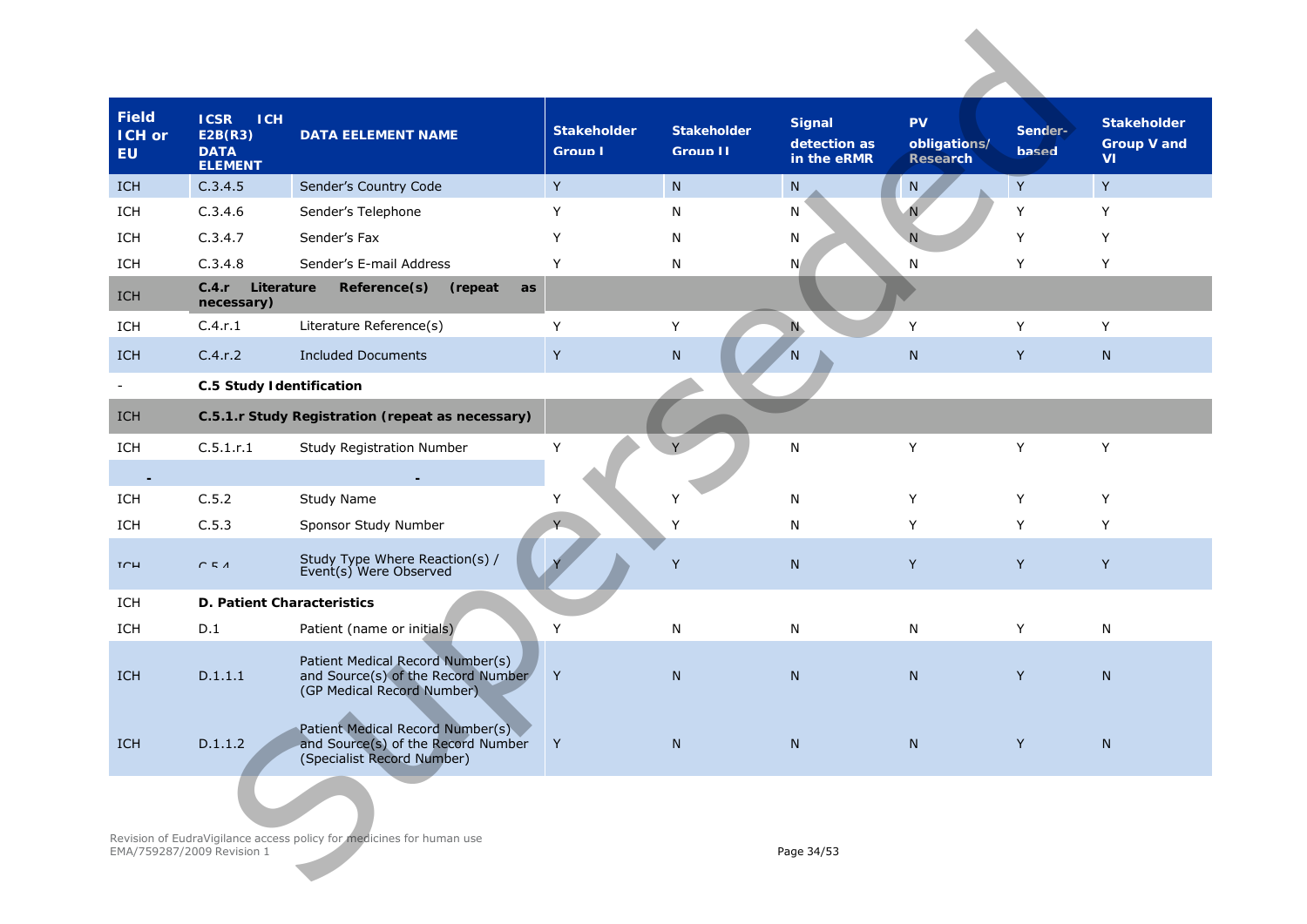<span id="page-34-1"></span><span id="page-34-0"></span>

| <b>Field</b><br><b>ICH or</b><br><b>EU</b>                                                                                                                                                                                                                                                                                                                                                                                                                                                                                                                                                                                                                                                                                                                                      | <b>ICSR</b><br><b>ICH</b><br>E2B(R3)<br><b>DATA</b><br><b>ELEMENT</b> | <b>DATA EELEMENT NAME</b>                                                                          | <b>Stakeholder</b><br><b>Group I</b> | <b>Stakeholder</b><br><b>Group II</b> | <b>Signal</b><br>detection as<br>in the eRMR | <b>PV</b><br>obligations/<br>Research | Sender-<br>based | <b>Stakeholder</b><br><b>Group V and</b><br><b>VI</b> |
|---------------------------------------------------------------------------------------------------------------------------------------------------------------------------------------------------------------------------------------------------------------------------------------------------------------------------------------------------------------------------------------------------------------------------------------------------------------------------------------------------------------------------------------------------------------------------------------------------------------------------------------------------------------------------------------------------------------------------------------------------------------------------------|-----------------------------------------------------------------------|----------------------------------------------------------------------------------------------------|--------------------------------------|---------------------------------------|----------------------------------------------|---------------------------------------|------------------|-------------------------------------------------------|
| ICH                                                                                                                                                                                                                                                                                                                                                                                                                                                                                                                                                                                                                                                                                                                                                                             | D.1.1.3                                                               | Patient Medical Record Number(s)<br>and Source(s) of the Record Number<br>(Hospital Record Number) | Y                                    | ${\sf N}$                             | N                                            |                                       | Y                | $\mathsf{N}$                                          |
| <b>ICH</b>                                                                                                                                                                                                                                                                                                                                                                                                                                                                                                                                                                                                                                                                                                                                                                      | D.1.1.4                                                               | Patient Medical Record Number(s)<br>and Source(s) of the Record Number<br>(Investigation Number)   | Y                                    | ${\sf N}$                             | N                                            | N.                                    | Y                | ${\sf N}$                                             |
| ICH                                                                                                                                                                                                                                                                                                                                                                                                                                                                                                                                                                                                                                                                                                                                                                             | D.2 Age<br><b>Information</b>                                         |                                                                                                    |                                      |                                       |                                              |                                       |                  | <b>ICH</b>                                            |
| ICH                                                                                                                                                                                                                                                                                                                                                                                                                                                                                                                                                                                                                                                                                                                                                                             | D.2.1                                                                 | Date of Birth                                                                                      | Y                                    | $N^{38}$                              | $N^{33}$                                     | $N^{33}$                              | Y                | $N^{33}$                                              |
| <b>ICH</b>                                                                                                                                                                                                                                                                                                                                                                                                                                                                                                                                                                                                                                                                                                                                                                      | D.2.2a                                                                | Age at Time of Onset of Reaction /<br>Event (number)                                               | $Y^{39}$                             | $\sqrt{37}$                           | $Y^{37}$                                     | $Y^{37}$                              | $Y^{37}$         | $Y^{37}$                                              |
| 38 Age is calculated at time of onset of reaction (if available).<br>If several reactions/events are in the report, the age at the time of the first reaction/event is used.<br>For foetal reaction(s)/event(s) B.1.2.2.1 "Gestation period when reaction/event was observed in the fetus" is used (if available).<br>A validation is performed to ensure that all dates of onset of reactions -in case of multiple reactions- fall within a 12 months period.<br>If the dates are beyond a 12 months onset period, age is not calculated.<br><sup>39</sup> Age and patient age group are mapped to a defined age grouping scheme applied in EudraVigilance<br>Revision of EudraVigilance access policy for medicines for human use<br>EMA/759287/2009 Revision 1<br>Page 35/53 |                                                                       |                                                                                                    |                                      |                                       |                                              |                                       |                  |                                                       |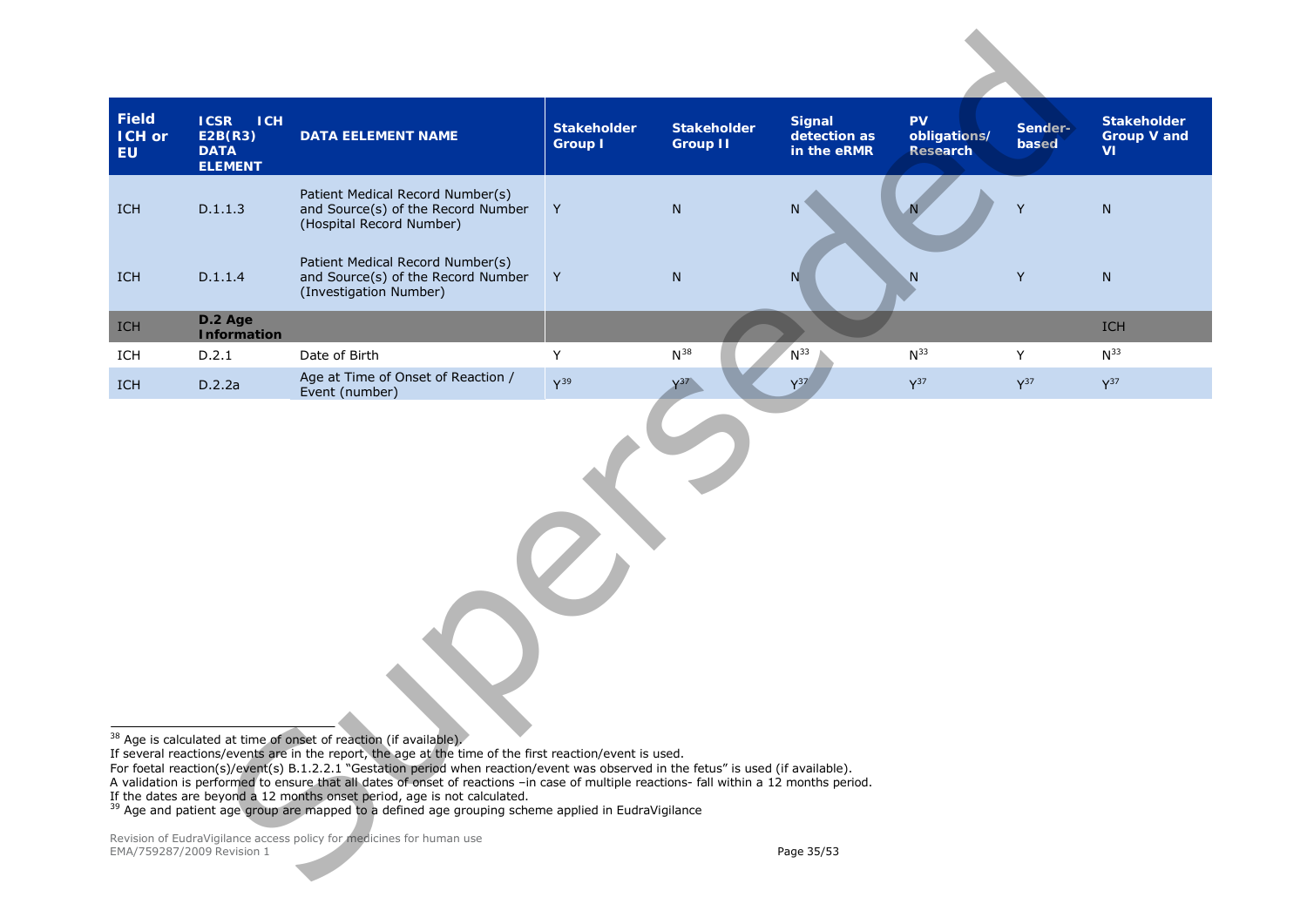| <b>Field</b><br><b>ICH or</b><br><b>EU</b> | <b>ICSR</b><br><b>ICH</b><br>E2B(R3)<br><b>DATA</b><br><b>ELEMENT</b> | <b>DATA EELEMENT NAME</b>                                                           | <b>Stakeholder</b><br><b>Group I</b> | <b>Stakeholder</b><br>Group II | <b>Signal</b><br>detection as<br>in the eRMR | <b>PV</b><br>obligations/<br>Research | Sender-<br><b>based</b> | <b>Stakeholder</b><br><b>Group V and</b><br>VI. |
|--------------------------------------------|-----------------------------------------------------------------------|-------------------------------------------------------------------------------------|--------------------------------------|--------------------------------|----------------------------------------------|---------------------------------------|-------------------------|-------------------------------------------------|
| ICH                                        | D.2.2b                                                                | Age at Time of Onset of Reaction /<br>Event (unit)                                  | Y                                    | Y                              | Y                                            |                                       | Y                       | Y                                               |
| ICH                                        | D.2.2.1a                                                              | Gestation Period When Reaction /<br>Event Was Observed in the Foetus<br>(number)    | Y                                    | N                              | N                                            |                                       | Y                       | N                                               |
| ICH                                        | D.2.2.1b                                                              | <b>Gestation Period When</b><br>Reaction/Event Was Observed in the<br>Foetus (unit) | Y                                    | N                              | N                                            |                                       | Y                       | N                                               |
| <b>ICH</b>                                 | D.2.3                                                                 | Patient Age Group (as per reporter)                                                 | Y                                    | N                              | $\overline{N}$                               | Y                                     | Y                       | Y                                               |
| ICH                                        | D.3                                                                   | Body Weight (kg)                                                                    | Y                                    | N,                             | N                                            | Υ                                     | Y                       | N                                               |
| ICH                                        | D.4                                                                   | Height (cm)                                                                         | Υ                                    | N                              | N                                            | Υ                                     | Y                       | N                                               |
| ICH                                        | D.5                                                                   | Sex                                                                                 | Y                                    | Y                              | Y                                            | Υ                                     | Y                       | Y                                               |
| ICH                                        | D.6                                                                   | Last Menstrual Period Date                                                          | Υ                                    |                                | N                                            | Υ                                     | Y                       | Y                                               |
| <b>TCH</b>                                 |                                                                       | D.7.1.r Structured Information on Relevant<br>Medical History (repeat as necessary) |                                      |                                |                                              |                                       |                         |                                                 |
| ICH                                        | D.7.1.r.1a                                                            | MedDRA Version for Medical History                                                  | Y                                    | N                              | $\mathsf{N}$                                 | Y                                     | Y                       | ${\sf N}$                                       |
| TCH                                        | $D$ 7 1 $r$ 1 h                                                       | Medical History (disease / surgical<br>procedure / etc.) (MedDRA code)              |                                      | ${\sf N}$                      | ${\sf N}$                                    | Y                                     | Y                       | N                                               |
| ICH                                        | D.7.1.r.2                                                             | <b>Start Date</b>                                                                   | Υ                                    | N                              | N                                            | Y                                     | Y                       | N                                               |
| ICH                                        | D.7.1.r.3                                                             | Continuing                                                                          | Υ                                    | N                              | N                                            | Y                                     | Y                       | N                                               |
| ICH                                        | D.7.1.r.4                                                             | End Date                                                                            | Υ                                    | N                              | N                                            | Y                                     | Y                       | N                                               |
| ICH                                        | D.7.1.r.5                                                             | Comments                                                                            | Y                                    | N                              | N                                            | Y                                     | Y                       | N                                               |
| ICH                                        | D.7.1.r.6                                                             | <b>Family History</b>                                                               | Y                                    | ${\sf N}$                      | ${\sf N}$                                    | $\sf Y$                               | Y                       | ${\sf N}$                                       |
|                                            | EMA/759287/2009 Revision 1                                            | Revision of EudraVigilance access policy for medicines for human use                |                                      |                                | Page 36/53                                   |                                       |                         |                                                 |
|                                            |                                                                       |                                                                                     |                                      |                                |                                              |                                       |                         |                                                 |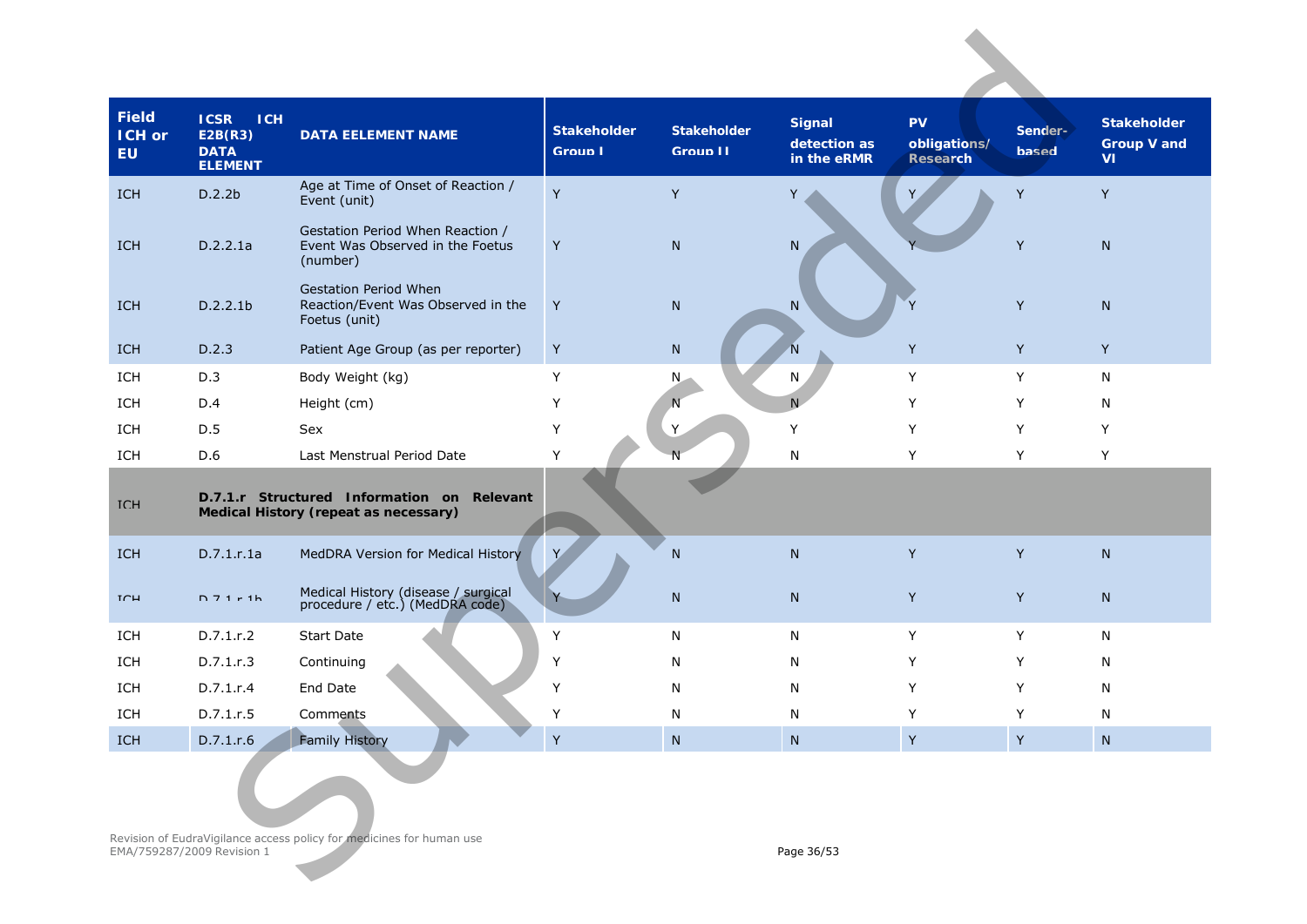| <b>Field</b><br>ICH or<br><b>EU</b> | <b>ICSR</b><br><b>ICH</b><br>E2B(R3)<br><b>DATA</b><br><b>ELEMENT</b>                                            | <b>DATA EELEMENT NAME</b>                                                                          | <b>Stakeholder</b><br><b>Group I</b> | <b>Stakeholder</b><br><b>Group II</b> | <b>Signal</b><br>detection as<br>in the eRMR | PV<br>obligations/<br>Research | Sender-<br><b>based</b> | <b>Stakeholder</b><br><b>Group V and</b><br>۷ı |
|-------------------------------------|------------------------------------------------------------------------------------------------------------------|----------------------------------------------------------------------------------------------------|--------------------------------------|---------------------------------------|----------------------------------------------|--------------------------------|-------------------------|------------------------------------------------|
| ICH                                 | D.7.2                                                                                                            | Text for Relevant Medical History and<br>Concurrent Conditions (not including<br>reaction / event) | Y                                    | ${\sf N}$                             | N                                            |                                | Y                       | ${\sf N}$                                      |
| ICH                                 | D.7.3                                                                                                            | <b>Concomitant Therapies</b>                                                                       | Y                                    | N                                     | N                                            | Y                              | Υ                       | ${\sf N}$                                      |
| <b>TCH</b>                          | necessary)                                                                                                       | D.8.r Relevant Past Drug History (repeat as                                                        |                                      |                                       |                                              |                                |                         |                                                |
| ICH                                 | D.8.r.1                                                                                                          | Name of Drug as Reported                                                                           | Y                                    | N                                     | N                                            | Y                              | Y                       | ${\sf N}$                                      |
| <b>EU</b>                           | D.8.r.1.EU.1                                                                                                     | Name part - Invented name                                                                          | Y                                    | ${\sf N}$                             | N                                            | Y                              | Y                       | N                                              |
| EU                                  | D.8.r.1.EU.2                                                                                                     | Name part - Scientific name                                                                        | Y                                    |                                       | N                                            | Y                              | Y                       | ${\sf N}$                                      |
| EU                                  | D.8.r.1.EU.3                                                                                                     | Name part - Trademark name                                                                         | Y                                    | $\overline{N}$                        | ${\sf N}$                                    | Y                              | Y                       | N                                              |
| EU                                  | D.8.r.1.EU.4                                                                                                     | Name part - Strength name                                                                          | Y                                    | N                                     | ${\sf N}$                                    | Y                              | Y                       | N                                              |
| EU                                  | D.8.r.1.EU.5                                                                                                     | Name part - Form name                                                                              | $\sf Y$                              | N                                     | N                                            | Y                              | Y                       | N                                              |
| EU                                  | D.8.r.1.EU.6                                                                                                     | Name part - Container name                                                                         | Y                                    | N                                     | N                                            | Y                              | Y                       | N                                              |
| EU                                  | D.8.r.1.EU.7                                                                                                     | Name part - Device name                                                                            |                                      | N                                     | ${\sf N}$                                    | Y                              | Y                       | N                                              |
| <b>EU</b>                           | D.8.r.1.EU.8                                                                                                     | Name part - Intended use name                                                                      |                                      | N                                     | ${\sf N}$                                    | Y                              | Y                       | N                                              |
| ICH                                 | D.8.r.2a                                                                                                         | MPID Version Date/Number                                                                           | Υ                                    | N                                     | N                                            | Y                              | Y                       | ${\sf N}$                                      |
| ICH                                 | D.8.r.2b                                                                                                         | Medicinal Product Identifier (MPID)                                                                | $\mathsf Y$                          | ${\sf N}$                             | ${\sf N}$                                    | Y                              | Y                       | N                                              |
| ICH                                 | D.8.r.3a                                                                                                         | PhPID Version Date/Number                                                                          | Υ                                    | N                                     | N                                            | Y                              | Y                       | ${\sf N}$                                      |
| ICH                                 | D.8.r.3b                                                                                                         | Pharmaceutical Product Identifier<br>(PhPID)                                                       | Y                                    | ${\sf N}$                             | ${\sf N}$                                    | Y                              | Y                       | ${\sf N}$                                      |
|                                     | Revision of EudraVigilance access policy for medicines for human use<br>EMA/759287/2009 Revision 1<br>Page 37/53 |                                                                                                    |                                      |                                       |                                              |                                |                         |                                                |
|                                     |                                                                                                                  |                                                                                                    |                                      |                                       |                                              |                                |                         |                                                |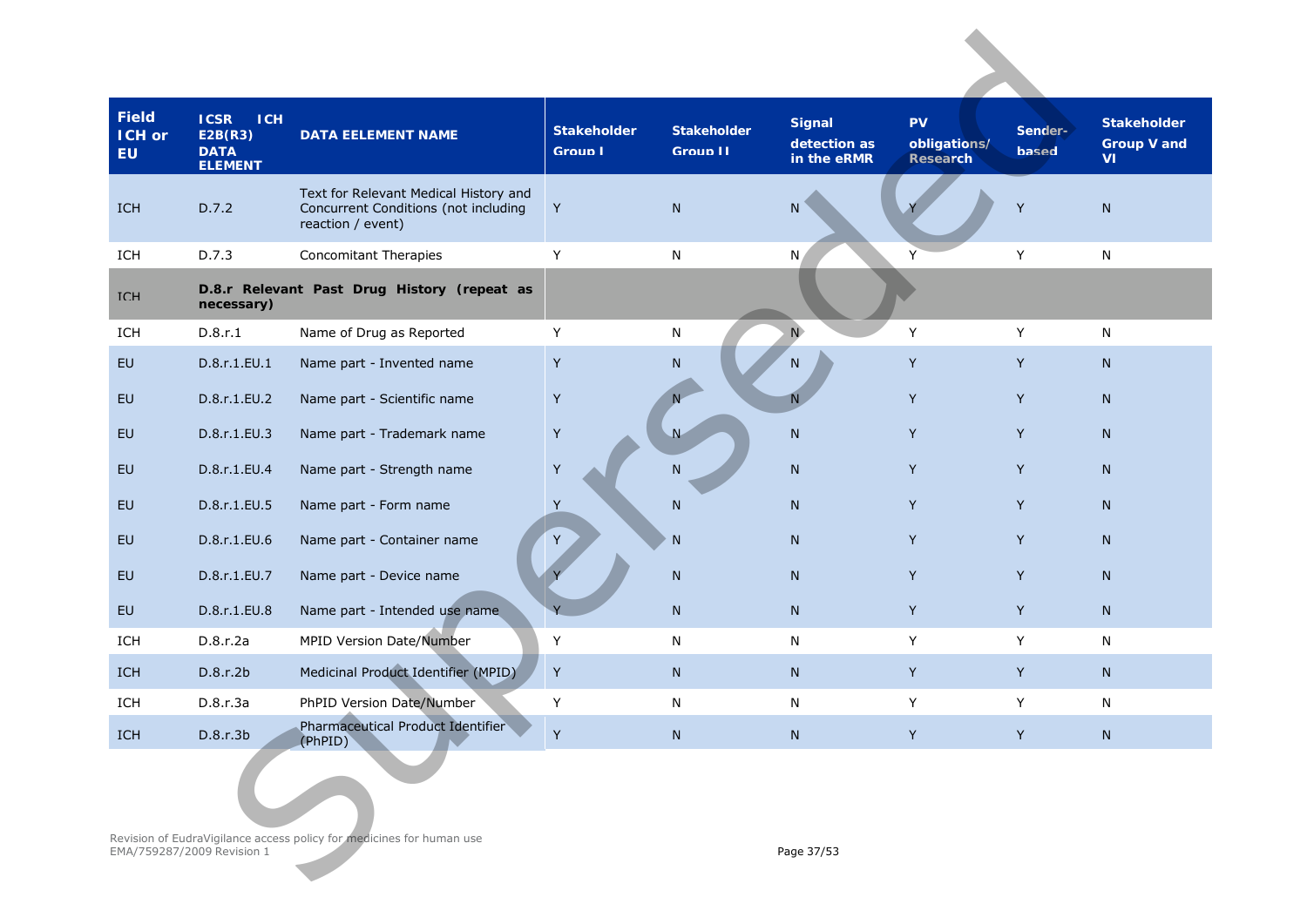| <b>Field</b><br>ICH or<br><b>EU</b> | <b>ICSR</b><br><b>ICH</b><br>E2B(R3)<br><b>DATA</b><br><b>ELEMENT</b> | <b>DATA EELEMENT NAME</b>                                            | <b>Stakeholder</b><br><b>Group I</b> | <b>Stakeholder</b><br><b>Group II</b> | <b>Signal</b><br>detection as<br>in the eRMR | <b>PV</b><br>obligations/<br>Research | Sender-<br><b>based</b> | <b>Stakeholder</b><br><b>Group V and</b><br>VI |
|-------------------------------------|-----------------------------------------------------------------------|----------------------------------------------------------------------|--------------------------------------|---------------------------------------|----------------------------------------------|---------------------------------------|-------------------------|------------------------------------------------|
| <b>FU</b>                           | D.8.r.EU.r Substance /                                                | Specified Substance<br>Identifier and Strength (repeat as necessary) |                                      |                                       |                                              |                                       |                         |                                                |
| EU                                  | D.8.r.EU.r.1                                                          | Substance / Specified Substance<br>Name                              | Y                                    | ${\sf N}$                             | N                                            | Y                                     | Y                       | ${\sf N}$                                      |
| EH.                                 | $D$ $Q$ $r$ $E$ $H$ $r$ $2p$                                          | Substance/Specified Substance<br>TermID Version Date/Number          | Y                                    | N                                     | ${\sf N}$                                    | $\mathsf{V}$                          | Y                       | N                                              |
| EU                                  | D.8.r.EU.r.2b                                                         | Substance/Specified Substance<br>TermID                              | Y                                    | N                                     | 'N                                           | Y                                     | Y                       | N                                              |
| EU                                  | D.8.r.EU.r.3a                                                         | Strength (number)                                                    | Y                                    | N                                     | N                                            | Y                                     | Y                       | N                                              |
| EU                                  | D.8.r.EU.r.3b                                                         | Strength (unit)                                                      | Y                                    | N                                     | N                                            | Y                                     | Y                       | N                                              |
|                                     |                                                                       |                                                                      |                                      |                                       |                                              |                                       |                         |                                                |
| ICH                                 | D.8.r.4                                                               | <b>Start Date</b>                                                    | Y                                    | N                                     | N                                            | Υ                                     | Y                       | N                                              |
| ICH                                 | D.8.r.5                                                               | End Date                                                             | Υ                                    | N                                     | N                                            | Υ                                     | Y                       | N                                              |
| <b>ICH</b>                          | D.8.r.6a                                                              | MedDRA Version for Indication                                        |                                      | ${\sf N}$                             | N                                            | Y                                     | Y                       | N                                              |
| ICH                                 | D.8.r.6b                                                              | Indication (MedDRA code)                                             |                                      | N                                     | N                                            | Υ                                     | Y                       | N                                              |
| ICH                                 | D.8.r.7a                                                              | MedDRA Version for Reaction                                          |                                      | N                                     | N                                            | Y                                     | Y                       | N                                              |
| ICH                                 | D.8.r.7b                                                              | Reaction (MedDRA code)                                               |                                      | N                                     | N                                            | Υ                                     | Y                       | N                                              |
|                                     |                                                                       |                                                                      |                                      |                                       |                                              |                                       |                         |                                                |
| ICH                                 | D.9.1                                                                 | Date of Death                                                        | Y                                    | N                                     | N                                            | Υ                                     | Y                       | Y                                              |
| <b>TCH</b>                          | necessary)                                                            | D.9.2.r Reported Cause(s) of Death (repeat as                        |                                      |                                       |                                              |                                       |                         |                                                |
| ICH                                 | D.9.2.r.1a                                                            | <b>MedDRA Version for Reported</b><br>Cause(s) of Death              | Y                                    | ${\sf N}$                             | ${\sf N}$                                    | Y                                     | Y                       | Y                                              |
| ICH                                 | D.9.2.r.1b                                                            | Reported Cause(s) of Death<br>(MedDRA code)                          | Y                                    | ${\sf N}$                             | ${\sf N}$                                    | Y                                     | Y                       | Y                                              |
|                                     | EMA/759287/2009 Revision 1                                            | Revision of EudraVigilance access policy for medicines for human use |                                      |                                       | Page 38/53                                   |                                       |                         |                                                |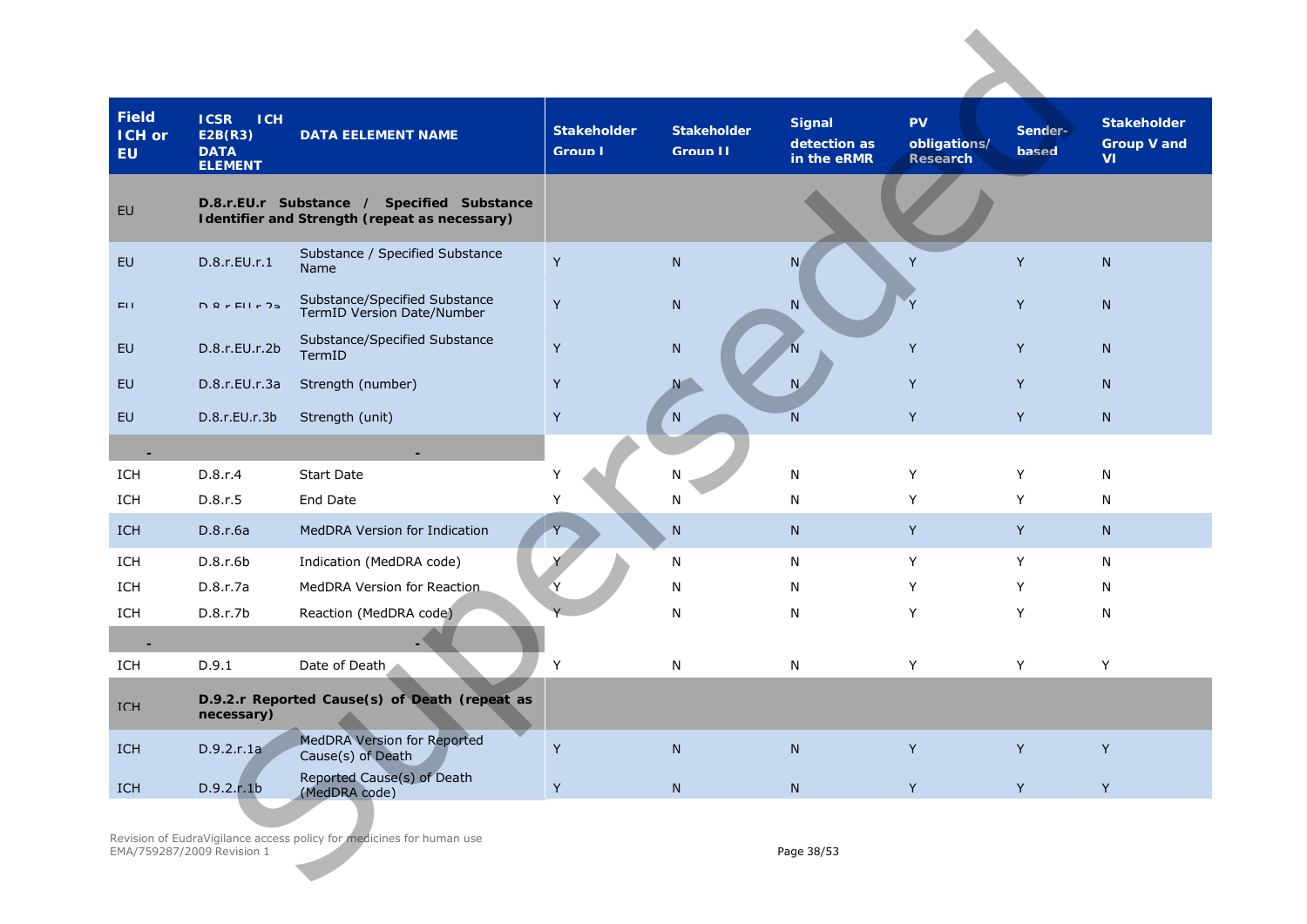<span id="page-38-0"></span>

| <b>Field</b><br>ICH or<br><b>EU</b> | <b>ICSR</b><br><b>ICH</b><br>E2B(R3)<br><b>DATA</b><br><b>ELEMENT</b> | <b>DATA EELEMENT NAME</b>                                                            | <b>Stakeholder</b><br><b>Group I</b> | <b>Stakeholder</b><br><b>Group II</b> | <b>Signal</b><br>detection as<br>in the eRMR | <b>PV</b><br>obligations | Sender-<br>based | <b>Stakeholder</b><br><b>Group V and</b><br><b>VI</b> |  |
|-------------------------------------|-----------------------------------------------------------------------|--------------------------------------------------------------------------------------|--------------------------------------|---------------------------------------|----------------------------------------------|--------------------------|------------------|-------------------------------------------------------|--|
| <b>ICH</b>                          | D.9.2.r.2                                                             | Reported Cause(s) of Death (free<br>text)                                            | Y                                    | N.                                    | N                                            |                          | Y                | $\mathsf{N}$                                          |  |
|                                     |                                                                       |                                                                                      |                                      |                                       |                                              |                          |                  |                                                       |  |
| ICH                                 | D.9.3                                                                 | Was Autopsy Done?                                                                    | Y                                    | N                                     | N                                            |                          | Y                | Y                                                     |  |
| ICH                                 | (repeat as necessary)                                                 | D.9.4.r Autopsy-determined Cause(s) of Death                                         |                                      |                                       |                                              |                          |                  |                                                       |  |
| TCH                                 | $DQA + 15$                                                            | MedDRA Version for Autopsy-<br>determined Cause(s) of Death                          | Y                                    | N                                     |                                              | Y                        | Y                | Y                                                     |  |
| <b>ICH</b>                          | D.9.4.1 b                                                             | Autopsy-determined Cause(s) of<br>Death (MedDRA code)                                | Y                                    |                                       | N                                            | Υ                        | Y                | Y                                                     |  |
| <b>ICH</b>                          | D.9.4.r.2                                                             | Autopsy-determined Cause(s) of<br>Death (free text)                                  | Y                                    | N                                     | N                                            | Y                        | Y                | $\mathsf{N}$                                          |  |
| <b>TCH</b>                          |                                                                       | D.10 For a Parent-Child / Foetus Report,<br><b>Information Concerning The Parent</b> |                                      |                                       |                                              |                          |                  |                                                       |  |
| ICH                                 | D.10.1                                                                | Parent Identification                                                                |                                      | N                                     | N                                            | ${\sf N}$                | Y                | $\mathsf{N}$                                          |  |
| <b>ICH</b>                          | D.10.2.1                                                              | Date of Birth of Parent                                                              | Υ                                    | $N^{40}$                              | $N^{43}$                                     | $N^{43}$                 | Y                | $N^{43}$                                              |  |
| ICH                                 | D.10.2.2a                                                             | Age of Parent (number)                                                               |                                      | N                                     | N                                            | Y                        | Y                | Y                                                     |  |
| ICH                                 | D.10.2.2b                                                             | Age of Parent (unit)                                                                 |                                      | N                                     | N                                            | Y                        | Y                | Y                                                     |  |
| ICH                                 | D.10.3                                                                | Last Menstrual Period Date of Parent                                                 | Y                                    | N.                                    | N                                            | Y                        | Y                | Y                                                     |  |
| ICH                                 | D.10.4                                                                | Body Weight (kg) of Parent                                                           | Υ                                    | N                                     | N                                            | Υ                        | Y                | N                                                     |  |
| <b>ICH</b>                          | D.10.5                                                                | Height (cm) of Parent                                                                | Y                                    | N                                     | N.                                           | Y                        | Y                | N                                                     |  |
|                                     | <sup>40</sup> NO but Age is calculated (if birth date is available)   |                                                                                      |                                      |                                       |                                              |                          |                  |                                                       |  |
|                                     | EMA/759287/2009 Revision 1                                            | Revision of EudraVigilance access policy for medicines for human use                 |                                      |                                       | Page 39/53                                   |                          |                  |                                                       |  |

#### <sup>40</sup> NO but Age is calculated (if birth date is available)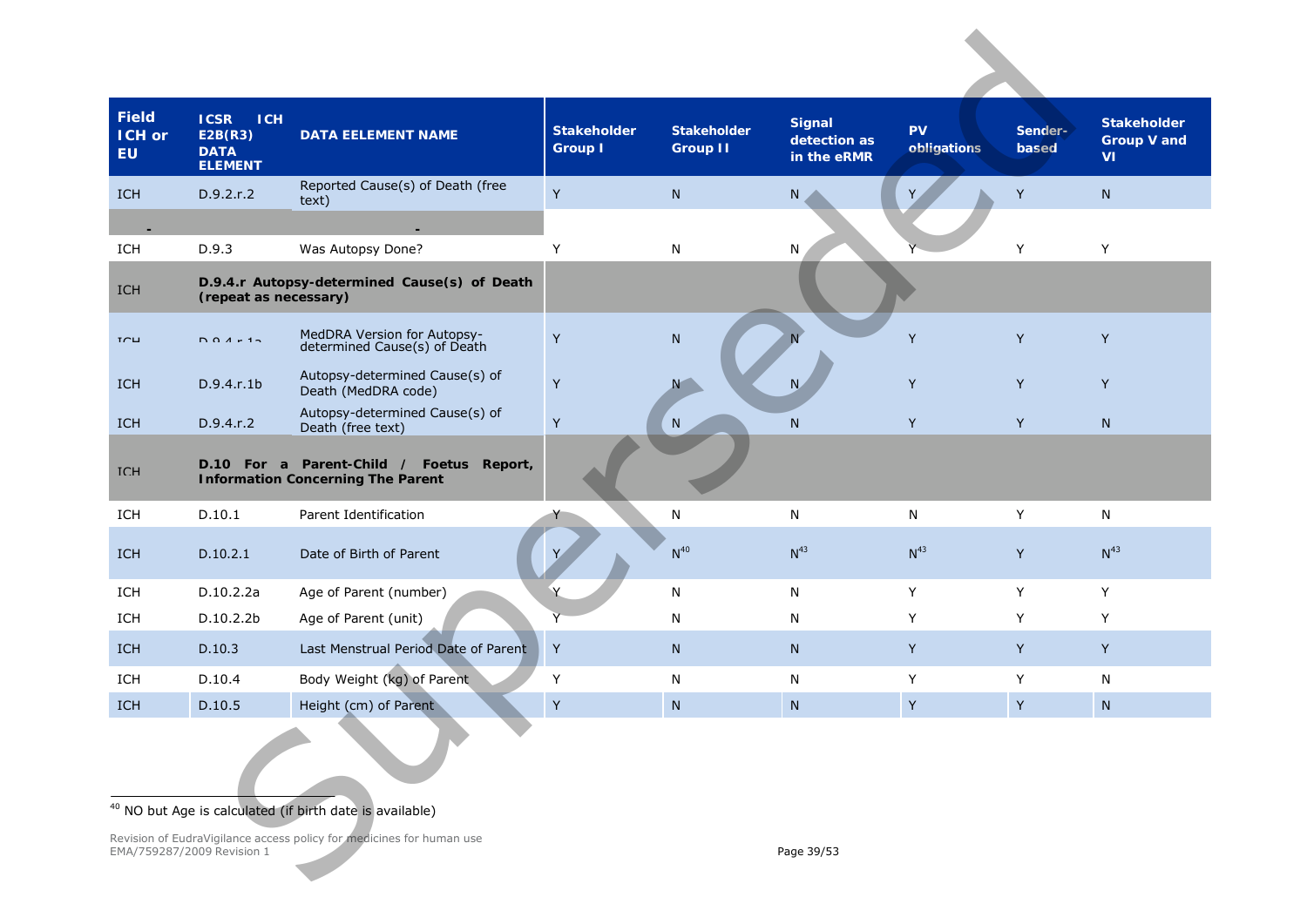| <b>Field</b><br><b>ICH or</b><br><b>EU</b> | <b>ICSR</b><br><b>ICH</b><br>E2B(R3)<br><b>DATA</b><br><b>ELEMENT</b> | <b>DATA EELEMENT NAME</b>                                                | <b>Stakeholder</b><br><b>Group I</b> | <b>Stakeholder</b><br>Group II | <b>Signal</b><br>detection as<br>in the eRMR | <b>PV</b><br>obligations/<br>Research | Sender-<br><b>based</b> | <b>Stakeholder</b><br><b>Group V and</b><br>VI. |
|--------------------------------------------|-----------------------------------------------------------------------|--------------------------------------------------------------------------|--------------------------------------|--------------------------------|----------------------------------------------|---------------------------------------|-------------------------|-------------------------------------------------|
| ICH                                        | D.10.6                                                                | Sex of Parent                                                            | Y                                    | Υ                              | N                                            | Y                                     | Y                       | Υ                                               |
| <b>TCH</b>                                 | <b>Conditions of Parent</b>                                           | D.10.7 Relevant Medical History and Concurrent                           |                                      |                                |                                              |                                       |                         |                                                 |
| <b>TCH</b>                                 | (repeat as necessary)                                                 | D.10.7.1.r Structured Information of Parent                              |                                      |                                |                                              |                                       |                         |                                                 |
| <b>ICH</b>                                 | D.10.7.1.r.1a                                                         | MedDRA Version for Medical History                                       | Y                                    | N                              | N                                            | Y                                     | Y                       | N                                               |
| TCH                                        | $D$ 10 7 1 $r$ 1 h                                                    | Medical History (disease / surgical<br>procedure / etc.) (MedDRA code)   | Y                                    | ${\sf N}$                      | N                                            | Y                                     | Y                       | $\mathsf{N}$                                    |
| <b>ICH</b>                                 | D.10.7.1.r.2                                                          | <b>Start Date</b>                                                        | Y                                    | $\mathsf N$                    | $\overline{N}$                               | Y                                     | Y                       | N                                               |
| <b>ICH</b>                                 | D.10.7.1.r.3                                                          | Continuing                                                               | Υ                                    | N                              | $\mathsf{N}$                                 | Y                                     | Y                       | N                                               |
| ICH                                        | D.10.7.1.r.4                                                          | <b>End Date</b>                                                          | Y                                    | N                              | ${\sf N}$                                    | Y                                     | Y                       | N                                               |
| <b>ICH</b>                                 | D.10.7.1.r.5                                                          | Comments                                                                 |                                      | ${\sf N}$                      | $\mathsf{N}$                                 | Y                                     | Y                       | ${\sf N}$                                       |
|                                            |                                                                       |                                                                          |                                      |                                |                                              |                                       |                         |                                                 |
| TCH                                        | D.10.7<br>D.10.7.2                                                    | Text for Relevant Medical History and<br>Concurrent Conditions of Parent |                                      | N                              | N                                            | Y                                     | Y                       | N                                               |
| <b>TCH</b>                                 | (repeat as necessary)                                                 | D.10.8.r Relevant Past Drug History of Parent                            |                                      |                                |                                              |                                       |                         |                                                 |
| <b>ICH</b>                                 | D.10.8.r.1                                                            | Name of Drug as Reported                                                 | Υ                                    | N                              | N                                            | Y                                     | Y                       | N                                               |
| <b>EU</b>                                  | D.10.8.r.1.E<br>U.1                                                   | Name part - Invented name                                                | Y                                    | N                              | N                                            | Y                                     | Y                       | $\mathsf{N}$                                    |
| EU                                         | D.10.8.r.1.E<br>U.2                                                   | Name part - Scientific name                                              | Y                                    | ${\sf N}$                      | ${\sf N}$                                    | Y                                     | Y                       | N                                               |
| EU                                         | D.10.8.r.1.E<br>U.3                                                   | Name part - Trademark name                                               | Y                                    | N                              | ${\sf N}$                                    | Y                                     | $\mathsf{Y}^-$          | ${\sf N}$                                       |
|                                            | EMA/759287/2009 Revision 1                                            | Revision of EudraVigilance access policy for medicines for human use     |                                      |                                | Page 40/53                                   |                                       |                         |                                                 |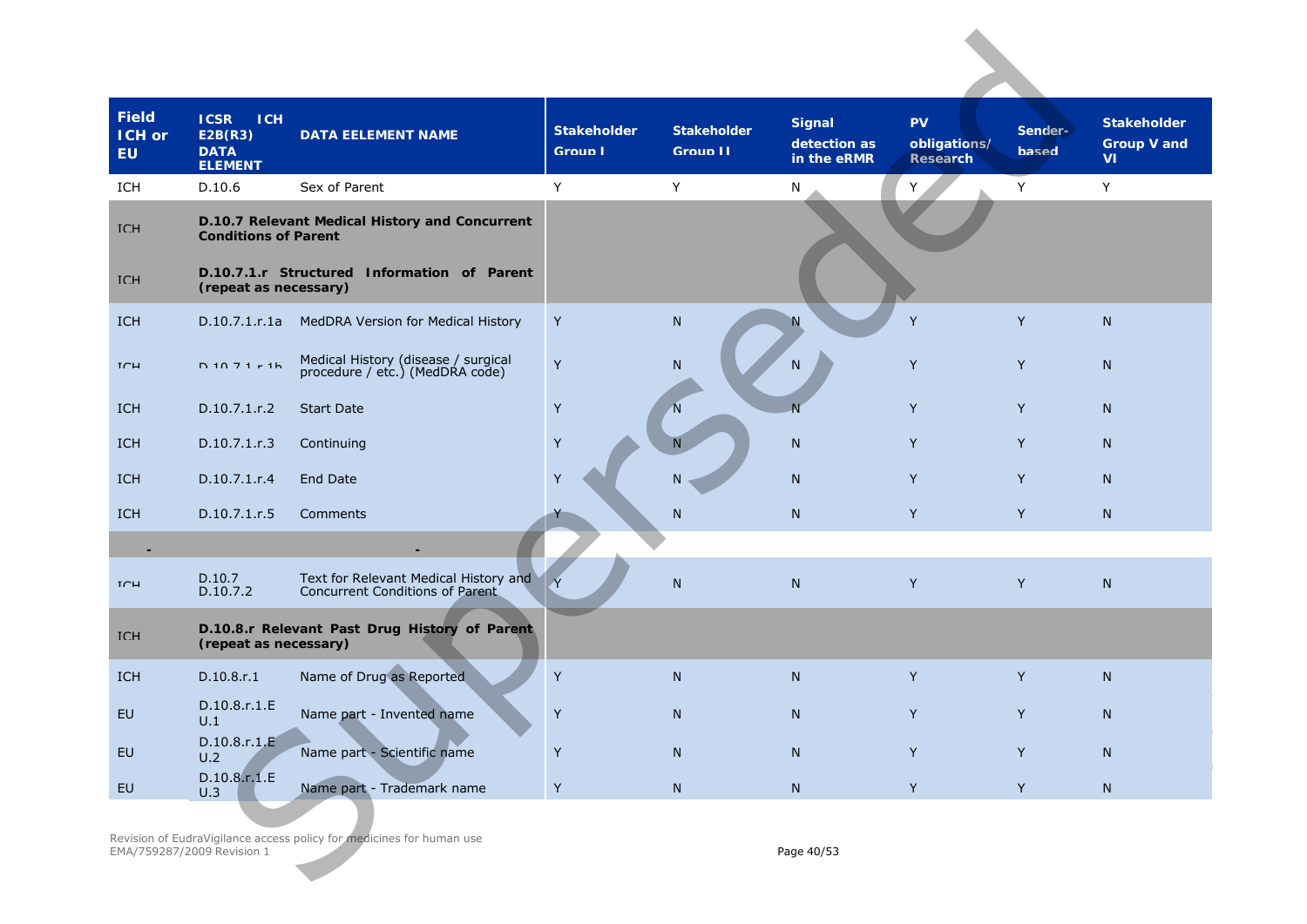| <b>Field</b><br>ICH or<br><b>EU</b> | <b>ICSR</b><br><b>ICH</b><br>E2B(R3)<br><b>DATA</b><br><b>ELEMENT</b> | <b>DATA EELEMENT NAME</b>                                                                      | <b>Stakeholder</b><br><b>Group I</b> | <b>Stakeholder</b><br><b>Group II</b> | <b>Signal</b><br>detection as<br>in the eRMR | <b>PV</b><br>obligations/<br><b>Research</b> | Sender-<br>based | <b>Stakeholder</b><br><b>Group V and</b><br><b>VI</b> |
|-------------------------------------|-----------------------------------------------------------------------|------------------------------------------------------------------------------------------------|--------------------------------------|---------------------------------------|----------------------------------------------|----------------------------------------------|------------------|-------------------------------------------------------|
| EU                                  | D.10.8.r.1.E<br>U.4                                                   | Name part - Strength name                                                                      | Υ                                    | N                                     | N                                            |                                              | Y                | N                                                     |
| EU                                  | D.10.8.r.1.E<br>U.5                                                   | Name part - Form name                                                                          | Y                                    | N                                     | N                                            |                                              | Y                | $\mathsf{N}$                                          |
| <b>EU</b>                           | D.10.8.r.1.E<br>U.6                                                   | Name part - Container name                                                                     | Y                                    | N                                     | N                                            | Y                                            | Y                | N                                                     |
| <b>EU</b>                           | D.10.8.r.1.E<br>U.7                                                   | Name part - Device name                                                                        | Υ                                    | $\mathsf{N}$                          | $\mathsf{N}$                                 | Y                                            | Y                | N                                                     |
| <b>EU</b>                           | D.10.8.r.1.E<br>U.8                                                   | Name part - Intended use name                                                                  | Y                                    | N                                     |                                              | Y                                            | Y                | N                                                     |
| <b>ICH</b>                          | D.10.8.r.2a                                                           | MPID Version Date/Number                                                                       | Υ                                    | ${\sf N}$                             | N.                                           | Y                                            | Y                | N                                                     |
| ICH                                 | D.10.8.r.2b                                                           | Medicinal Product Identifier (MPID)                                                            | Y                                    | $\overline{N}$                        | N                                            | Y                                            | Y                | N                                                     |
| ICH                                 | D.10.8.r.3a                                                           | PhPID Version Date/Number                                                                      | Υ                                    |                                       | ${\sf N}$                                    | Y                                            | Y                | $\mathsf{N}$                                          |
| ICH                                 | D.10.8.r.3b                                                           | Pharmaceutical Product Identifier<br>(PhPID)                                                   | Υ                                    | N                                     | ${\sf N}$                                    | Y                                            | Y                | $\mathsf{N}$                                          |
| FU                                  |                                                                       | D.10.8.r.EU.r Substance / Specified Substance<br>Identifier and Strength (repeat as necessary) |                                      |                                       |                                              |                                              |                  |                                                       |
| <b>EU</b>                           | D.10.8.r.EU.r<br>$\cdot$ 1                                            | Substance / Specified Substance<br>Name                                                        |                                      | $\mathsf{N}$                          | ${\sf N}$                                    | Y                                            | Y                | $\mathsf{N}$                                          |
| EU                                  | D.10.8.r.EU.r<br>.2a                                                  | Substance/Specified Substance<br>TermID Version Date/Number                                    | Y                                    | N                                     | N                                            | Y                                            | Y                | N                                                     |
| <b>EU</b>                           | D.10.8.r.EU.r<br>.2 <sub>b</sub>                                      | Substance/Specified Substance<br>TermID                                                        | Y                                    | N                                     | N                                            | Y                                            | Y                | N.                                                    |
| EU                                  | D.10.8.r.EU.r<br>.3a                                                  | Strength (number)                                                                              | Υ                                    | $\mathsf{N}$                          | N                                            | Y                                            | Y                | N                                                     |
| EU                                  | D.10.8.r.EU.r<br>.3 <sub>b</sub>                                      | Strength (unit)                                                                                | $\sf Y$                              | ${\sf N}$                             | $\mathsf{N}$                                 | Y                                            | Y                | N                                                     |
|                                     |                                                                       |                                                                                                |                                      |                                       |                                              |                                              |                  |                                                       |
|                                     | EMA/759287/2009 Revision 1                                            | Revision of EudraVigilance access policy for medicines for human use                           |                                      |                                       | Page 41/53                                   |                                              |                  |                                                       |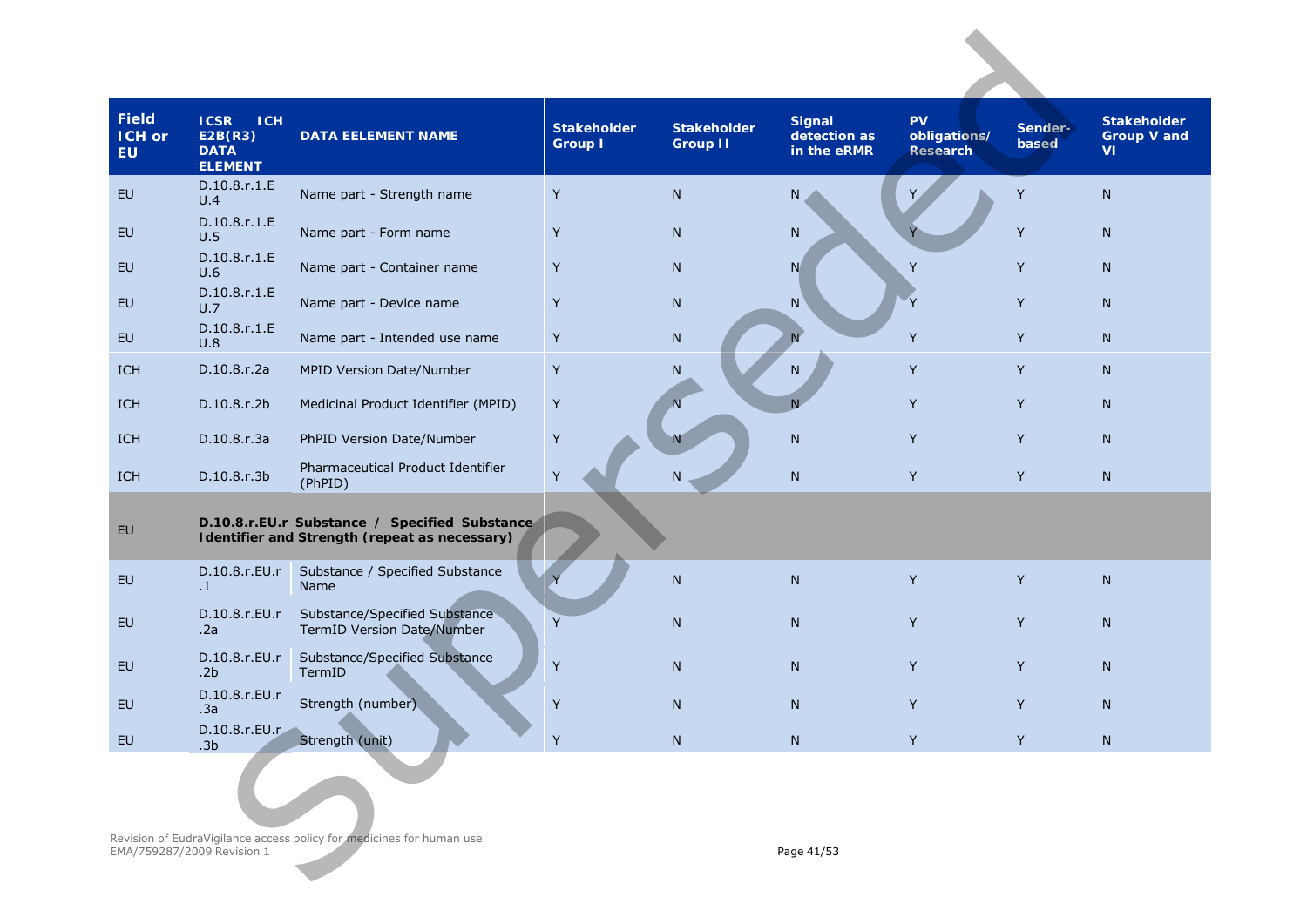<span id="page-41-0"></span>

| <b>Field</b><br><b>ICH or</b><br><b>EU</b> | <b>ICSR</b><br><b>ICH</b><br>E2B(R3)<br><b>DATA</b><br><b>ELEMENT</b> | <b>DATA EELEMENT NAME</b>                                                | <b>Stakeholder</b><br><b>Group I</b> | <b>Stakeholder</b><br><b>Group II</b> | <b>Signal</b><br>detection as<br>in the eRMR | <b>PV</b><br>obligations/<br><b>Research</b> | Sender-<br>based | <b>Field ICH or</b><br><b>EU</b> |
|--------------------------------------------|-----------------------------------------------------------------------|--------------------------------------------------------------------------|--------------------------------------|---------------------------------------|----------------------------------------------|----------------------------------------------|------------------|----------------------------------|
| ICH                                        | D.10.8.r.4                                                            | <b>Start Date</b>                                                        | Y                                    | $\mathsf{N}$                          | N                                            |                                              | Y                | N                                |
| ICH                                        | D.10.8.r.5                                                            | <b>End Date</b>                                                          | Y                                    | $\mathsf{N}$                          | ${\sf N}$                                    |                                              | Y                | N                                |
| ICH                                        | D.10.8.r.6a                                                           | MedDRA Version for Indication                                            | Y                                    | $\mathsf{N}$                          | N                                            | Y                                            | Y                | N                                |
| <b>ICH</b>                                 | D.10.8.r.6b                                                           | Indication (MedDRA code)                                                 | Y                                    | ${\sf N}$                             | N                                            | $\overline{Y}$                               | Y                | N <sub>1</sub>                   |
| ICH                                        | D.10.8.r.7a                                                           | MedDRA Version for Reaction                                              | Y                                    | ${\sf N}$                             |                                              | Y                                            | Y                | N                                |
| <b>ICH</b>                                 | D.10.8.r.7b                                                           | Reactions (MedDRA code)                                                  | Y                                    | ${\sf N}$                             | N                                            | Y                                            | Y                | N                                |
| ICH                                        |                                                                       | E.i Reaction(s)/Event(s) (repeat as necessary)                           |                                      |                                       |                                              |                                              |                  |                                  |
| ICH                                        | E.i.1.1a                                                              | Reaction / Event as Reported by the<br>Primary Source in Native Language | Y                                    |                                       | $\mathsf{N}$                                 | Y                                            | Y                | N                                |
| ICH                                        | E.i.1.1b                                                              | Reaction / Event as Reported by the<br>Primary Source Language           | Y                                    | N                                     | $\mathsf{N}$                                 | Y                                            | Y                | N                                |
| ICH                                        | E.i.1.2                                                               | Reaction / Event as Reported by the<br>Primary Source for Translation    | Y,                                   | $\mathsf{N}$                          | ${\sf N}$                                    | Y                                            | Y                | $\mathsf{N}$                     |
| ICH                                        | E.i.2.1a                                                              | MedDRA Version for Reaction / Event                                      | Y                                    | Y                                     | ${\sf N}$                                    | Y                                            | Y                | Y                                |
| ICH                                        | E.i.2.1b                                                              | Reaction / Event (MedDRA code) <sup>41</sup>                             | Y                                    | Y                                     | Y                                            | Y                                            | Y                | Y                                |
| ICH                                        | E.i.3.1                                                               | Term Highlighted by the Reporter                                         | Y                                    | ${\sf N}$                             | ${\sf N}$                                    | Y                                            | Y                | Y                                |
|                                            |                                                                       |                                                                          |                                      |                                       |                                              |                                              |                  |                                  |
|                                            | <sup>41</sup> Displayed as MedDRA Term                                |                                                                          |                                      |                                       |                                              |                                              |                  |                                  |
|                                            | EMA/759287/2009 Revision 1                                            | Revision of EudraVigilance access policy for medicines for human use     |                                      |                                       | Page 42/53                                   |                                              |                  |                                  |

#### <sup>41</sup> Displayed as MedDRA Term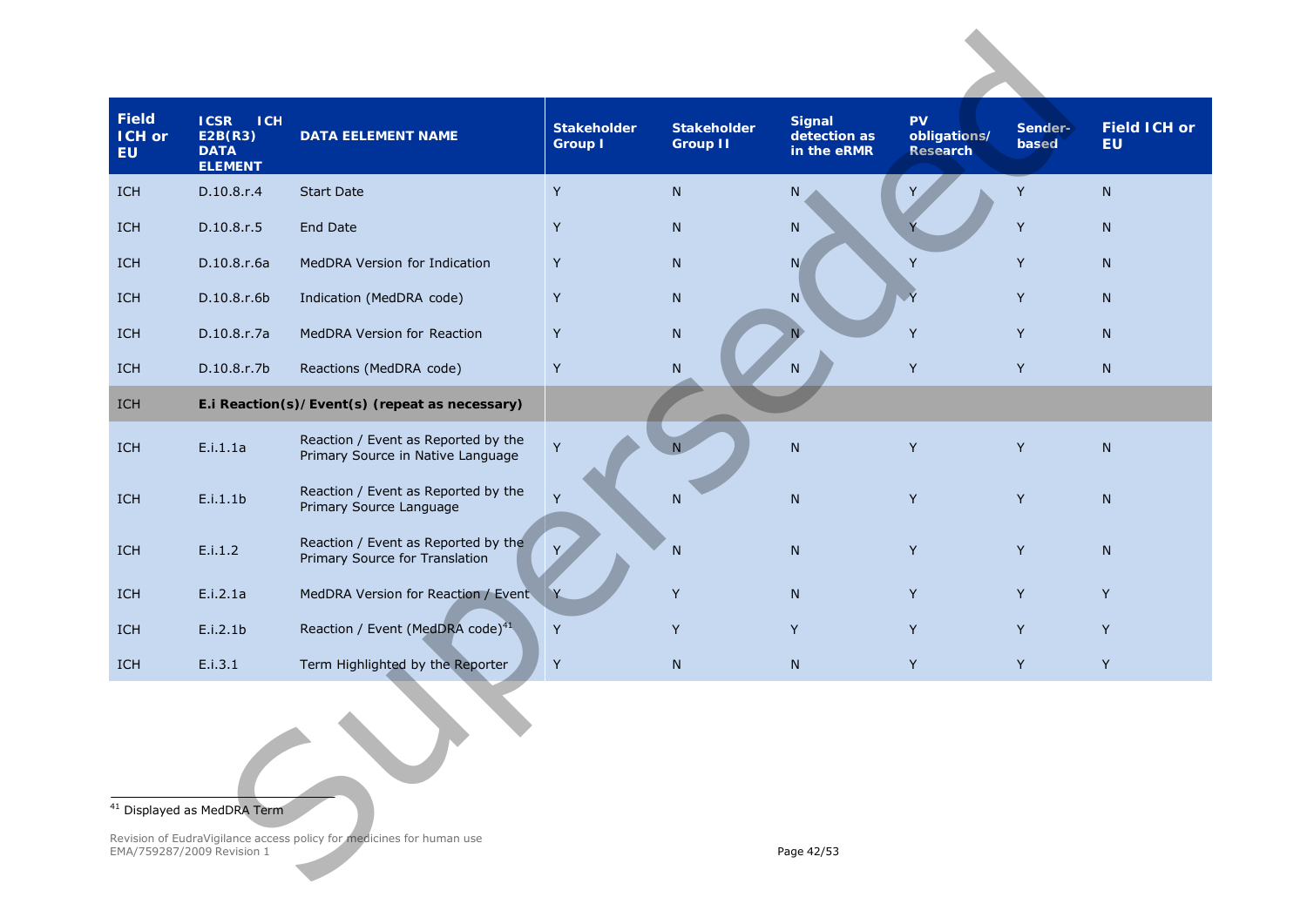| Field<br><b>ICH or</b><br><b>EU</b> | <b>ICH</b><br><b>ICSR</b><br>E2B(R3)<br><b>DATA</b><br><b>ELEMENT</b> | <b>DATA EELEMENT NAME</b>                                            | <b>Stakeholder</b><br><b>Group I</b> | <b>Stakeholder</b><br><b>Group II</b> | <b>Signal</b><br>detection as<br>in the eRMR | <b>PV</b><br>obligations/<br>Research | Sender-<br>based | <b>Field ICH or</b><br><b>EU</b> |
|-------------------------------------|-----------------------------------------------------------------------|----------------------------------------------------------------------|--------------------------------------|---------------------------------------|----------------------------------------------|---------------------------------------|------------------|----------------------------------|
| ICH                                 | E.i.3.2a                                                              | Results in Death                                                     | Y                                    | Y                                     | Y                                            |                                       | Y                | Y                                |
| ICH                                 | E.i.3.2b                                                              | Life Threatening                                                     | Y                                    | Y                                     | Y                                            | Y                                     | Y                | Y                                |
| ICH                                 | E.i.3.2c                                                              | Caused / Prolonged Hospitalisation                                   | Y                                    | Y                                     |                                              | Y                                     | Y                | Y                                |
| ICH                                 | E.i.3.2d                                                              | Disabling / Incapacitating                                           | Y                                    | Υ                                     | Y                                            | Y                                     | Y                | Y                                |
| ICH                                 | E.i.3.2e                                                              | Congenital Anomaly / Birth Defect                                    | Y                                    |                                       |                                              | Y                                     | Y                | Y                                |
| ICH                                 | E.i.3.2f                                                              | Other Medically Important Condition                                  | $\mathsf Y$                          |                                       | Y                                            | Y                                     | Y                | Y                                |
| <b>ICH</b>                          | E.i.4                                                                 | Date of Start of Reaction / Event                                    | $\sf Y$                              | N.                                    | $\mathsf{N}$                                 | Y                                     | Y                | Y                                |
| ICH                                 | E.i.5                                                                 | Date of End of Reaction / Event                                      | $\overline{Y}$                       | ${\sf N}$                             | N                                            | Y                                     | Y                | Y                                |
| <b>ICH</b>                          | E.i.6a                                                                | Duration of Reaction / Event<br>(number)                             | Y                                    | Y                                     | N                                            | Y                                     | Y                | Y                                |
| ICH                                 | E.i.6b                                                                | Duration of Reaction / Event (unit)                                  |                                      | Y                                     | $\mathsf{N}$                                 | Y                                     | Y                | Y                                |
| ICH                                 | E.i.7                                                                 | Outcome of Reaction / Event at the<br>Time of Last Observation       | Y                                    | Υ                                     | Y                                            | Y                                     | Y                | Y                                |
| ICH                                 | E.i.8                                                                 | Medical Confirmation by Healthcare<br>Professional                   | Y                                    | Y                                     | N                                            | Y                                     | Y                | Y                                |
|                                     | EMA/759287/2009 Revision 1                                            | Revision of EudraVigilance access policy for medicines for human use |                                      |                                       | Page 43/53                                   |                                       |                  |                                  |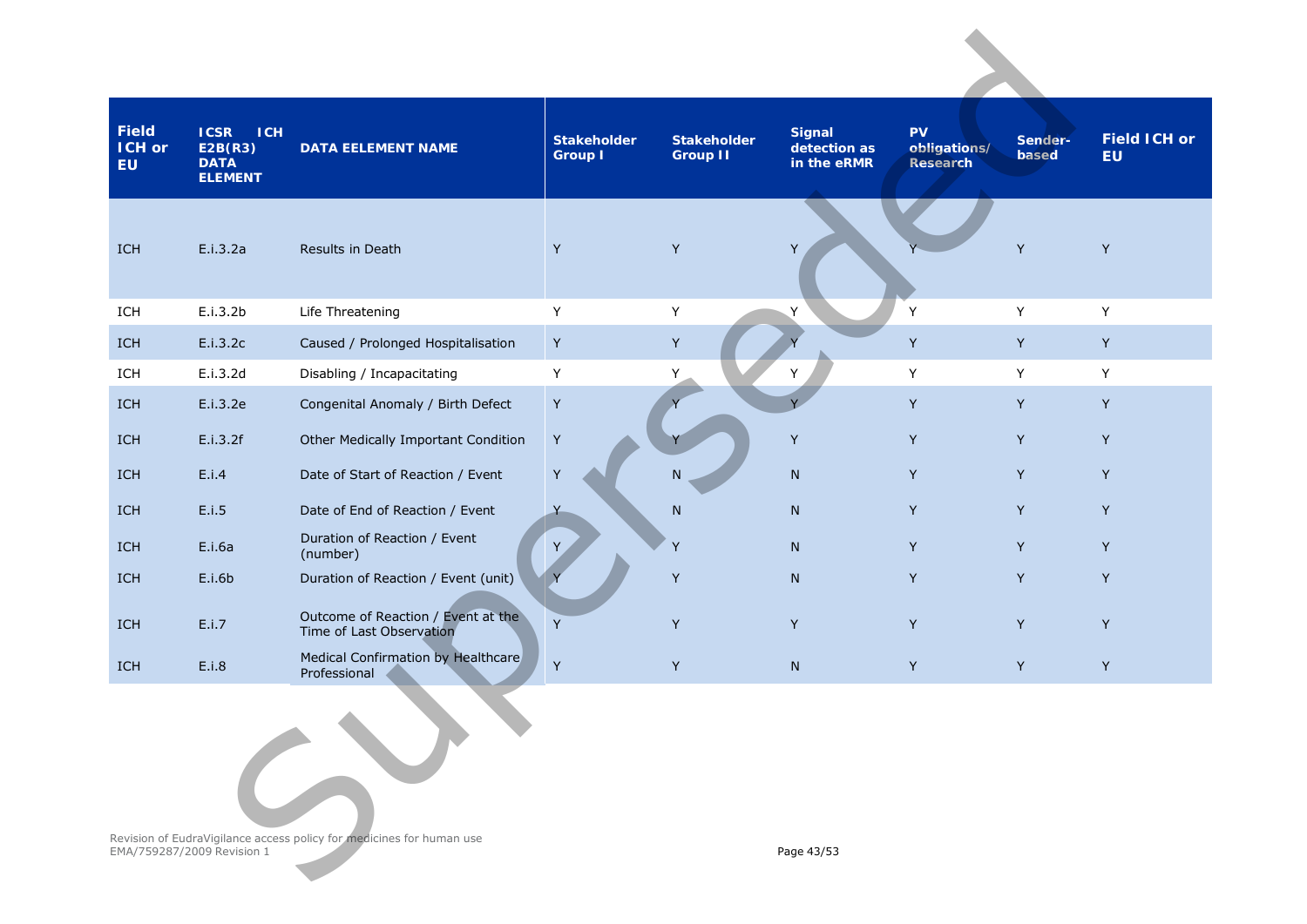| <b>Field</b><br><b>ICH or</b><br><b>EU</b> | <b>ICSR</b><br><b>ICH</b><br>E2B(R3)<br><b>DATA</b><br><b>ELEMENT</b> | <b>DATA EELEMENT NAME</b>                                                                      | <b>Stakeholder</b><br><b>Group I</b> | <b>Stakeholder</b><br><b>Group II</b> | <b>Signal</b><br>detection as<br>in the eRMR | <b>PV</b><br>obligations/<br><b>Research</b> | Sender-<br><b>based</b> | <b>Stakeholder</b><br><b>Group V and</b><br>VI |
|--------------------------------------------|-----------------------------------------------------------------------|------------------------------------------------------------------------------------------------|--------------------------------------|---------------------------------------|----------------------------------------------|----------------------------------------------|-------------------------|------------------------------------------------|
| $T \cap H$                                 | $E$ i $\Omega$                                                        | Identification of the Country Where<br>the Reaction / Event Occurred                           | $\mathsf Y$                          | Y                                     |                                              |                                              | Y                       | Y                                              |
| ICH                                        | necessary)                                                            | F.r Results of Tests and Procedures Relevant to<br>the Investigation of the Patient (repeat as |                                      |                                       |                                              |                                              |                         |                                                |
| ICH                                        | F.r.1                                                                 | <b>Test Date</b>                                                                               | Y                                    | N                                     | N                                            | Υ                                            | Y                       | N                                              |
| ICH                                        | F.r.2.1                                                               | Test Name (free text)                                                                          | Υ                                    | N                                     | ${\sf N}$                                    | Υ                                            | Υ                       | N                                              |
| <b>ICH</b>                                 | F.r.2.2a                                                              | MedDRA Version for Test Name                                                                   |                                      | ${\sf N}$                             | N                                            | Y                                            | Y                       | N                                              |
| ICH                                        | F.r.2.2b                                                              | Test Name (MedDRA code)                                                                        |                                      | N                                     | N                                            | Υ                                            | Y                       | ${\sf N}$                                      |
| ICH                                        | F.r.3.1                                                               | Test Result (code)                                                                             |                                      | N                                     | N                                            | Y                                            | Y                       | N                                              |
| ICH                                        | F.r.3.2                                                               | Test Result (value / qualifier)                                                                |                                      | ${\sf N}$                             | N                                            | Υ                                            | Y                       | N                                              |
| ICH                                        | F.r.3.3                                                               | Test Result (unit)                                                                             | Y                                    | N                                     | N                                            | Υ                                            | Y                       | N                                              |
| <b>ICH</b>                                 | F.r.3.4                                                               | Result Unstructured Data (free text)                                                           | Y                                    | N                                     | N                                            | Y                                            | Y                       | N                                              |
| ICH                                        | F.r.4                                                                 | Normal Low Value                                                                               | Υ                                    | N                                     | ${\sf N}$                                    | Υ                                            | Y                       | N                                              |
| ICH                                        | F.r.5                                                                 | Normal High Value                                                                              | Υ                                    | N                                     | Ν                                            | Υ                                            | Υ                       | N                                              |
| ICH                                        | F.r.6                                                                 | Comments (free text)                                                                           | Y                                    | N                                     | N                                            | Υ                                            | Y                       | N                                              |
| ICH                                        | F.r.7                                                                 | More Information Available                                                                     | $\mathsf Y$                          | ${\sf N}$                             | ${\sf N}$                                    | $\mathsf{Y}$                                 | $\mathsf{Y}$            | ${\sf N}$                                      |
|                                            | EMA/759287/2009 Revision 1                                            | Revision of EudraVigilance access policy for medicines for human use                           |                                      |                                       | Page 44/53                                   |                                              |                         |                                                |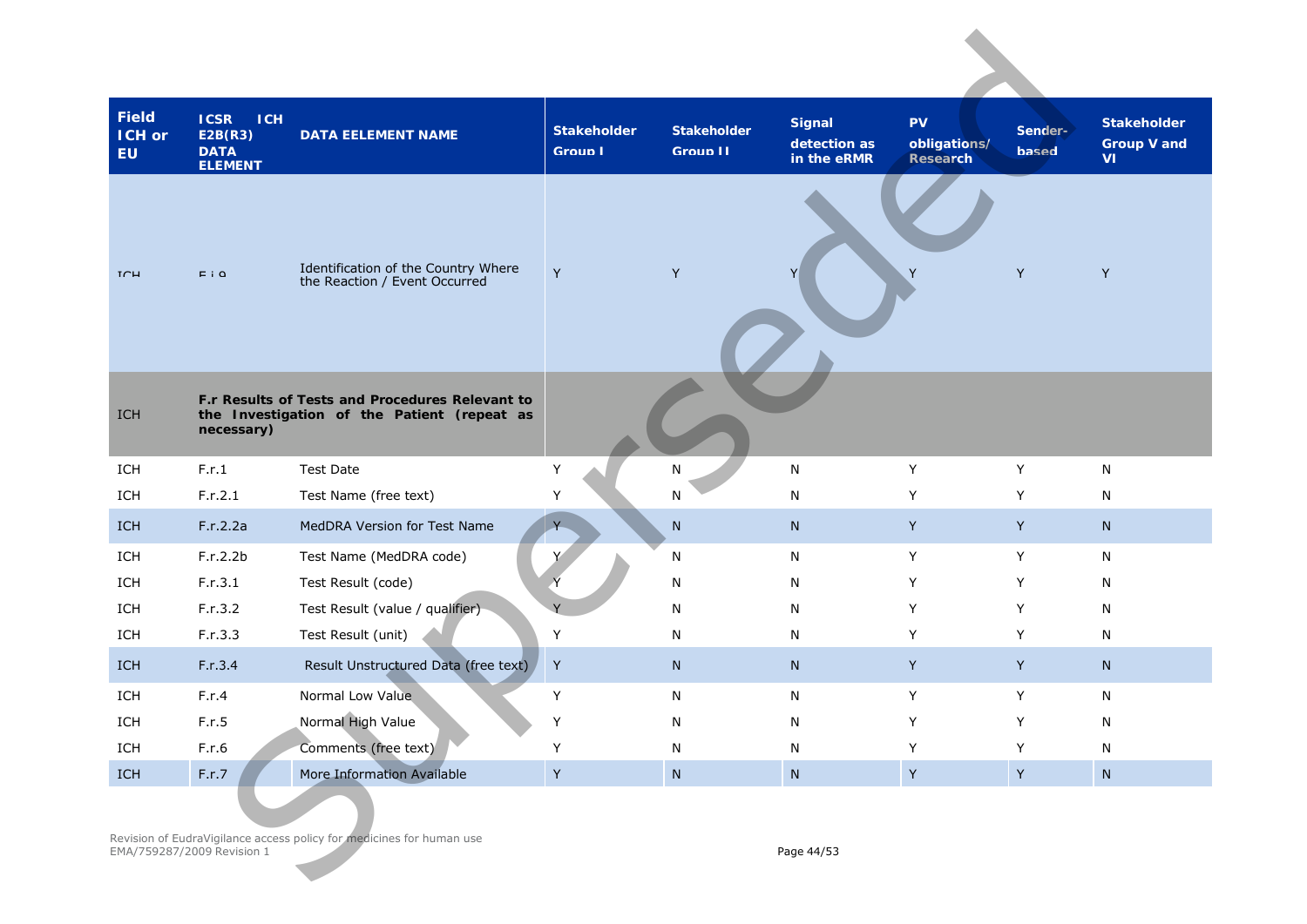<span id="page-44-0"></span>

| <b>Field</b><br><b>ICH or</b><br><b>EU</b> | <b>ICSR</b><br><b>ICH</b><br>E2B(R3)<br><b>DATA</b><br><b>ELEMENT</b> | <b>DATA EELEMENT NAME</b>                                                 | <b>Stakeholder</b><br><b>Group I</b> | <b>Stakeholder</b><br><b>Group II</b> | <b>Signal</b><br>detection as<br>in the eRMR | <b>PV</b><br>obligations/<br><b>Research</b> | Sender-<br><b>based</b> | <b>Stakeholder</b><br><b>Group V and</b><br><b>VI</b> |
|--------------------------------------------|-----------------------------------------------------------------------|---------------------------------------------------------------------------|--------------------------------------|---------------------------------------|----------------------------------------------|----------------------------------------------|-------------------------|-------------------------------------------------------|
| ICH                                        |                                                                       | G.k Drug(s) Information (repeat as necessary)                             |                                      |                                       |                                              |                                              |                         |                                                       |
| ICH                                        | G.k.1                                                                 | Characterisation of Drug Role                                             | Y                                    | Y                                     | Y                                            |                                              | Y                       | Υ                                                     |
| ICH                                        | G.k.2.1.1a                                                            | MPID Version Date / Number                                                | Y                                    | N                                     | N.                                           |                                              | Y                       | Y                                                     |
| <b>ICH</b>                                 | G.k.2.1.1b                                                            | Medicinal Product Identifier (MPID)                                       | Y                                    | N                                     | N                                            |                                              | Y                       | Y                                                     |
| <b>ICH</b>                                 | G.k.2.1.2a                                                            | PhPID Version Date/Number                                                 | Y                                    | Υ                                     | N.                                           | Y                                            | Y                       | Y                                                     |
| <b>ICH</b>                                 | G.k.2.1.2b                                                            | Pharmaceutical Product Identifier<br>(PhPID)                              | Y                                    | Y                                     | N                                            | Y                                            | Y                       | Y                                                     |
| TCH                                        | $Cu$ $Cu$                                                             | Medicinal Product Name as Reported<br>by the Primary Source <sup>42</sup> | Y                                    |                                       |                                              | Y                                            | Y                       | Y                                                     |
| <b>EU</b>                                  | G.k.2.2.EU.2                                                          | Name part - Scientific name                                               | Y                                    | $\overline{\mathsf{N}}$               | N                                            | Y                                            | Y                       | Y                                                     |
| <b>EU</b>                                  | G.k.2.2.EU.3                                                          | Name part - Trademark name                                                | Y                                    | N                                     | ${\sf N}$                                    | Y                                            | Y                       | Y                                                     |
| <b>EU</b>                                  | G.k.2.2.EU.4                                                          | Name part - Strength name                                                 | Y                                    | N                                     | N                                            | Y                                            | Y                       | Υ                                                     |
| <b>EU</b>                                  | G.k.2.2.EU.5                                                          | Name part - Form name                                                     | Y                                    | N                                     | N                                            | Y                                            | Y                       | Y                                                     |
| EU                                         | G.k.2.2.EU.6                                                          | Name part - Container name                                                |                                      | N                                     | N                                            | Y                                            | Y                       | Y                                                     |
| <b>EU</b>                                  | G.k.2.2.EU.7                                                          | Name part - Device name                                                   |                                      | N                                     | N                                            | Y                                            | Y                       | Υ                                                     |
| EU                                         | G.k.2.2.EU.8                                                          | Name part - Intended use name                                             | Y                                    | N                                     | N                                            | Y                                            | Y                       | Y                                                     |
| EU                                         | G.k.2.2.EU.9<br>necessary)                                            | Device component<br>(repeat as                                            |                                      |                                       |                                              |                                              |                         |                                                       |
| EU                                         | G.k.2.2.EU.9.<br>r.1                                                  | Device Component name (free text)                                         | Y                                    |                                       | N.                                           |                                              | Y                       | Y                                                     |
| EU                                         | G.k.2.2.EU.9.<br>r <sub>1</sub> 2                                     | Device Component TermID version<br>Date/Number                            | Y                                    | ${\sf N}$                             | N                                            | Y                                            | Y                       | Y                                                     |
|                                            |                                                                       |                                                                           |                                      |                                       |                                              |                                              |                         |                                                       |
|                                            |                                                                       | <sup>42</sup> Displayed as the medicinal product name after recoding      |                                      |                                       |                                              |                                              |                         |                                                       |
|                                            | EMA/759287/2009 Revision 1                                            | Revision of EudraVigilance access policy for medicines for human use      |                                      |                                       | Page 45/53                                   |                                              |                         |                                                       |

Revision of EudraVigilance access policy for medicines for human use EMA/759287/2009 Revision 1 Page 45/53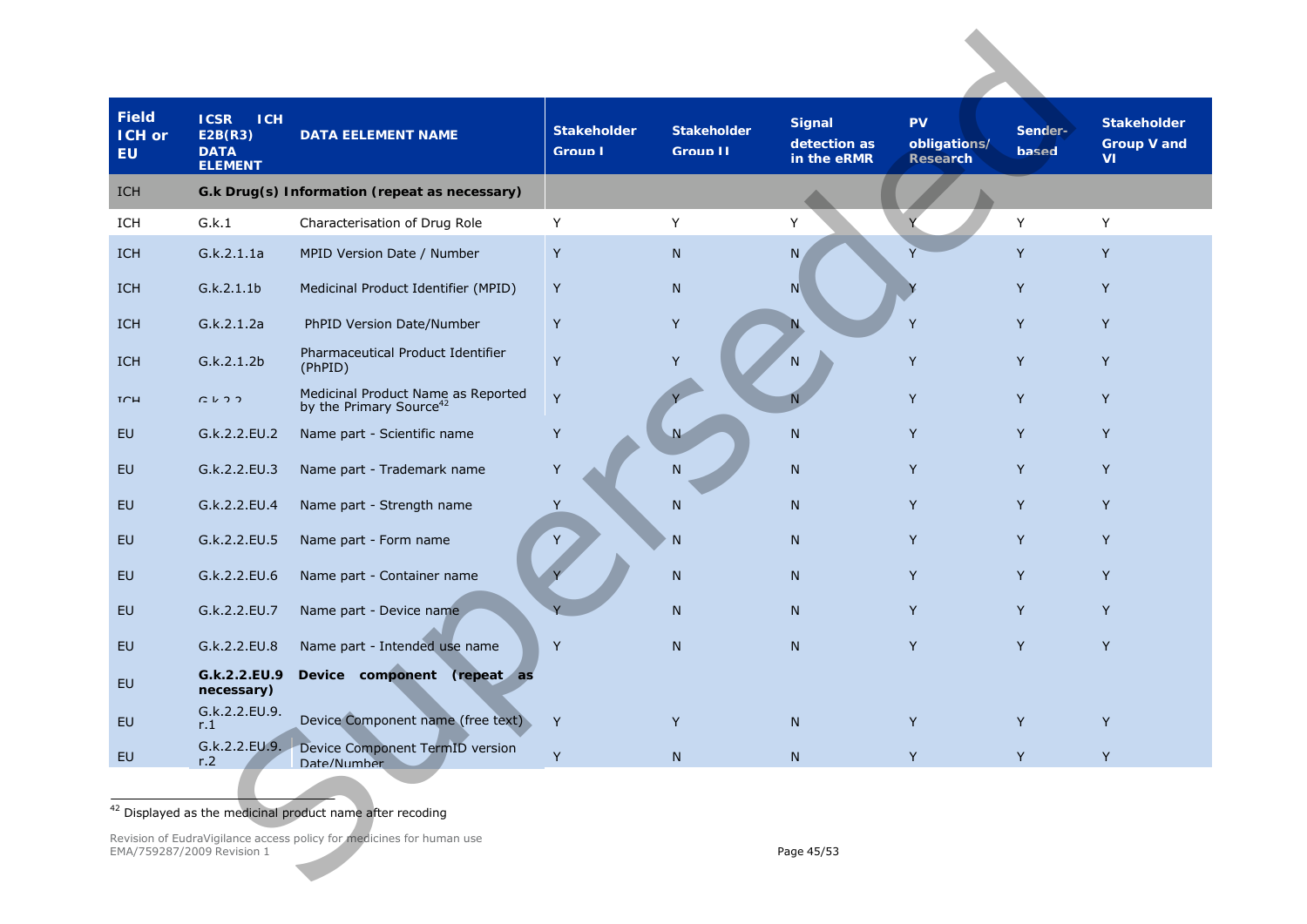<span id="page-45-0"></span>

| EU                                         | G.k.2.2.EU.9.<br>r.3                                                  | Device Component TermID                                                                                                                                                            | Y                                    | N                                     | N                                            | Y                                     | Y                | Y                                       |
|--------------------------------------------|-----------------------------------------------------------------------|------------------------------------------------------------------------------------------------------------------------------------------------------------------------------------|--------------------------------------|---------------------------------------|----------------------------------------------|---------------------------------------|------------------|-----------------------------------------|
| <b>Field</b><br><b>ICH or</b><br><b>EU</b> | <b>ICH</b><br><b>ICSR</b><br>E2B(R3)<br><b>DATA</b><br><b>ELEMENT</b> | <b>DATA EELEMENT NAME</b>                                                                                                                                                          | <b>Stakeholder</b><br><b>Group I</b> | <b>Stakeholder</b><br><b>Group II</b> | <b>Signal</b><br>detection as<br>in the eRMR | PV<br>obligations/<br><b>Research</b> | Sender-<br>based | <b>Stakeholder</b><br>Group V and<br>VI |
| <b>EU</b>                                  | G.k.2.2.EU.9.<br>r.4                                                  | Device serial number                                                                                                                                                               | Y                                    | N                                     | N                                            |                                       | Y                | Y                                       |
| <b>EU</b>                                  | G.k.2.2.EU.9.<br>r.5                                                  | Device Batch Lot number                                                                                                                                                            | Y                                    | N                                     | N                                            | Y                                     | Y                | Y                                       |
| <b>EU</b>                                  | G.k.2.2.EU.9.<br>r.6                                                  | Device Model number                                                                                                                                                                | Y                                    | ${\sf N}$                             | N                                            | Y                                     | Y                | Y                                       |
| EU                                         | G.k.2.2.EU.9.<br>r.7                                                  | Device Software or firmware version                                                                                                                                                | Y                                    | ${\sf N}$                             |                                              | Y                                     | Y                | Y                                       |
| <b>TCH</b>                                 |                                                                       | G.k.2.3.r Substance / Specified Substance<br>Identifier and Strength (repeat as necessary) <sup>43</sup>                                                                           |                                      |                                       |                                              |                                       |                  |                                         |
| ICH                                        | G.k.2.3.r.1                                                           | Substance / Specified Substance <sup>44</sup><br>Name                                                                                                                              | Y                                    |                                       | Y                                            | Y                                     | Y                | Y                                       |
| ICH                                        | G.k.2.3.r.2a                                                          | Substance/Specified Substance<br>TermID Version Date/Number                                                                                                                        | Y                                    |                                       | ${\sf N}$                                    | Y                                     | Y                | Y                                       |
| ICH                                        | G.k.2.3.r.2b                                                          | Substance/Specified Substance<br>TermID                                                                                                                                            |                                      | Y                                     | N                                            | Y                                     | Y                | Y                                       |
| <b>ICH</b>                                 | G.k.2.3.r.3a                                                          | Strength (number)                                                                                                                                                                  |                                      | Y                                     | N                                            | Y                                     | Y                | Y                                       |
| ICH                                        | G.k.2.3.r.3b                                                          | Strength (unit)                                                                                                                                                                    |                                      | Y                                     | N                                            | Y                                     | Y                | Y                                       |
|                                            |                                                                       |                                                                                                                                                                                    |                                      |                                       |                                              |                                       |                  |                                         |
| ICH                                        | G.k.2.4                                                               | Identification of the Country Where<br>the Drug Was Obtained                                                                                                                       | Y                                    | Y                                     | N                                            | Y                                     | Y                | Y                                       |
| ICH                                        | G.k.2.5                                                               | <b>Investigational Product Blinded</b>                                                                                                                                             | Y                                    | N                                     | N                                            | N                                     | Y                | N                                       |
|                                            |                                                                       |                                                                                                                                                                                    |                                      |                                       |                                              |                                       |                  |                                         |
| coded format                               |                                                                       | <sup>44</sup> As coded against the XEVMPD; where the reported substance (concomitant medication) cannot be recoded due to data quality issues, the information is not displayed in |                                      |                                       |                                              |                                       |                  |                                         |
|                                            | EMA/759287/2009 Revision 1                                            | Revision of EudraVigilance access policy for medicines for human use                                                                                                               |                                      |                                       | Page 46/53                                   |                                       |                  |                                         |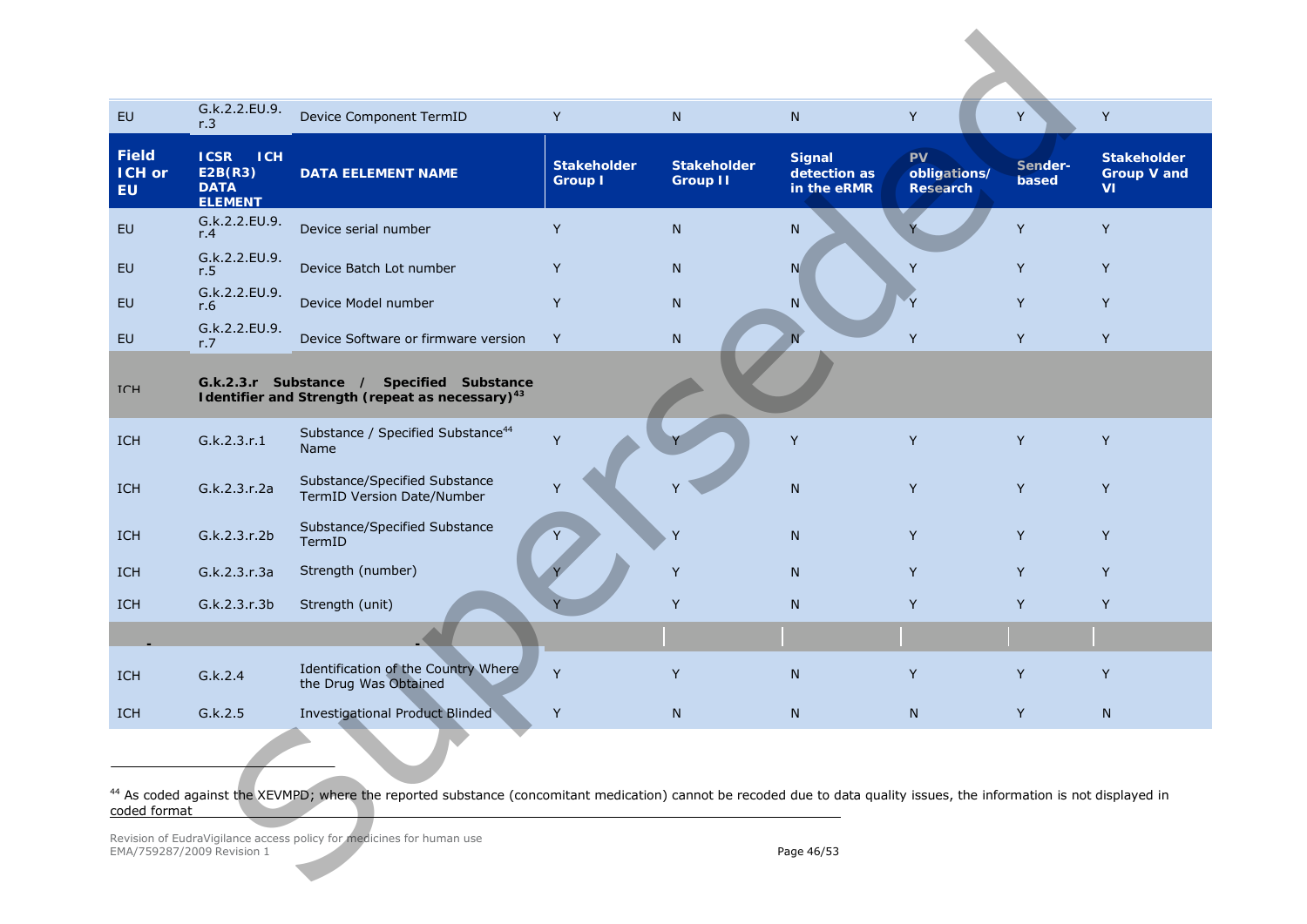| ICH                                        | G.k.3.1                                                               | Authorisation / Application Number                                   | Y                                    | N                                     | N                                     | N                                            | Y                | Y                                                     |
|--------------------------------------------|-----------------------------------------------------------------------|----------------------------------------------------------------------|--------------------------------------|---------------------------------------|---------------------------------------|----------------------------------------------|------------------|-------------------------------------------------------|
| <b>ICH</b>                                 | G.k.3.2                                                               | Country of Authorisation / Application                               | Y                                    | N                                     | N                                     | N                                            | Y                | $\mathsf{N}$                                          |
| <b>Field</b><br><b>ICH or</b><br><b>EU</b> | <b>ICSR</b><br><b>ICH</b><br>E2B(R3)<br><b>DATA</b><br><b>ELEMENT</b> | <b>DATA EELEMENT NAME</b>                                            | <b>Stakeholder</b><br><b>Group I</b> | <b>Stakeholder</b><br><b>Group II</b> | Signal<br>detection as<br>in the eRMR | <b>PV</b><br>obligations/<br><b>Research</b> | Sender-<br>based | <b>Stakeholder</b><br><b>Group V and</b><br><b>VI</b> |
| ICH                                        | G.k.3.3                                                               | Name of Holder / Applicant                                           | Y                                    | N                                     | N,                                    | N                                            | Y                | Υ                                                     |
| <b>TCH</b>                                 | G.k.4.r<br>(repeat as necessary)                                      | Dosage and<br>Relevant<br>Information                                |                                      |                                       |                                       |                                              |                  |                                                       |
| <b>ICH</b>                                 | G.k.4.r.1a                                                            | Dose (number)                                                        | Y                                    | Y                                     |                                       | Y                                            | Y                | Y                                                     |
| ICH                                        | G.k.4.r.1b                                                            | Dose (unit)                                                          | Y                                    |                                       | N                                     | Y                                            | Y                | Y                                                     |
| <b>ICH</b>                                 | G.k.4.r.2                                                             | Number of Units in the Interval                                      | Y                                    |                                       | $\overline{N}$                        | Y                                            | Y                | Y                                                     |
| ICH                                        | G.k.4.r.3                                                             | Definition of the Time Interval Unit                                 | Y                                    |                                       | N                                     | Y                                            | Y                | Y                                                     |
| <b>ICH</b>                                 | G.k.4.r.4                                                             | Date and Time of Start of Drug                                       | Y                                    | N                                     | N                                     | Y                                            | Y                | Y                                                     |
| <b>ICH</b>                                 | G.k.4.r.5                                                             | Date and Time of Last Administration                                 | Y                                    | N                                     | N                                     | Y                                            | Y                | Y                                                     |
| ICH                                        | G.k.4.r.6a                                                            | Duration of Drug Administration<br>(number)                          |                                      | Y                                     | N                                     | Y                                            | Y                | Y                                                     |
| ICH                                        | G.k.4.r.6b                                                            | Duration of Drug Administration<br>(unit)                            |                                      | Y                                     | N                                     | Y                                            | Y                | Y                                                     |
| <b>ICH</b>                                 | G.k.4.r.7                                                             | Batch / Lot Number                                                   | Y                                    | ${\sf N}$                             | N                                     | Y                                            | Y                | ${\sf N}$                                             |
| ICH                                        | G.k.4.r.8                                                             | Dosage Text                                                          | Y                                    | ${\sf N}$                             | ${\sf N}$                             | Y                                            | $\mathsf{Y}$     | Y                                                     |
| <b>ICH</b>                                 | G.k.4.r.9.1                                                           | Pharmaceutical Dose Form (free text)                                 | Y                                    | N                                     | N                                     | Y                                            | Y                | Y                                                     |
| <b>ICH</b>                                 | G.k.4.r.9.2a                                                          | Pharmaceutical Dose Form TermID<br><b>Version Date/Number</b>        | Y                                    | Y                                     | N                                     | Y                                            | Y                | Y                                                     |
| ICH                                        | G.k.4.r.9.2b                                                          | Pharmaceutical Dose Form TermID                                      | Y                                    | Y                                     | N                                     | Y                                            | Y                | Y                                                     |
| ICH                                        | G.k.4.r.10.1                                                          | Route of Administration (free text)                                  | Y                                    | N                                     | N                                     | Y                                            | Y                | Y                                                     |
|                                            | EMA/759287/2009 Revision 1                                            | Revision of EudraVigilance access policy for medicines for human use |                                      |                                       | Page 47/53                            |                                              |                  |                                                       |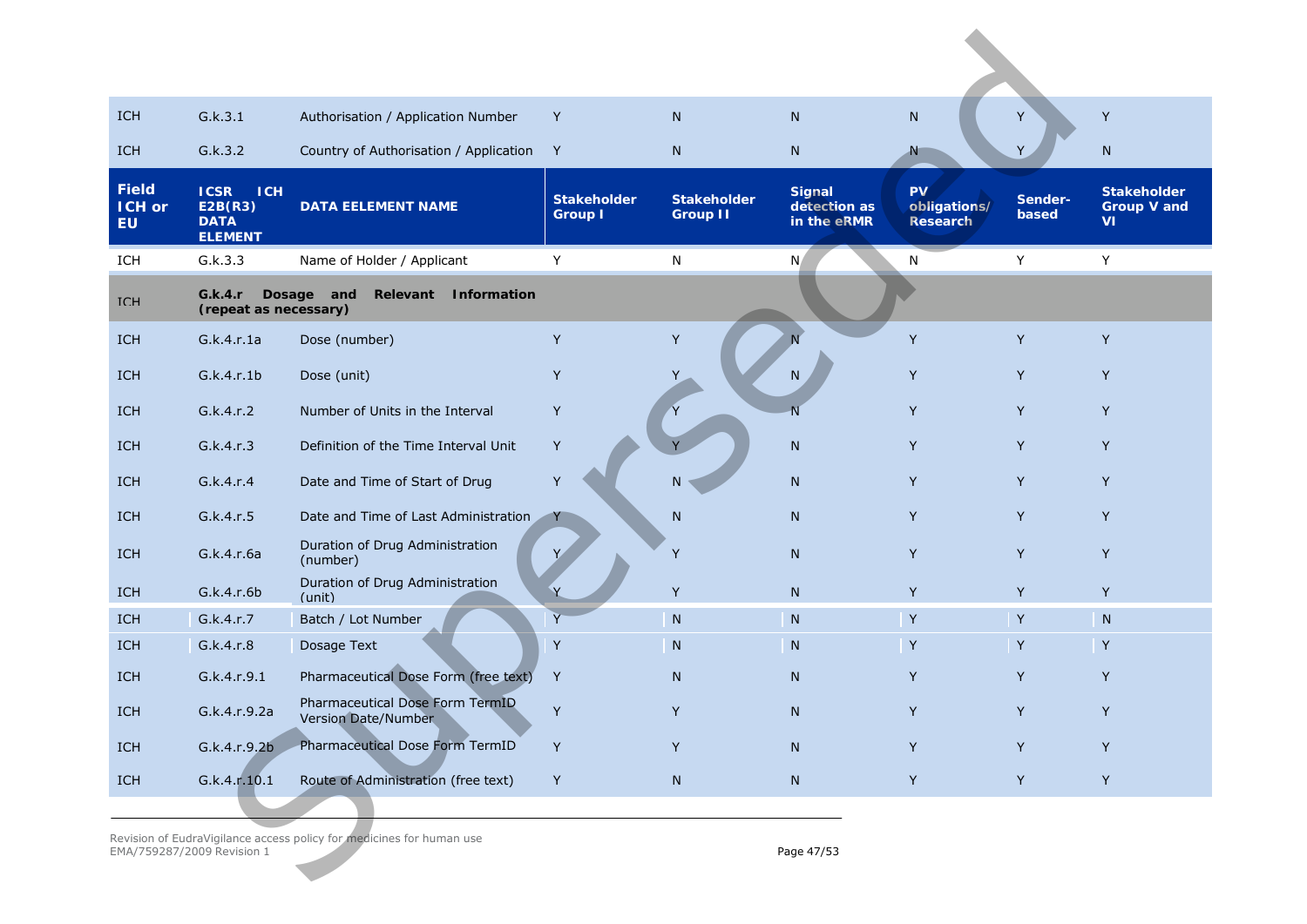<span id="page-47-0"></span>

| <b>Field</b><br>ICH or<br><b>EU</b> | <b>ICH</b><br><b>ICSR</b><br>E2B(R3)<br><b>DATA</b><br><b>ELEMENT</b> | <b>DATA EELEMENT NAME</b>                                            | <b>Stakeholder</b><br><b>Group I</b> | <b>Stakeholder</b><br><b>Group II</b> | <b>Signal</b><br>detection as<br>in the eRMR | <b>PV</b><br>obligations/<br><b>Research</b> | Sender-<br>based | <b>Field ICH or</b><br><b>EU</b> |
|-------------------------------------|-----------------------------------------------------------------------|----------------------------------------------------------------------|--------------------------------------|---------------------------------------|----------------------------------------------|----------------------------------------------|------------------|----------------------------------|
| <b>ICH</b>                          | G.k.4.r.10.2a                                                         | Route of Administration TermID<br>Version Date / Number              | Y                                    | Y                                     | N                                            |                                              | Y                | Y                                |
| <b>ICH</b>                          | G.k.4.r.10.2b                                                         | Route of Administration TermID                                       | Y                                    | Y                                     | ${\sf N}$                                    |                                              | Y                | Y                                |
| <b>ICH</b>                          | G.k.4.r.11.1                                                          | Parent Route of Administration (free<br>text)                        | Y                                    | N                                     | N                                            |                                              | Y                | Y                                |
| <b>ICH</b>                          | G.k.4.r.11.2a                                                         | Parent Route of Administration<br>TermID Version Date / Number       | Y                                    | Y                                     | N.                                           | Y                                            | Y                | Y                                |
| <b>ICH</b>                          | G.k.4.r.11.2b                                                         | Parent Route of Administration<br>TermID                             | Y                                    | Υ                                     | N                                            | Y                                            | Y                | Y                                |
| <b>ICH</b>                          | G.k.5a                                                                | Cumulative Dose to First Reaction<br>(number)                        | Y                                    |                                       | N                                            | Y                                            | Y                | Y                                |
| <b>ICH</b>                          | G.k.5b                                                                | Cumulative Dose to First Reaction<br>(unit)                          | Y                                    |                                       | N                                            | Y                                            | Y                | Y                                |
| <b>ICH</b>                          | G.k.6a                                                                | Gestation Period at Time of Exposure<br>(number)                     | Y                                    | N                                     | N                                            | Y                                            | Y                | Y                                |
| <b>ICH</b>                          | G.k.6b                                                                | Gestation Period at Time of Exposure<br>(unit)                       |                                      | ${\sf N}$                             | N                                            | Y                                            | Y                | Y                                |
| ICH                                 | necessary)                                                            | G.k.7.r Indication for Use in Case (repeat as                        |                                      |                                       |                                              |                                              |                  |                                  |
| <b>ICH</b>                          | G.k.7.r.1                                                             | Indication as Reported by the<br><b>Primary Source</b>               |                                      | N                                     | N                                            | Y                                            | Y                | N.                               |
| <b>ICH</b>                          | G.k.7.r.2a                                                            | MedDRA Version for Indication                                        |                                      | Y                                     | N                                            | Y                                            | Y                | Y                                |
| <b>ICH</b>                          | G.k.7.r.2b                                                            | Indication (MedDRA code) <sup>45</sup>                               | Y                                    | Y                                     | Y                                            | Y                                            | Y                | Y                                |
|                                     |                                                                       |                                                                      |                                      |                                       |                                              |                                              |                  |                                  |
|                                     | <sup>45</sup> Displayed as MedDRA term                                |                                                                      |                                      |                                       |                                              |                                              |                  |                                  |
|                                     | EMA/759287/2009 Revision 1                                            | Revision of EudraVigilance access policy for medicines for human use |                                      |                                       | Page 48/53                                   |                                              |                  |                                  |

## <sup>45</sup> Displayed as MedDRA term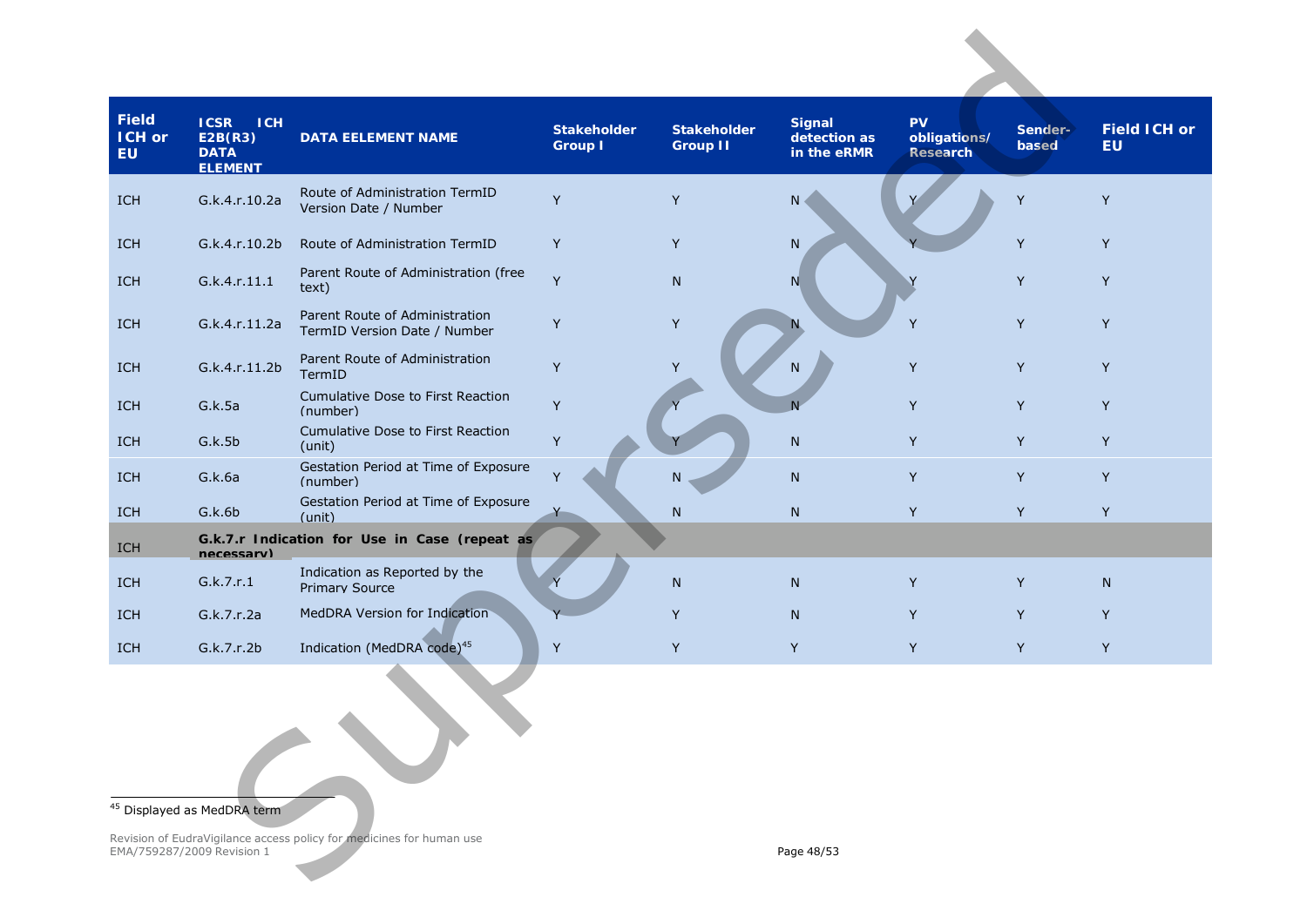| <b>Field</b><br><b>ICH or</b><br><b>EU</b> | <b>ICSR ICH</b><br>E2B(R3)<br><b>DATA</b><br><b>ELEMENT</b> | <b>DATA EELEMENT NAME</b>                                                                           | <b>Stakeholder</b><br><b>Group I</b> | <b>Stakeholder</b><br>Group II | <b>Signal</b><br>detection as<br>in the eRMR | <b>PV</b><br>obligations/<br>Research | Sender-<br>based | <b>Field ICH or</b><br><b>EU</b> |
|--------------------------------------------|-------------------------------------------------------------|-----------------------------------------------------------------------------------------------------|--------------------------------------|--------------------------------|----------------------------------------------|---------------------------------------|------------------|----------------------------------|
| <b>ICH</b>                                 | G.k.8                                                       | Action(s) Taken with Drug                                                                           | $\mathsf Y$                          | $\mathsf Y$                    | ${\sf N}$                                    |                                       | Y                | Y                                |
| <b>TCH</b>                                 | (repeat as necessary)                                       | G.k.9.i Drug-reaction(s) /<br>Event $(s)$<br><b>Matrix</b>                                          |                                      |                                |                                              |                                       |                  |                                  |
| <b>ICH</b>                                 | G.k.9.i.1                                                   | Reaction(s) / Event(s) Assessed                                                                     | Y                                    | N                              | N                                            | Y                                     | Y                | Y                                |
| <b>ICH</b>                                 | G.k.9.i.2.r.1                                               | Source of Assessment                                                                                | Y                                    | ${\sf N}$                      | ${\sf N}$                                    | Y                                     | Y                | Y                                |
| EU                                         | G.k.9.i.2.r.1.<br>EU.1                                      | EU Source of Assessment                                                                             | Y                                    | ${\sf N}$                      |                                              | Y                                     | Y                | Y                                |
| <b>ICH</b>                                 | G.k.9.i.2.r.2                                               | Method of Assessment                                                                                | Y                                    | N.                             | N                                            | Y                                     | Y                | Y                                |
| EU                                         | G.k.9.i.2.r.2.<br>EU.1                                      | EU Method of Assessment                                                                             | $\mathsf Y$                          | <sup>N</sup>                   | N                                            | Y                                     | Y                | Y                                |
| <b>ICH</b>                                 | G.k.9.i.2.r.3                                               | Result of Assessment                                                                                | $\mathsf Y$                          | N                              | N                                            | Y                                     | Y                | Y                                |
| EU                                         | G.k.9.i.2.r.3.<br>EU.1                                      | EU Result of Assessment                                                                             | Y                                    | N                              | $\mathsf{N}$                                 | Y                                     | Y                | Y                                |
| ICH                                        | G.k.9.i.3.1a                                                | Time Interval between Beginning of<br>Drug Administration and Start of<br>Reaction / Event (number) |                                      | Y                              | ${\sf N}$                                    | Y                                     | Y                | Y                                |
| ICH                                        | G.k.9.i.3.1b                                                | Time Interval between Beginning of<br>Drug Administration and Start of<br>Reaction / Event (unit)   |                                      | Y                              | ${\sf N}$                                    | Y                                     | Y                | Y                                |
|                                            |                                                             |                                                                                                     |                                      |                                |                                              |                                       |                  |                                  |
|                                            | EMA/759287/2009 Revision 1                                  | Revision of EudraVigilance access policy for medicines for human use                                |                                      |                                | Page 49/53                                   |                                       |                  |                                  |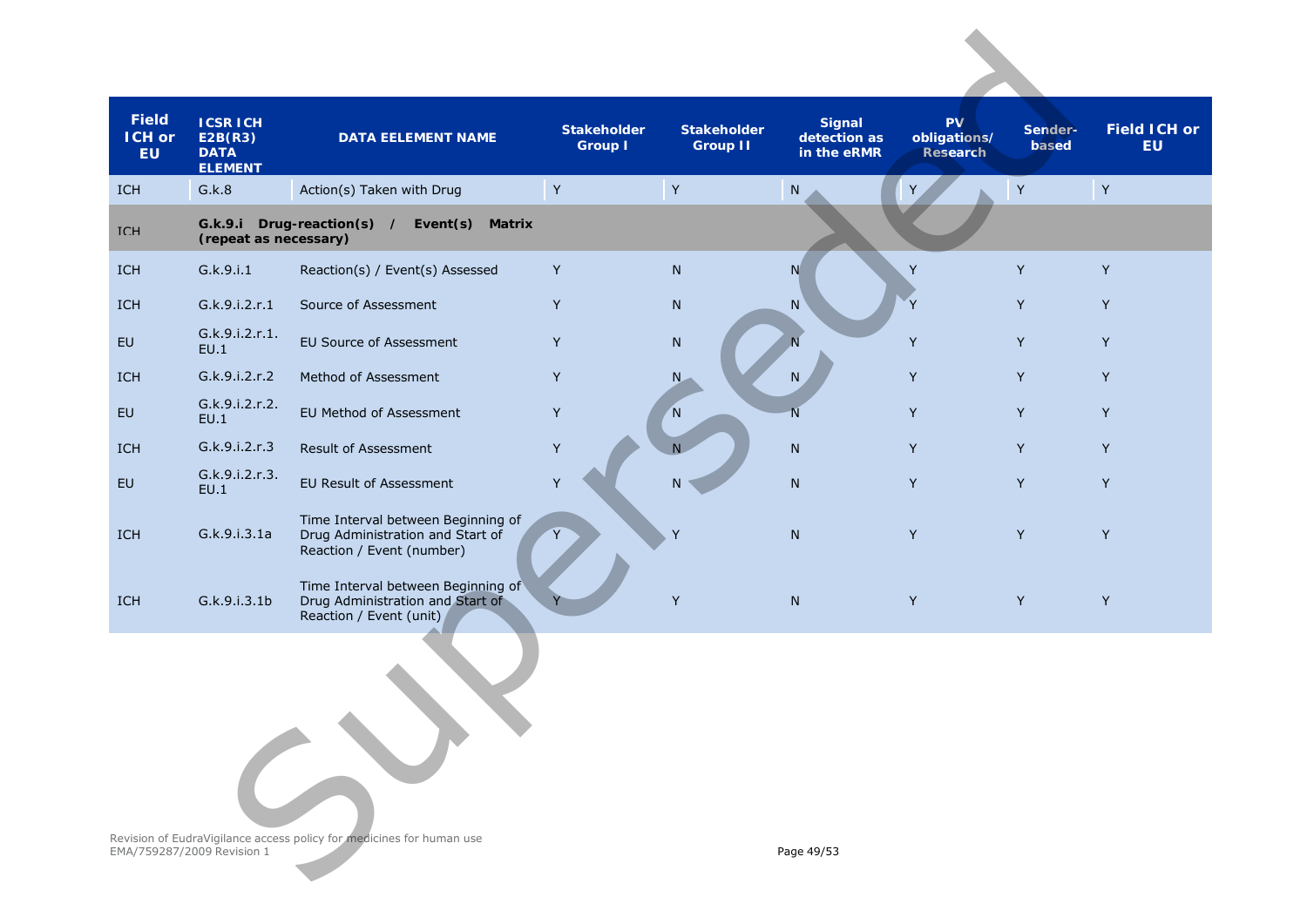| Field<br>ICH or<br><b>EU</b> | <b>ICSRICH</b><br>E2B(R3)<br><b>DATA</b><br><b>ELEMENT</b> | <b>DATA EELEMENT NAME</b>                                                                                            | <b>Stakeholder</b><br><b>Group I</b> | <b>Stakeholder</b><br><b>Group II</b> | <b>Signal</b><br>detection as<br>in the eRMR | <b>PV</b><br>obligations/<br>Research | Sender-<br>based | <b>Field ICH or</b><br><b>EU</b> |
|------------------------------|------------------------------------------------------------|----------------------------------------------------------------------------------------------------------------------|--------------------------------------|---------------------------------------|----------------------------------------------|---------------------------------------|------------------|----------------------------------|
| <b>ICH</b>                   | G.k.9.i.3.2a                                               | Time Interval between Last Dose of<br>Drug and Start of Reaction / Event<br>(number)                                 | Y                                    | Y                                     | $\mathsf{N}$                                 |                                       | Y                | Y                                |
| <b>ICH</b>                   | G.k.9.i.3.2b                                               | Time Interval between Last Dose of<br>Drug and Start of Reaction / Event<br>(unit)                                   | Y                                    | Y                                     | $N_{\ell}$                                   | Y                                     | Y                | Y                                |
| <b>ICH</b>                   | G.k.9.i.4                                                  | Did Reaction Recur on Re-<br>administration?                                                                         | Y                                    | Y                                     | ${\sf N}$                                    | Y                                     | Y                | Y                                |
| <b>ICH</b>                   | G.k.10.r                                                   | Additional Information on Drug<br>(coded) (repeat as necessary)                                                      | Y                                    | Y                                     |                                              | Y                                     | Y                | N                                |
| <b>ICH</b>                   | G.k.11                                                     | Additional Information on Drug (free<br>text)                                                                        | Y                                    |                                       | N.                                           | Y                                     | Y                | N                                |
| ICH                          | H Narrative<br><b>Information</b>                          | Case Summary and Further                                                                                             |                                      |                                       |                                              |                                       |                  |                                  |
| ICH                          | H.1                                                        | Case Narrative Including Clinical<br>Course, Therapeutic Measures,<br>Outcome and Additional Relevant<br>Information |                                      | N.                                    | ${\sf N}$                                    | N                                     | Y                | N                                |
| <b>ICH</b>                   | H.2                                                        | Reporter's Comments                                                                                                  |                                      | ${\sf N}$                             | ${\sf N}$                                    | $\mathsf Y$                           | Y                | N                                |
| <b>ICH</b>                   |                                                            | H.3.r Sender's Diagnosis (repeat as necessary)                                                                       |                                      |                                       |                                              |                                       |                  |                                  |
| <b>ICH</b>                   | H.3.r.1a                                                   | MedDRA Version for Sender's<br>Diagnosis / Syndrome and / or<br>Reclassification of Reaction / Event                 |                                      | ${\sf N}$                             | ${\sf N}$                                    | Y                                     | Y                | ${\sf N}$                        |
|                              |                                                            |                                                                                                                      |                                      |                                       |                                              |                                       |                  |                                  |
|                              | EMA/759287/2009 Revision 1                                 | Revision of EudraVigilance access policy for medicines for human use                                                 |                                      |                                       | Page 50/53                                   |                                       |                  |                                  |

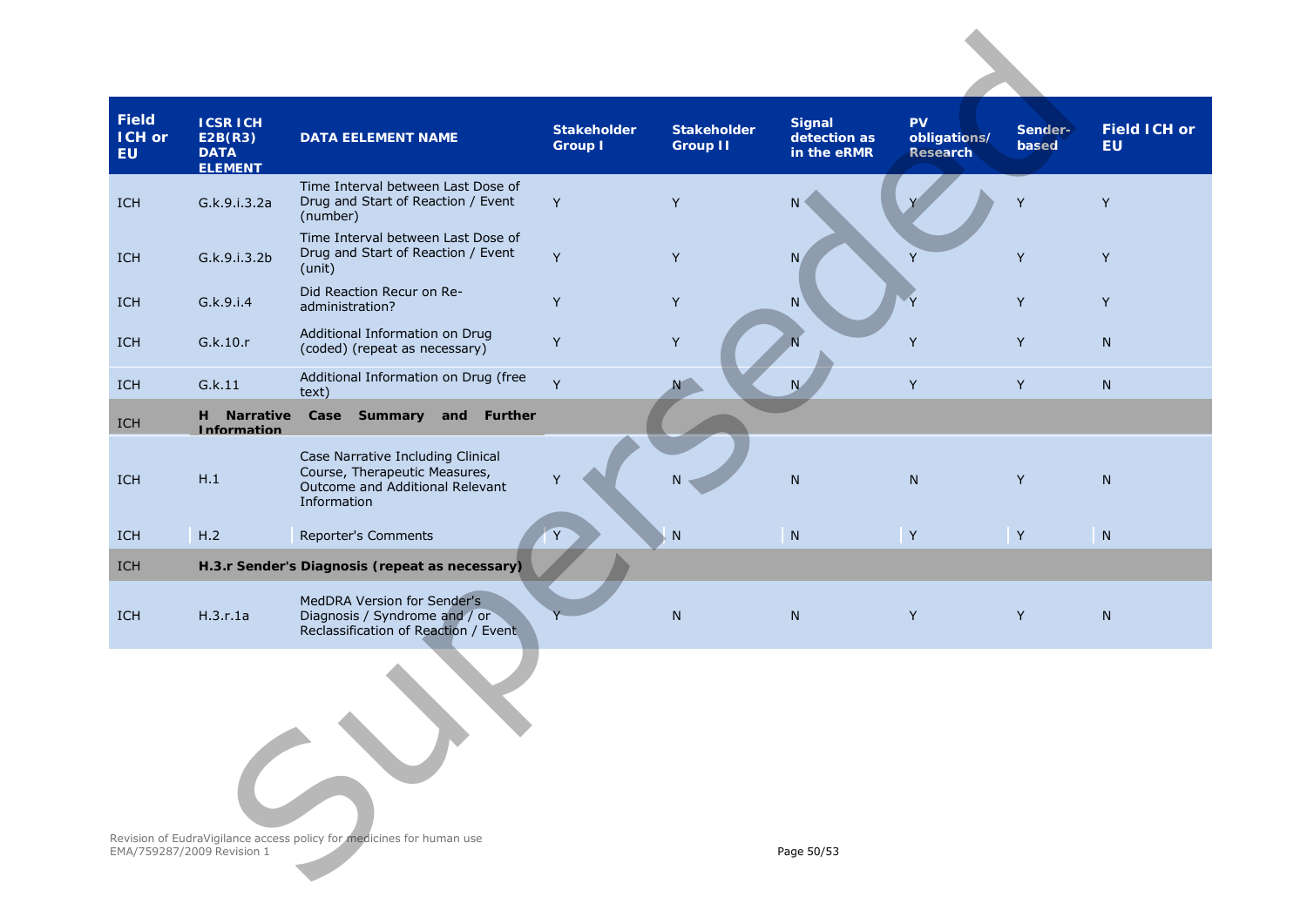| Field<br><b>ICH or</b><br><b>EU</b> | <b>ICSR ICH</b><br>E2B(R3)<br><b>DATA</b><br><b>ELEMENT</b> | <b>DATA EELEMENT NAME</b>                                                                         | <b>Stakeholder</b><br><b>Group I</b> | <b>Stakeholder</b><br><b>Group II</b> | <b>Signal</b><br>detection as<br>in the eRMR | <b>PV</b><br>obligations/<br>Research | Sender-<br>based | <b>Field ICH or</b><br><b>EU</b> |
|-------------------------------------|-------------------------------------------------------------|---------------------------------------------------------------------------------------------------|--------------------------------------|---------------------------------------|----------------------------------------------|---------------------------------------|------------------|----------------------------------|
| ICH                                 | H.3.r.1b                                                    | Sender's Diagnosis / Syndrome and /<br>or Reclassification of Reaction / Event Y<br>(MedDRA code) |                                      | ${\sf N}$                             | ${\sf N}$                                    |                                       | $\mathsf Y$      | ${\sf N}$                        |
|                                     |                                                             |                                                                                                   |                                      |                                       |                                              |                                       |                  |                                  |
| <b>TCH</b>                          | H.4                                                         | Sender's Comments                                                                                 | $\overline{Y}$                       | ${\sf N}$                             | N                                            |                                       | Υ                | $\overline{N}$                   |
| <b>TCH</b>                          |                                                             | H.5.r Case Summary and Reporter's Comments<br>in Native Language (repeat as necessary)            |                                      |                                       |                                              |                                       |                  |                                  |
| ICH                                 | H.5.r.1a                                                    | Case Summary and Reporter's<br><b>Comments Text</b>                                               | Y                                    | $N -$                                 | N                                            | ${\sf N}$                             | Y                | ${\sf N}$                        |
| ICH                                 | H.5.r.1b                                                    | Case Summary and Reporter's<br>Comments Language                                                  | Y                                    | ${\sf N}$                             | ${\sf N}$                                    | ${\sf N}$                             | $\mathsf Y$      | ${\sf N}$                        |
|                                     |                                                             |                                                                                                   |                                      |                                       |                                              |                                       |                  |                                  |
|                                     | EMA/759287/2009 Revision 1                                  | Revision of EudraVigilance access policy for medicines for human use                              |                                      |                                       | Page 51/53                                   |                                       |                  |                                  |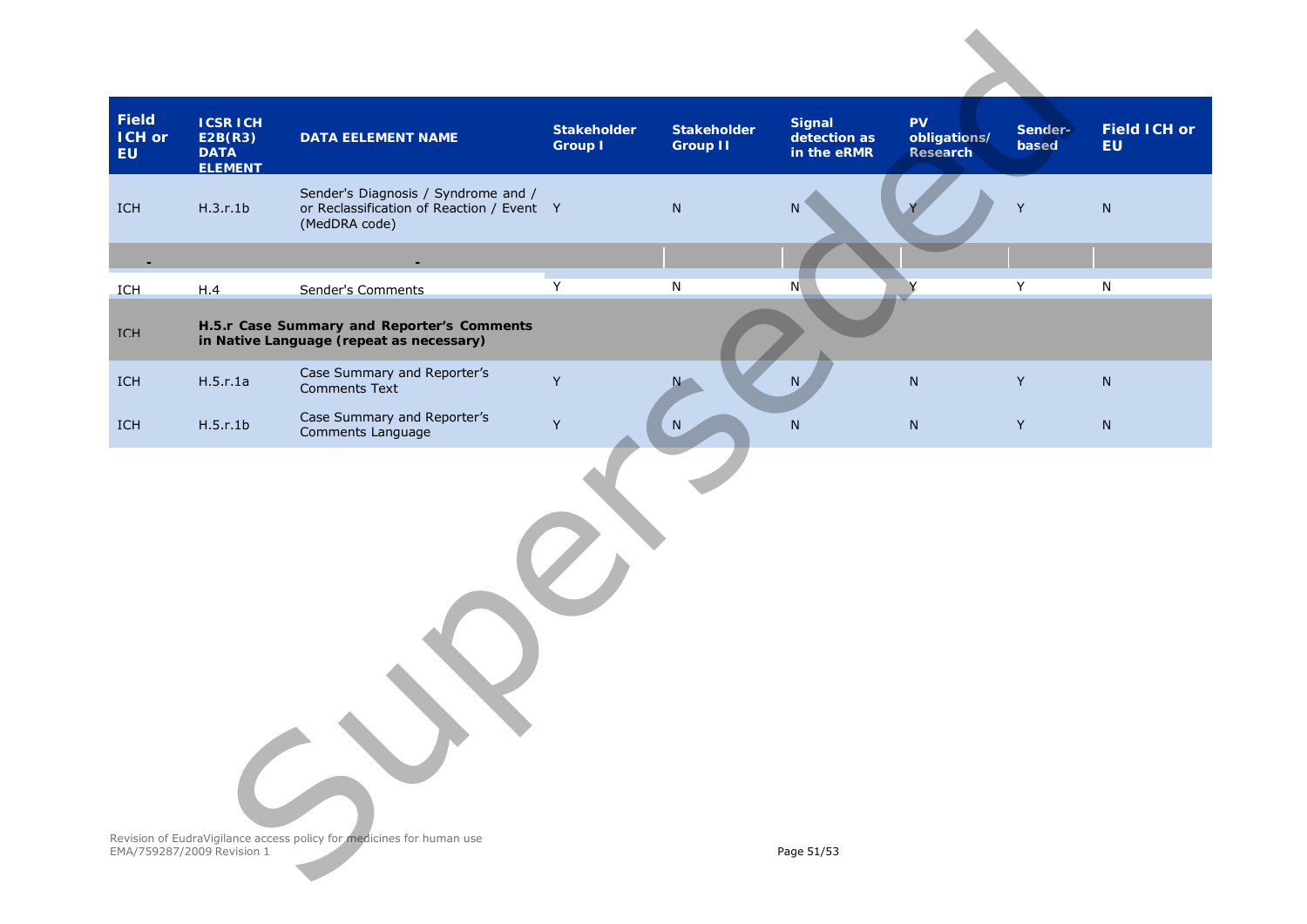# <span id="page-51-0"></span>**Annex 3: ACRONYMS**

| EEA          | European Economic Area                              |
|--------------|-----------------------------------------------------|
| EMA          | European Medicines Agency                           |
| <b>EVCTM</b> | EudraVigilance Clinical Trial Module                |
| <b>EVDAS</b> | EudraVigilance Data Warehouse and Analysis System   |
| EV-EWG       | EudraVigilance Expert Working Group                 |
| <b>EVPM</b>  | EudraVigilance Post-Authorisation Module            |
| EU           | European Union                                      |
| eXEVMPD      | EudraVigilance Medicinal Product Dictionary         |
| eRMR         | Electronic Reaction Monitoring Report               |
| <b>HMA</b>   | Heads of Medicines Agencies                         |
| <b>ICSR</b>  | Individual Case Safety Report                       |
| MAH          | Marketing Authorisation Holder                      |
| MedDRA       | Medical Dictionary for Regulatory Activities        |
| <b>PRAC</b>  | Pharmacovigilance Risk Assessment Committee         |
| QPPV         | Qualified Person for Pharmacovigilance              |
| <b>WHO</b>   | World Health Organisation                           |
| WHO UMC      | World Health Organisation Uppsala Monitoring Centre |